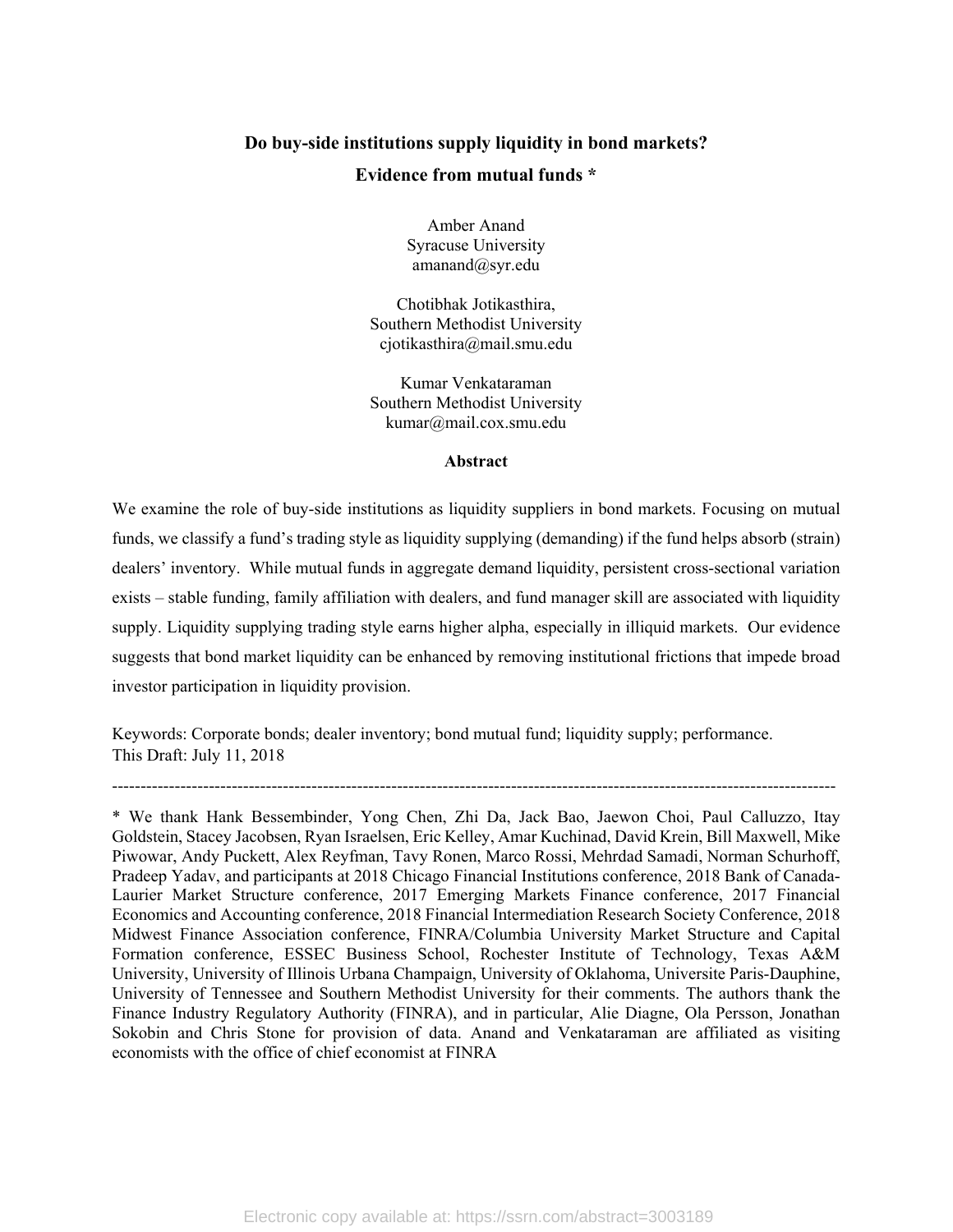# **Do buy-side institutions supply liquidity in bond markets? Evidence from mutual funds**

## **Abstract**

We examine the role of buy-side institutions as liquidity suppliers in bond markets. Focusing on mutual funds, we classify a fund's trading style as liquidity supplying (demanding) if the fund helps absorb (strain) dealers' inventory. While mutual funds in aggregate demand liquidity, persistent cross-sectional variation exists – stable funding, family affiliation with dealers, and fund manager skill are associated with liquidity supply. Liquidity supplying trading style earns higher alpha, especially in illiquid markets. Our evidence suggests that bond market liquidity can be enhanced by removing institutional frictions that impede broad investor participation in liquidity provision.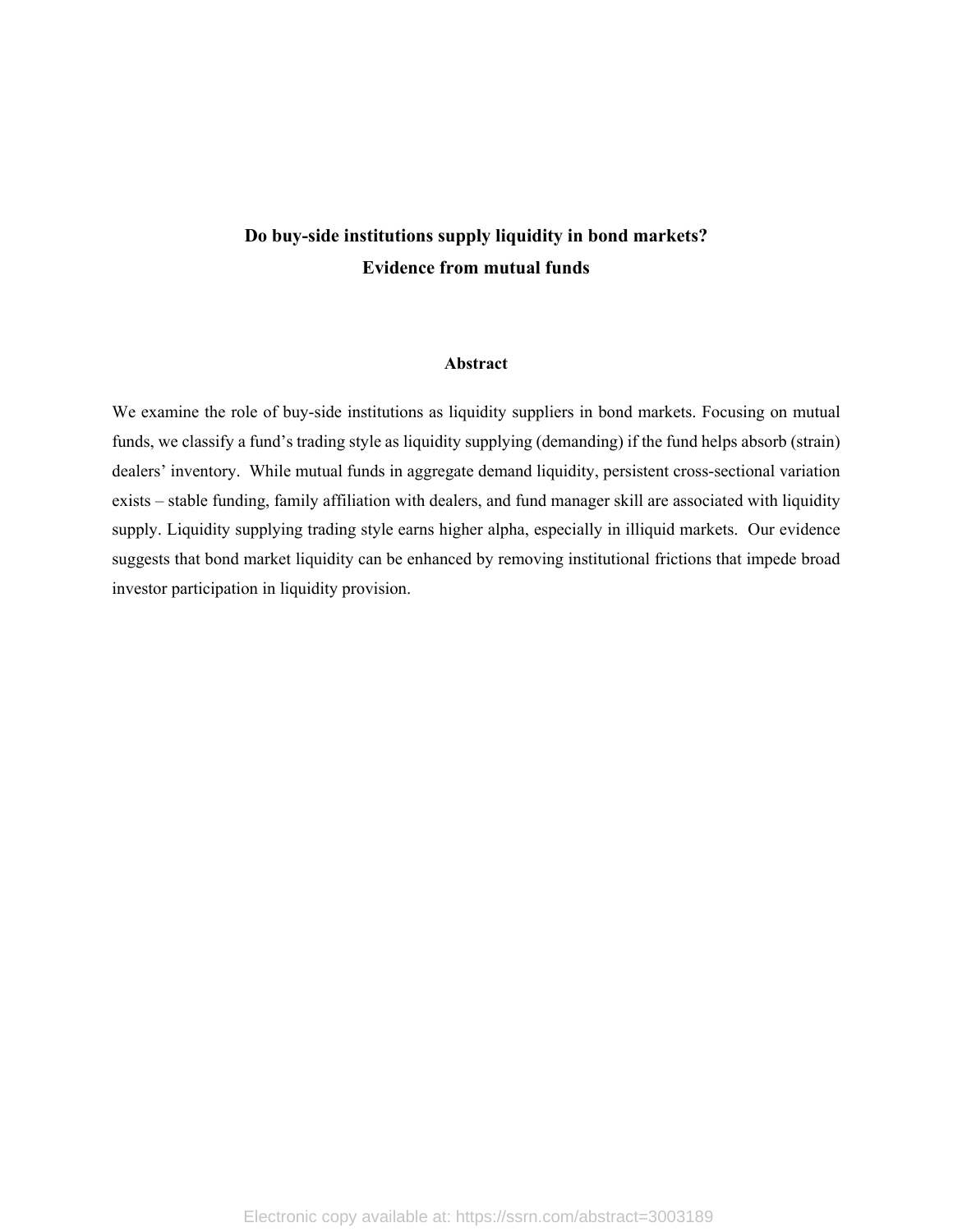## **I. Introduction**

Liquidity in the corporate bond market has received considerable attention in recent years. Evidence from academic studies points to a reduction in capital commitment by corporate bond dealers between 2006 and 2016, attributable at least in part to banking regulations such as Volcker Rule (see, Bessembinder, Jacobsen, Maxwell, and Venkataraman (2017), Bao, O'Hara, and Zhao (2017), Dick-Neilsen and Rossi (2017), Schultz (2017), among others). During the same decade, the outstanding amount of corporate bonds have increased from \$4.8 trillion to \$8.5 trillion, alongside significant growth in assets under management by mutual funds and exchange traded funds (ETFs) that invest in corporate bonds.<sup>1</sup>

Regulators are concerned about the consequences of these developments for the corporate bond market, including the impact of funds' rebalancing and redemption needs on the liquidity and pricing of underlying bonds.<sup>2</sup> The U.S. Securities and Exchange Commission (SEC) has issued guidelines for bond fund managers to "*assess funds' liquidity, and the ability to meet potential redemptions…during both*  normal and stressed environments, including assessing their source of liquidity."<sup>3</sup> In contrast to the regulatory view that bond funds might further strain dealers' limited capacity, market participants appear to hold the view that buy-side institutions play a balanced role in bond markets. For example, a 2017 Greenwich Associates survey reports that 78% of credit investors describe buy-side institutions as an important source of corporate bond liquidity.<sup>4</sup>

In this study, we focus on unanswered questions relating to whether, and to what extent, buy-side institutions play the role of liquidity suppliers in the corporate bond market. Although this role appears similar to those played by bond dealers, the key distinctions are that (a) unlike equities, corporate bonds

<sup>&</sup>lt;sup>1</sup> Statistics on the outstanding amount of corporate bonds are obtained from SIFMA (http://www.sifma.org/research). "Corporate-bond markets need a reboot", *The Economist*, April 20, 2017, reports that U.S. equity issuance in 2016 amounted to just under \$200 billion while the corporate bond issuance amounted to \$1.5 trillion. Data reported by the Investment Company Institute (ICI) show that bond mutual funds and bond ETFs share of the corporate bond market has roughly doubled from 7.3% in 2006 to 17.9% in 2016.

<sup>&</sup>lt;sup>2</sup> "Is there a liquidity problem post-crisis?", Speech by Stanley Fischer, Vice Chairman, Federal Reserve Board, on November 10, 2015, available at "https://www.federalreserve.gov/newsevents/speech/fischer20161115a.htm."

<sup>&</sup>lt;sup>3</sup> https://www.sec.gov/divisions/investment/guidance/im-guidance-2014-1.pdf<br><sup>4</sup> "Innovations ease corporate bond trading", Greenwich Associates, Quarter 2

<sup>&</sup>lt;sup>4</sup> "Innovations ease corporate bond trading", Greenwich Associates, Quarter 2, 2017.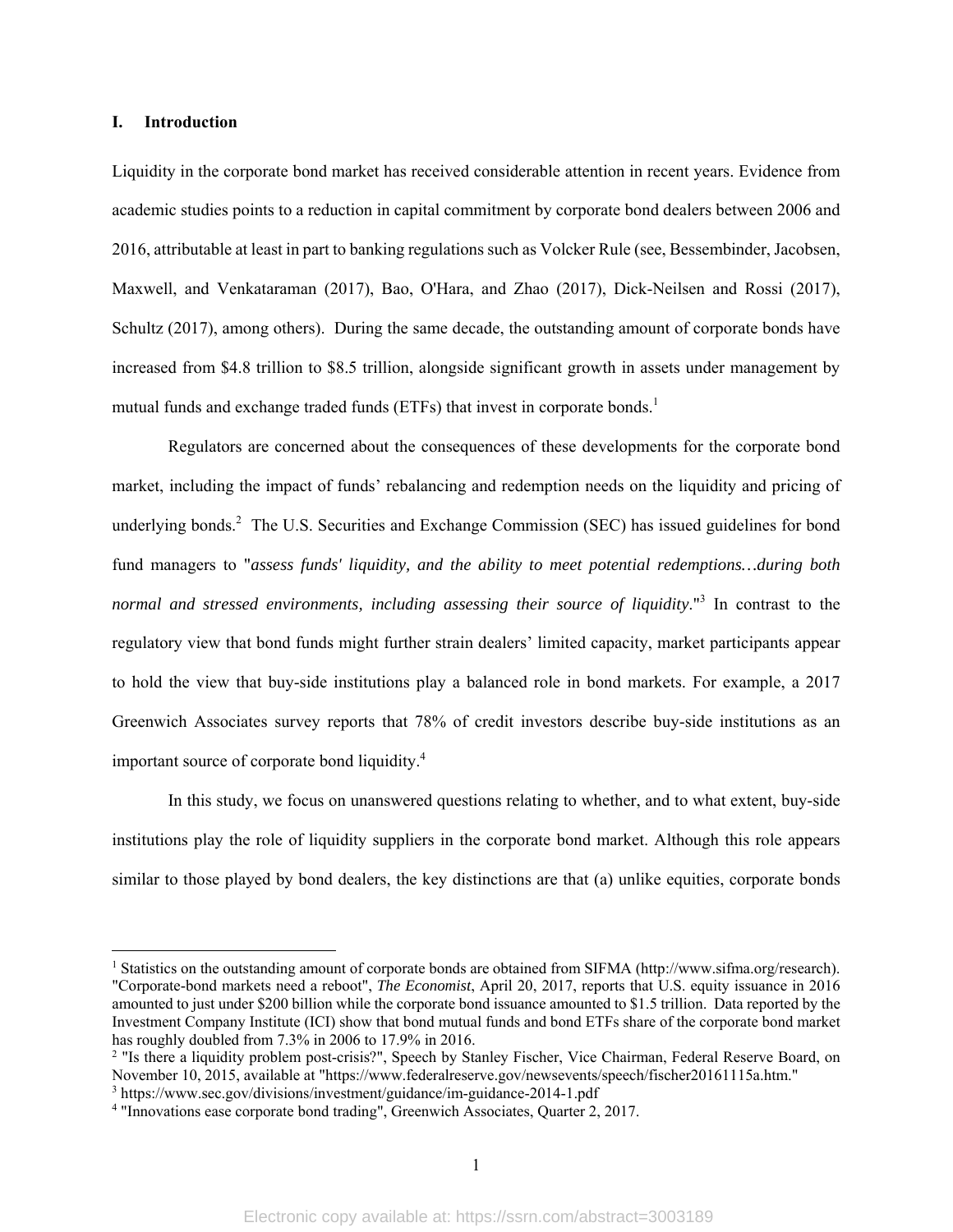trade in over-the-counter (OTC) markets, making it difficult for institutions to compete directly with dealers by posting continuous bid and ask quotes or using limit orders,<sup>5</sup> and (b) institutions do not necessarily incur inventory carrying costs when they assume longer-term positions that meet their investment objectives. This flexibility allows institutions to selectively profit from trading opportunities when other participants demand liquidity in an illiquid market. We focus on bond mutual funds, an important category of buy-side institutions, because they trade frequently and are more likely than other bond-focused institutions to benefit from liquidity supply.

The framework of liquidity supply that we propose hinges on the notion of trading against sustained customer imbalances. We measure imbalances using the enhanced version of the TRACE database, which, in addition to reporting all U.S. corporate bond transactions reflected in public TRACE, also includes uncapped trade size and masked dealer identifiers. Unlike the TAQ data (for equities) that do not identify market makers, the TRACE data capture the entire history of dealers' trades with customers, implying that inventory positions of key intermediaries in corporate bonds can be observed with accuracy. We classify a scenario with sustained customer selling (buying) activity as a positive (negative) dealer inventory cycle, to reflect the aggregate positive (negative) inventory of dealers. We identify the beginning and ending dates of an inventory cycle in a bond when cumulative inventory crosses zero. Cumulative inventory is the signed, aggregate dollar inventory based on all dealers' trades with customers in the bond.

Over our sample period from 2002 to 2014, the inventory cycles that we identify are long lasting, with the average cycle length of over 70 calendar days and peak inventory of \$26 million.<sup>6</sup> We observe a decline in the bond price when dealers build up inventory in a positive cycle followed by a reversal in the unload phase of the cycle. The former is consistent with dealers 'shading' indicative quotes to manage slow-moving inventory and the latter is consistent with price reversals that compensate liquidity suppliers

 $<sup>5</sup>$  Institutions rely on alternative mechanisms for supplying liquidity in bond markets. For example, "In the bigger bond</sup> market, bigger is better", *The Wall Street Journal*, June 21, 2017, reports that "instead of just calling banks for quotes on bonds, big funds often amass large stockpiles of their own and then call banks to tell them at what price they are willing to sell."

<sup>&</sup>lt;sup>6</sup> In equities, the holding period of active market makers (i.e., high-frequency traders) is very short (in seconds) while in corporate bonds, Schultz (2017) estimates that half-life of individual dealer inventory position is four to five weeks.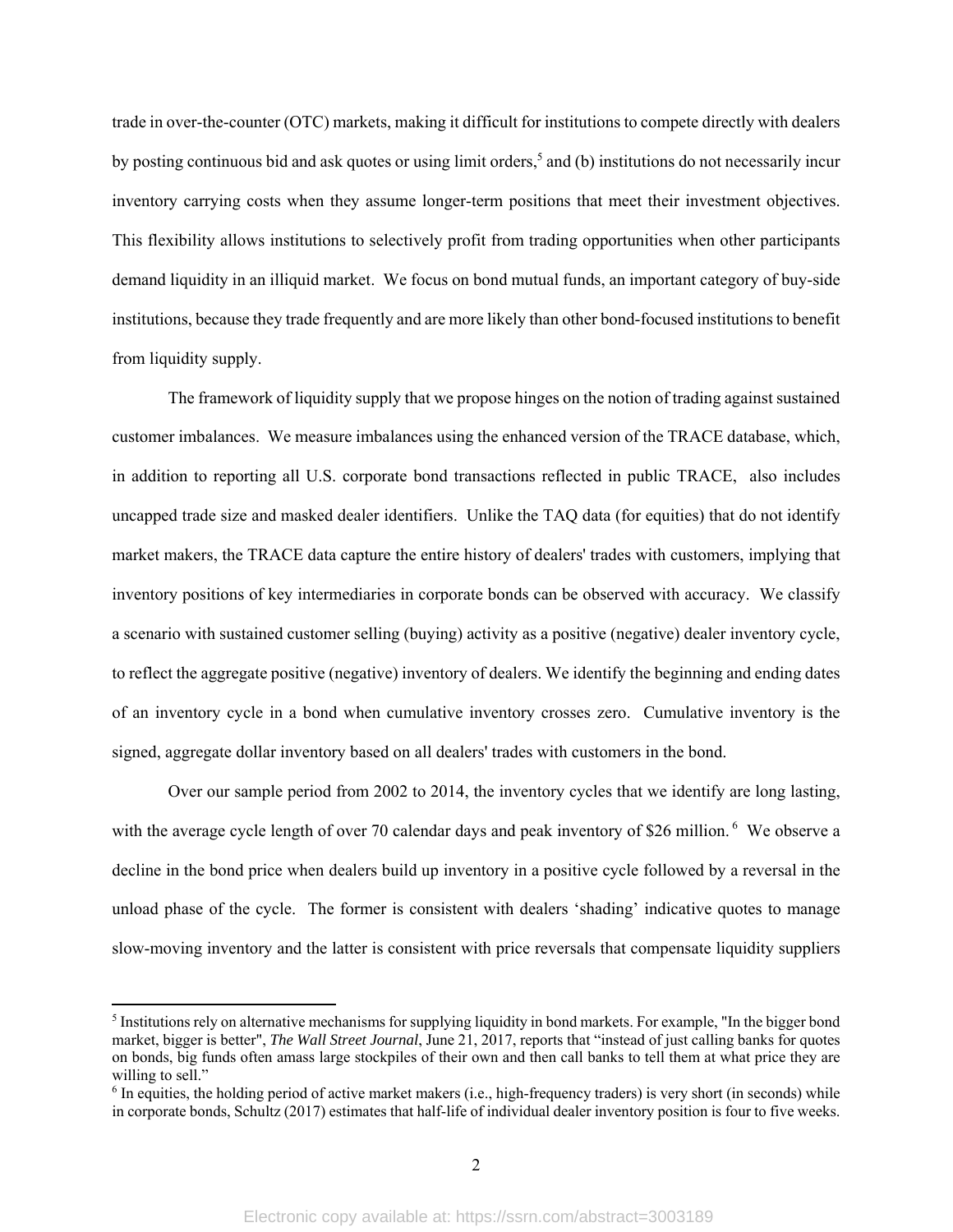for absorbing trade imbalances (see Kraus and Stoll (1972), Grossman and Miller (1988)). Price reversals are stronger in positive cycles than in negative cycles, which supports the evidence of buy-sell asymmetry in price impact of corporate bonds (see Cai, Han, Li and Li (2018)).

Prior research shows that changes in market-level bond illiquidity explain a significant portion of time series variation in corporate bond yield spreads (see Bao, Pan and Wang (2011)). A potential driver of market-wide illiquidity is the commonality in inventory cycles across bonds. We study how systematic price pressures vary over time based on the proportion of corporate bonds that experience an inventory cycle. Mutual fund outflows (inflows) are positively associated with commonality in positive (negative) cycles, implying that mutual funds' simultaneous sale (purchase) of bonds is material enough to generate widespread demand for liquidity. Both positive and negative cycles decline during the financial crisis, which is consistent with capital constraints faced by dealers (see Duffie, Garleanu and Pedersen (2007)).

In the cross-section of bonds, inventory cycles are less likely for smaller issue size, higher credit risk, closer to maturity and older bonds. These bond attributes are typically associated with lower secondary market liquidity. Since inventory cycles are constructed from completed transactions, these results support both the customer's desire to minimize trading in less liquid securities (see Choi, Shachar, and Shin (2017)) and the dealer's endogenous choice to build less risky positions (see Goldstein and Hotchkiss (2017)). Credit rating events are positively associated with inventory cycles that tend to reverse quickly, likely reflecting the fact that switching investor clienteles serve as a natural counterparty to offset dealer positions.

We examine whether bond mutual funds respond to signals of market imbalances as reflected in inventory cycles. We classify mutual funds' trading style as liquidity supplying when a fund helps lay off dealer risk by absorbing the inventory positions and liquidity demanding when a fund further strains the inventory positions of bond dealers. Following Da, Gao and Jagannathan (2011), we measure trades using changes in bond holdings over a fund's reporting period. In our sample obtained from Morningstar, bond funds report most often at the monthly frequency (72%), followed by quarterly reporting (25%). We overlay the change in bond holding over a reporting periods on the inventory cycle in a bond, and classify a holding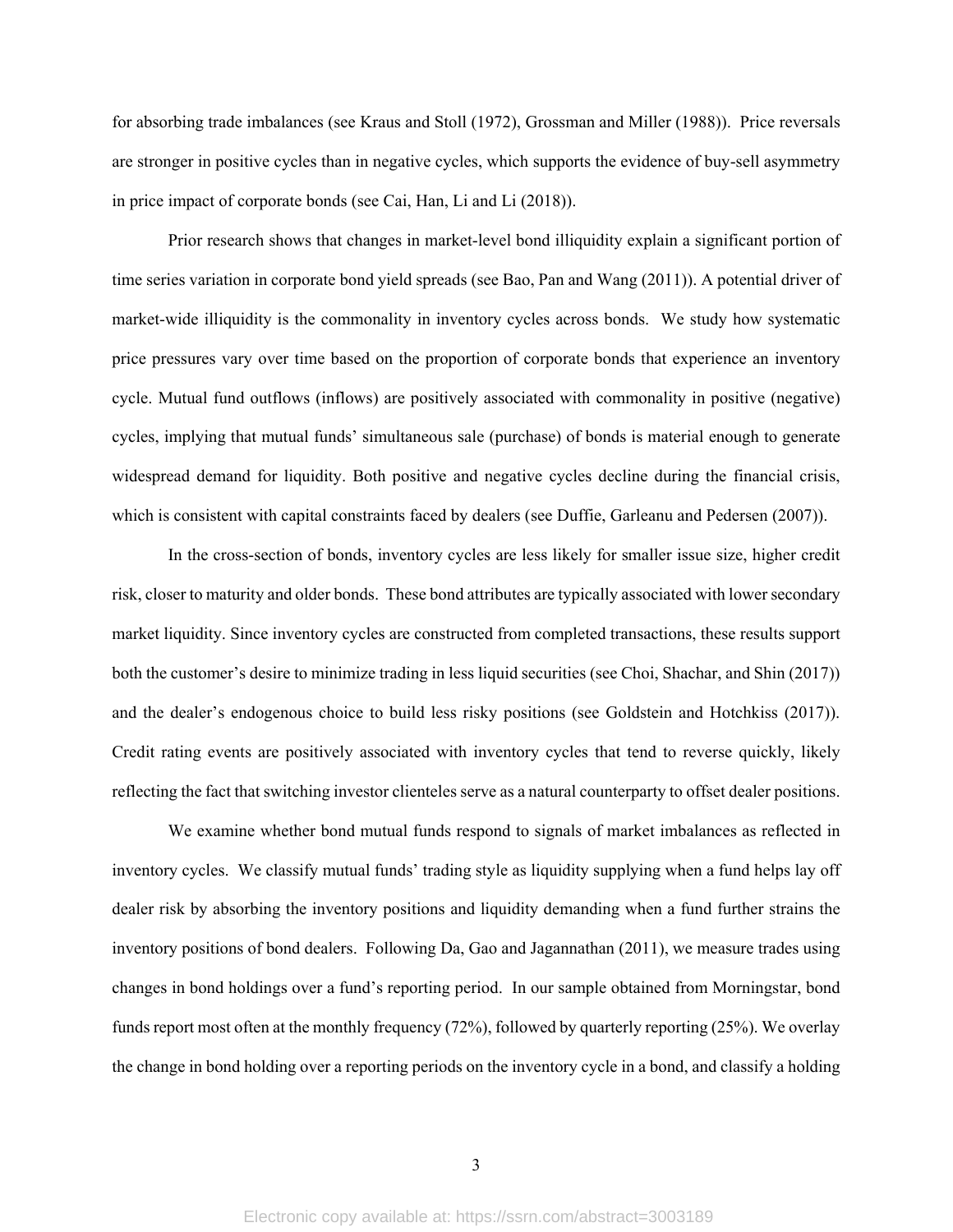change as liquidity supplying, demanding, or unclassified.<sup>7</sup> Aggregating the classification across all corporate bond holdings for a reporting period, we obtain a fund's composite "*LS\_score*" for that period, with higher (lower) values of *LS* score signifying a higher propensity to supply (demand) liquidity. Trading style is zero when the fund on average neither strains nor offsets dealers' inventory positions.

We use the fund trading style to answer the following questions: First, do bond funds vary in their trading styles? Second, does trading style predict risk-adjusted fund performance, and further, do market conditions affect performance? And finally, what explains the trading style? The returns attributable to trading style are distinct from the liquidity premium earned for holding illiquid bonds. Stated differently, we focus on *how* institutions implement the trades, rather than *which bonds* they hold in the portfolios.

We find that mutual funds on average exhibit a trading style that strains the inventory position of dealers; that is, in aggregate, mutual funds tend to sell (buy) a bond at the same time that other participants sell (buy) the bond, and this behavior is more pronounced during the 2007-09 financial crisis. In the crosssection, trading style varies across funds, and notably, a significant percentage of bond funds exhibit a trading style that absorbs the inventory position of dealers.

To understand whether mutual funds are rewarded for supplying liquidity, we examine the relation between trading style and future fund performance. In regressions where a fund's alpha in month *t* is the dependent variable, we obtain a positive coefficient on the fund's *LS\_score* measured over months *t*-*12* to *t*-*1*, after controlling for fund attributes and portfolio characteristics. Trading style has a larger impact on fund alpha when markets are illiquid, as measured by an elevated *Noise* measure (see Hu, Pan and Wang (2013)) or *VIX* index. The difference in fund alpha between low and high fund quintiles formed on trading style is 5.1 basis points per month, or approximately 60 basis points per year.

What determines trading style? We build a panel predictive model where the dependent variable is trading style measured over a 12-month period. The key explanatory variables are the 12-month lagged

 $^7$  That is, the change in bond holdings is classified as liquidity supplying if the fund buys the bond during an interval when dealers face sustained selling from customers. The opposite is classified as liquidity demanding. Change in bond holdings that do not overlap, or fall short of a minimum overlap threshold, with an inventory cycle are unclassified.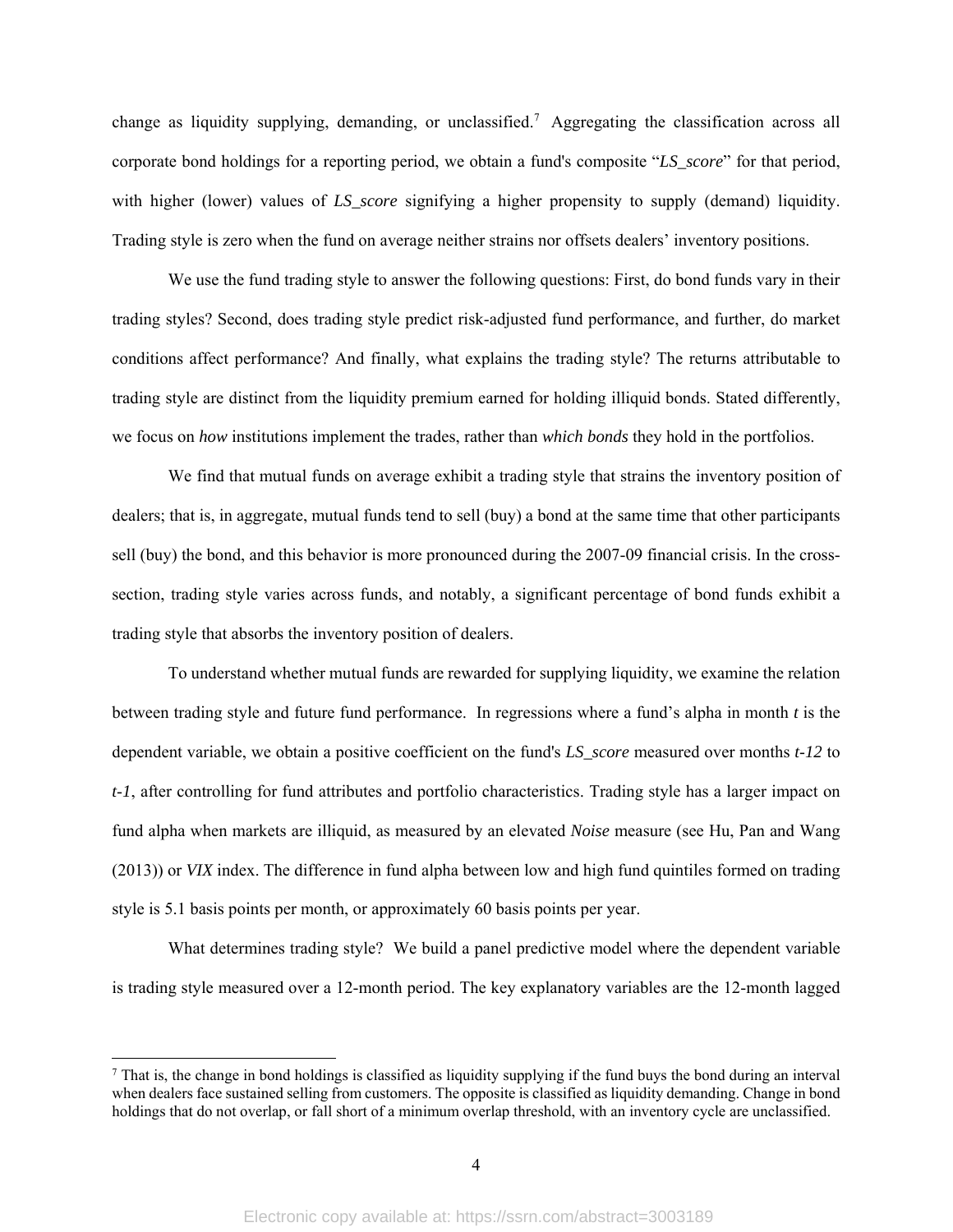attributes that capture the nature of investor base, the characteristics of fund holdings, and the skill of the trading desk. The results suggest that funds with stable investor base, as evidenced by low investor flowperformance sensitivity, and lower investor outflows, are able to supply liquidity, as they are not forced into costly trading in response to investor flows (see Giannetti and Kahraman (2018)). Liquidity supplying funds exhibit a tendency to hold older and smaller bond issues, indicating that it is easier to supply liquidity in bond segments where dealer interest is lacking but also that the ability to manage an illiquid portfolio is an important skill for implementing a liquidity supplying trading style.

Fund families affiliated with broker-dealers are more likely to supply liquidity, which points to informational advantages that are difficult to replicate by unaffiliated funds. Younger and smaller funds are more likely to supply liquidity, which is an unexpected result, since larger funds in OTC markets enjoy informational advantages. One implication is that smaller funds could overcome the trading cost advantage enjoyed by large funds (see O'Hara, Wang and Zhao (2017)) by being strategic about when they trade. The model that includes fund fixed effects has higher explanatory power (26%) in relation to the model with observable fund attributes (6%), suggesting that the identity of the fund contains information on trading style. Trading style may reflect the fund manager's sensitivity to trading conditions, the skill of buy-side trading desk, and the strength of the relationship with dealer community.

As further evidence of the importance of fund identity, we find that trading style is persistent over time, although the strength of the persistence declines when markets are stressed. We observe significant differences in trading style in the cross-section of funds even when they face extreme flows. Notably, liquidity supplying funds (unlike liquidity demanding funds) continue to trade in a way that does not strain dealer inventories. Evidence in Goldstein, Jiang and Ng (2017) suggest that the concave flow-performance sensitivity of bond mutual funds could be an important source of bond market fragility, as poor performance induces large outflows and triggers fire-sale feedback effects. Our results suggest that fragility concerns may not apply uniformly across all bond mutual funds – while mutual funds in aggregate tend to further strain dealers' inventory positions, significant cross-sectional variation exists, and some funds supply liquidity by absorbing market imbalances.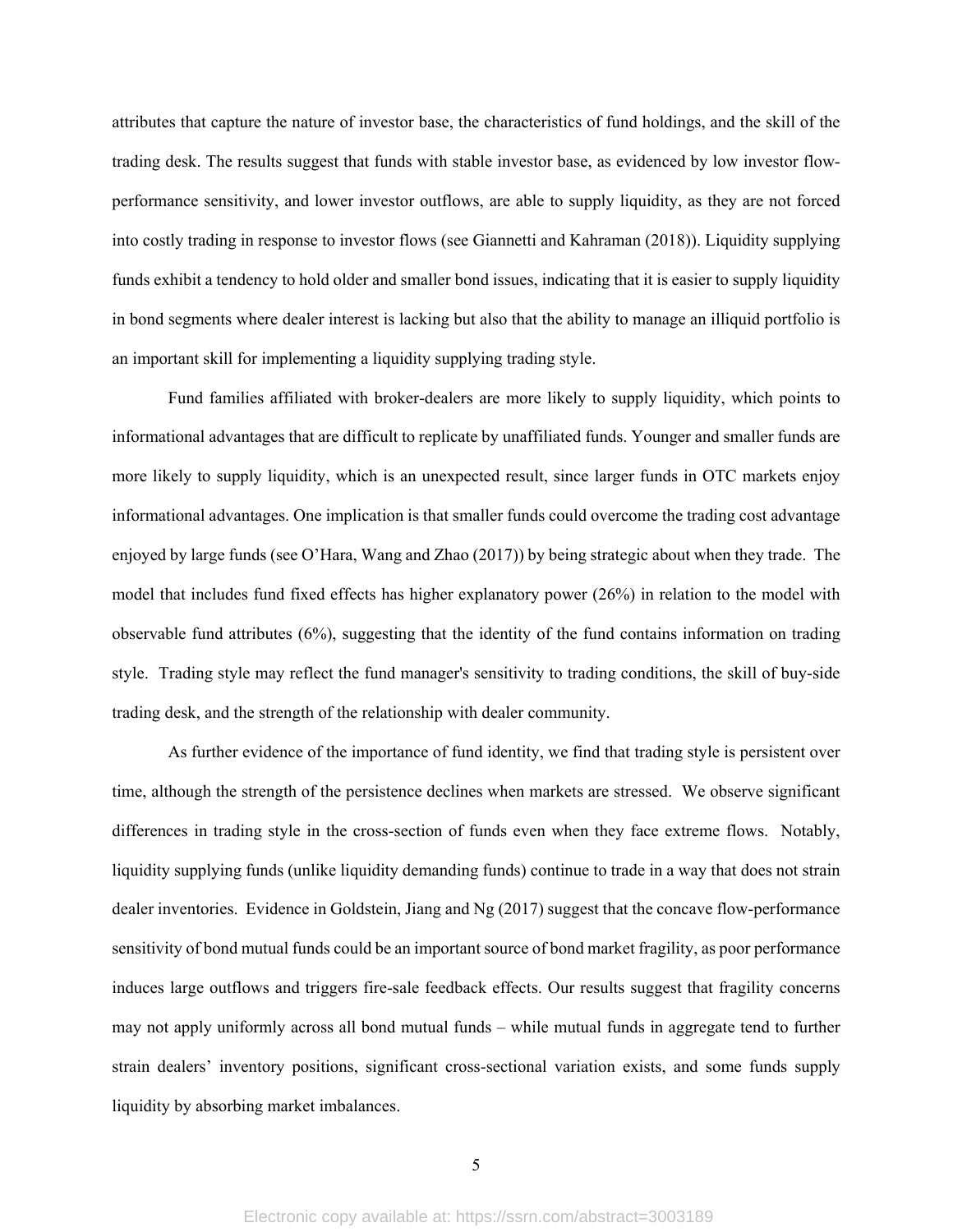This study furthers our understanding of liquidity sources in fixed income markets. As noted by SEC Commissioner Michael S. Piwowar, while bond trading platforms hold much promise, the majority of venues, even in recent years, restrict the customer's request-for-quotation (RFQ) messages to participating bond dealers.<sup>8</sup> We show that, despite similar (and likely, larger) information frictions in our sample period, mutual funds participate in liquidity supply when other participants need it. Buy-side institutions represent an increasing share of the investor base in corporate bonds and the economic importance of this source of liquidity cannot be overstated. To tap into, and further encourage, this channel of liquidity supply, trading platforms must promote trading protocols that facilitate direct participation by buy-side institutions.

This study also contributes to the literature on the determinants of bond fund performance. Cici and Gibson (2012) find that bond managers on average do not demonstrate an ability to select corporate bonds that outperform risk-adjusted benchmarks. Our results highlight that it is important to understand *how* a fund builds portfolio positions, in addition to *which bonds* the fund holds in the portfolio. We present a methodology to classify trading style that is specifically designed for bond markets. Data limitations introduce noise in our measure of trading style as corporate bonds account for only 35% of the total fund position changes in a reporting period. Despite this limitation, trading style contains useful information about future fund performance, which comes from all of the fund's portfolio positions.

Corporate bond transaction costs are high, with Bao, Pan and Wang (2011) estimating bid-ask spreads of 1.50% for a relatively liquid sample of corporate bonds. While buy and hold investors, such as insurance companies and pension funds, are less exposed to trading costs, bond mutual funds facing potentially daily investor flows, as well as monthly index rebalancing, trade more frequently, and incur significant trading costs. Indeed, funds in our sample trade 215% of their TNA in a year. In an environment where fund outperformance is difficult to generate, the trading style we identify adds another dimension to a fund manager's ability to earn alpha by managing transaction costs and capturing a portion of the returns

<sup>8</sup> https://www.sec.gov/news/speech/piwowar-remarks-finra-2016-fixed-income-conference.html

<sup>9</sup> According to Federal Reserve data, corporate bond holdings of banks (-\$404 million) and broker/dealers (-\$250M) have declined while those of insurance (\$533M), retirement funds (\$326M) and mutual funds (\$1,456) have increased between 2007 and 2014. (https://www.fitchratings.com/web\_content/images/fw/fw-chart-20141111.htm).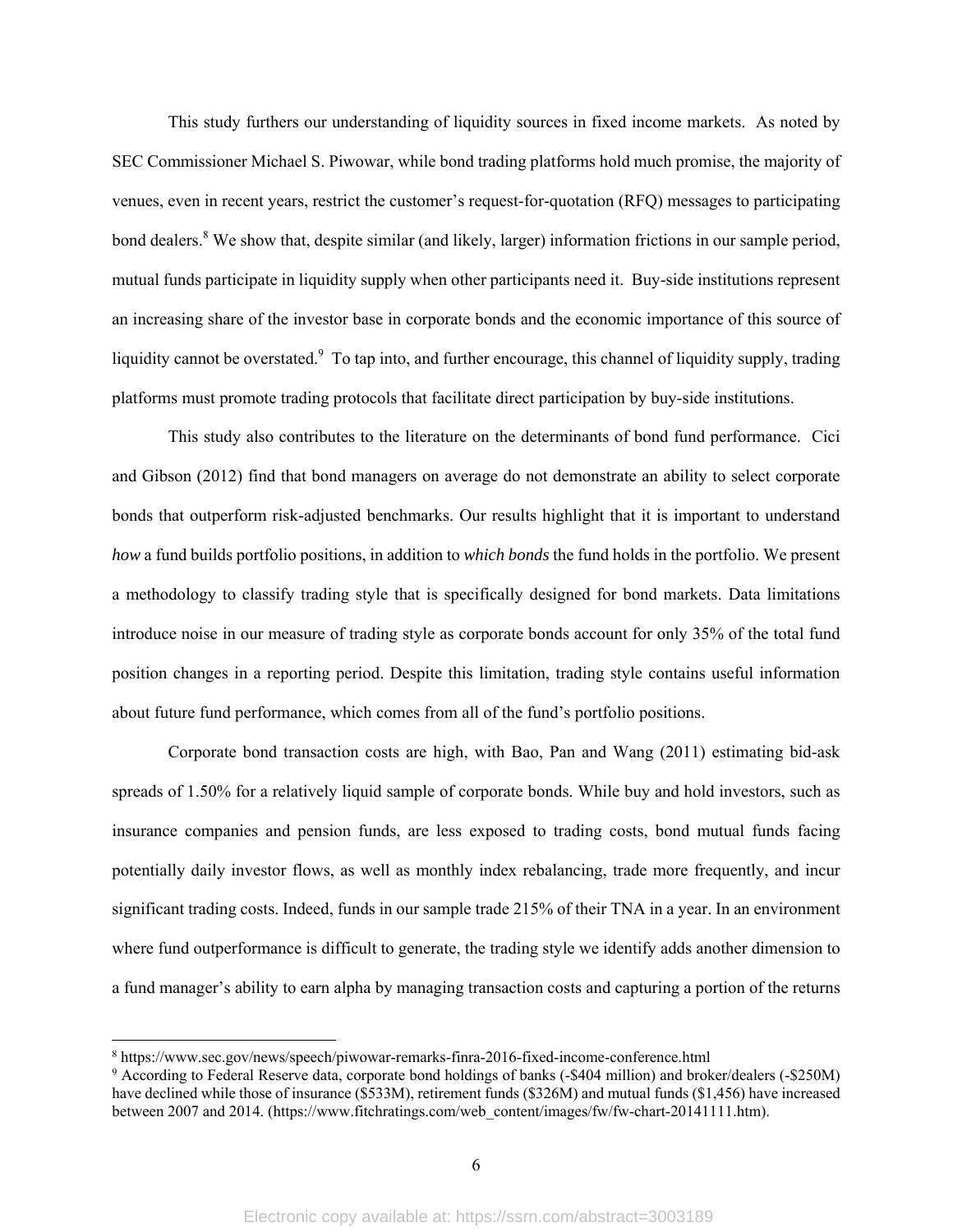to liquidity provision in bond markets.

## **II. Data and sample**

The study's primary data sources are as follows. We obtain data on corporate bond transactions from FINRA's enhanced TRACE database, data on bond characteristics from Mergent's Fixed Income Securities Database (FISD), data on bond mutual fund holdings from Morningstar, the *VIX* index from the CBOE, and the *Noise* measure of arbitrage capital from Hu, Pan and Wang (2013).<sup>10</sup>

Since July 2002, SEC-registered broker-dealers report all the transactions that they facilitate in corporate bonds, as principal or agent, to FINRA's TRACE system. The availability of TRACE database led to a significant boost on research on liquidity in the corporate bond market. Notable findings include: (a) customers in corporate bonds incur transactions costs that are large relative to those observed in equity markets (e.g., Schultz (2001), Ederington, Guan and Yadav (2015), Harris (2016)), (b) TRACE reporting leads to decline in customer's trading costs in corporate bonds (Bessembinder, Maxwell and Venkataraman (2006), Edwards, Harris, and Piwowar (2007), Goldstein, Hotchkiss, and Sirri (2007)), (c) the liquidity in corporate bonds deteriorated during the 2007-09 financial crisis and contributed to higher bond yields (Friewald, Jankowitsch and Subrahmanyam (2012)), and (d) electronic trading systems are increasing their market share in actively traded bonds, large issue bonds, and among trades that are easier to complete (Hendershott and Madhavan (2015)).

The public version of the TRACE data includes information on bond's CUSIP, the date and time of execution, the transaction price and volume (in dollars of par), and symbols indicating whether the trade represented a sale or purchase of bonds by a dealer to a (non-dealer) customer, or a trade between two dealers, and for customer trades, whether the customer is a buyer or a seller. The enhanced TRACE data made available to academics by FINRA include information on disseminated and non-disseminated historical transactions, including those in privately-traded 144A bonds; unmasked trade sizes that are

<sup>&</sup>lt;sup>10</sup> The noise measure is downloaded from http://www.mit.edu/~junpan/.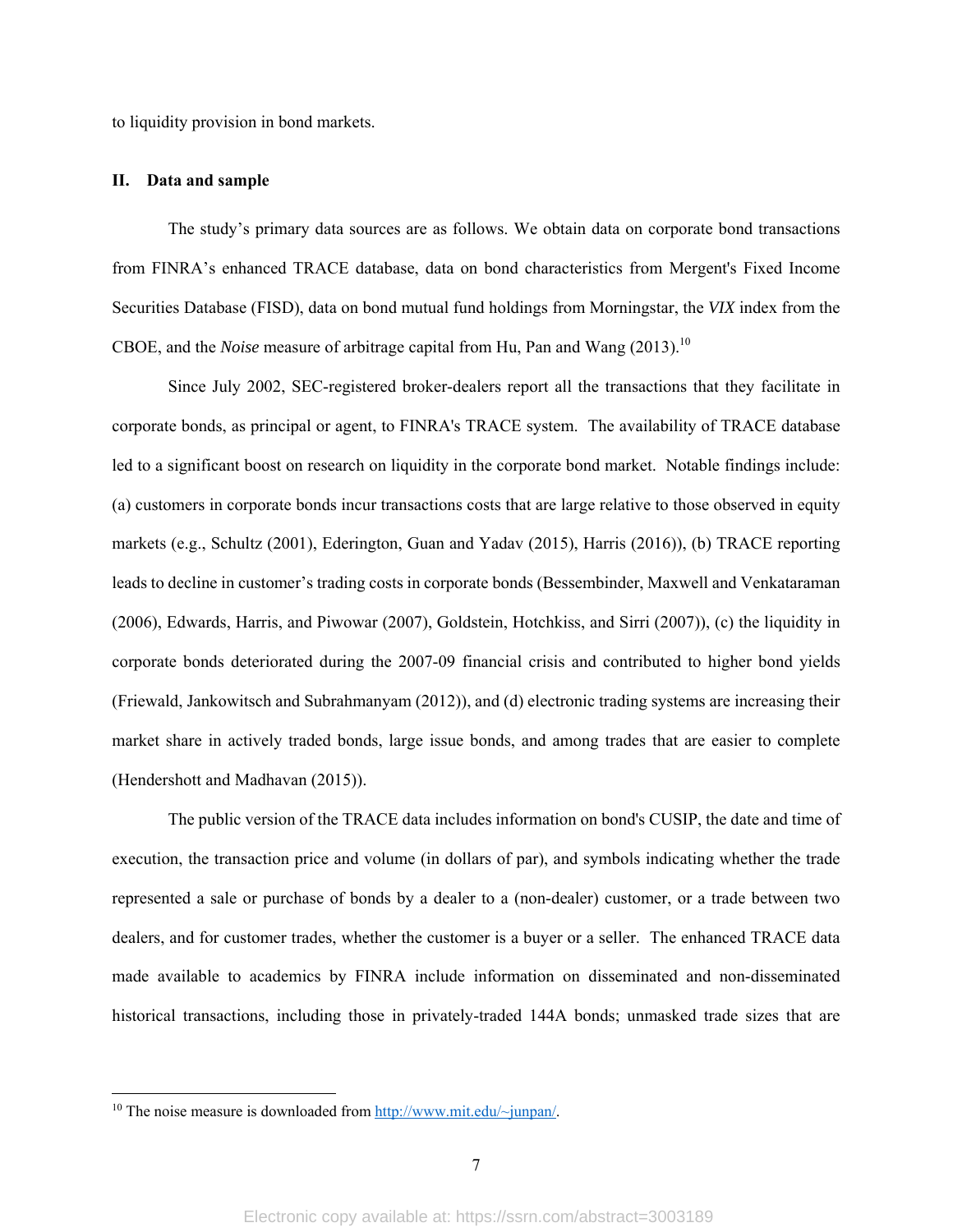capped in the public version for large transactions; and masked identification numbers for individual dealers participating in a transaction.

We obtain information on bond characteristics such as issue size, credit rating, and age from FISD database. The TRACE database includes over 131,000 unique cusips from July 2002, the beginning of TRACE data, to December 2014. The majority of cusips pertain to instruments other than corporate bonds. Following the approach in Bessembinder et al. (2017), we identify 29,127 corporate bonds in FISD database that are classified as non-puttable U.S. Corporate Debentures and U.S. Corporate Bank Notes (bond type-CDEB or USBN).<sup>11</sup> For these bonds, we select all transactions data between July 2002 and December 2014, and impose the following screens: (a) exclude bonds with less than five trades in the sample period, (b) exclude bonds with a reported trade size that exceeds the bond's offer size, (c) exclude trades that are reported after the bond's amount outstanding is reported by FISD as zero, and (d) exclude transactions that are flagged as primary market transactions. With these filters imposed, the sample comprises 68.6 million transactions in 26,207 distinct cusips.

From Morningstar, we obtain data on fund holdings and monthly (inferred) flows and returns for taxable bond mutual funds between 2002 and 2014. We focus on Morningstar's defined categories for which corporate bonds form a material part of portfolio holdings (average proportion of 30% or greater). These include Corporate Bond, High-Yield Bond, Multi-sector Bond, Nontraditional Bond, Bank Loan, Preferred Stock, Short-Term Bond, Intermediate-Term Bond, and Long-Term Bond funds.<sup>12</sup>

We present descriptive statistics for the sample of bond funds in Table 1. Although mutual funds are required to disclose their holdings on a quarterly basis, many funds report monthly. We do not filter funds based on reporting frequency; instead, we condition on the available frequency in constructing the trading style measure. Panel A reports the statistics for 45,239 fund-reporting period observations in the

 $<sup>11</sup>$  Stated differently, we exclude cusips that pertain to retail notes, foreign government bonds, U.S. agency debentures,</sup> asset backed securities, pay-in-kind bonds, medium term notes, convertible ad preferred securities, etc. <sup>12</sup> We find similar results for a sub-sample of bond funds with average corporate bond holdings of 50% or greater.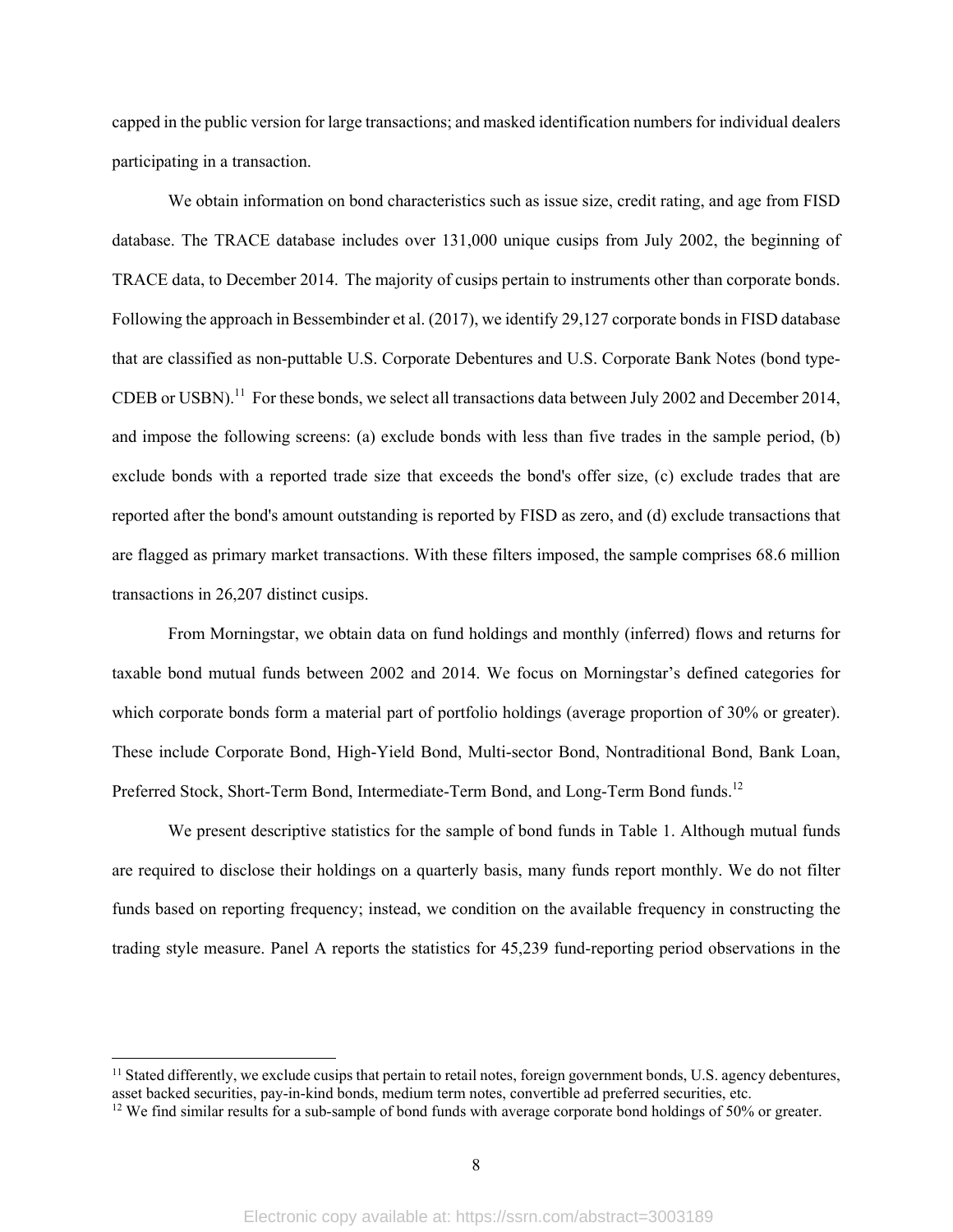sample. The snapshots of fund holdings shows an average (median) of 431 (270) positions, representing total net assets (TNA) of approximately \$1.6 billion (\$0.39 billion).

In addition to corporate bonds, bond mutual funds invest in other securities such as government bonds, international bonds, and structured products. The average (median) fund in the sample invests 50% (42%) of its portfolio in corporate bonds, of which corporate bonds in the TRACE sample account for 38% (28%) of TNA. Sample funds hold an average of 9% of TNA in cash and cash equivalents (as defined by Morningstar), 15% in government bonds and 25% in other securities. For the fund family, the average TNA is \$8.3 billion with six funds per family in the sample. Consistent with Goldstein et al. (2017) and Cici and Gibson (2011), most bond funds are actively managed, with less than 3% of funds identified as index funds. The median bond fund has no rear load fee and only 5% of TNA owned by institutional share class; however, the averages are much higher than the median indicating that the distribution is right-skewed. The median monthly fund flow is 2% of TNA but the  $25<sup>th</sup>$  and  $75<sup>th</sup>$  percentile are -4.4% and 6.2%, respectively, indicating significant variation across funds and over time.

Research on the trading behavior of buy-side institutions has largely focused on equities markets due to availability of data. Anand, Irvine, Puckett and Venkataraman (2013) classify the trading style of equity mutual funds and pension funds based on transaction data made available by Abel-Noser. A key challenge for empirical research on bond funds is that similar data on the transactions of mutual funds and pension funds are not available.13 We therefore follow the approach used by Da, Gao and Jagannathan (2011) for equity markets and infer the trades of the bond mutual funds by comparing the fund's holdings in bonds over consecutive reporting periods.

Table 1, Panel B, reports statistics on funds' turnover (annualized), broken down by frequency of reporting. During our sample period, bonds funds report most often at the monthly level (72%), followed by quarterly reporting (25%). We define turnover as the change in holdings, including both increases and

<sup>&</sup>lt;sup>13</sup> Transactions data of insurance companies are available from National Association of Insurance Companies (NAIC) database. Insurance companies tend to implement buy-and-hold strategies with reported annual turnover of 20 percent (http://www.naic.org/capital\_markets\_archive/110826.htm), suggesting they are less likely to supply liquidity.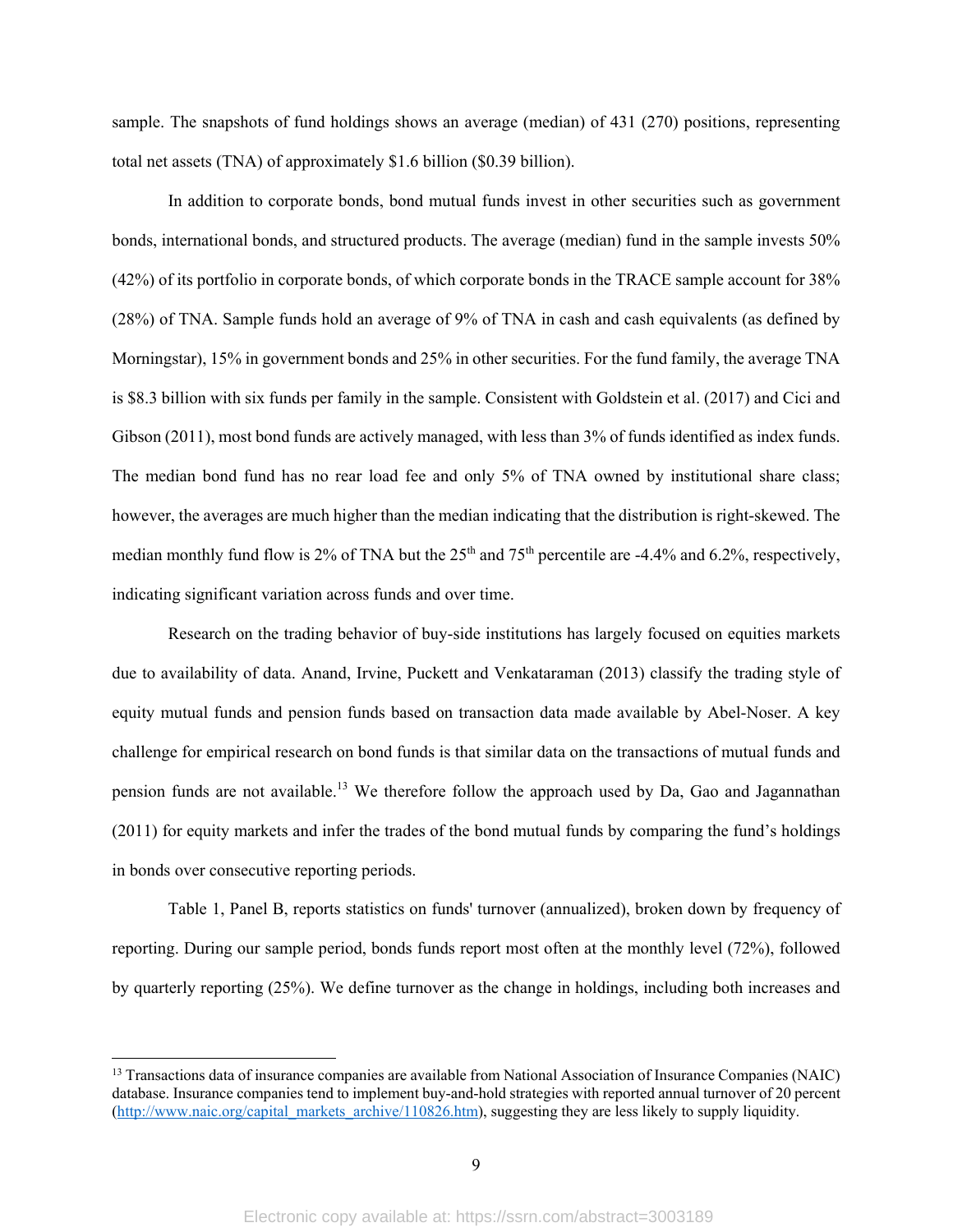decreases, in a reporting period, excluding bonds' expiration, divided by the total holdings at beginning of the period. For the full sample, the average (median) annualized turnover is 215% (148%). Thus, bond mutual funds trade frequently, which differentiates them from the typical buy-and-hold institutional investors in bonds (see Massa, Yasuda, and Zhang (2013)). Corporate bonds in the TRACE sample on average account for 35% of the total fund position changes in a fund-reporting period. Figure 1 shows the number and aggregate TNA of funds in our sample over time. Consistent with Goldstein et al. (2017), bond funds' holdings increase over time, from about \$600 billion to \$1.8 trillion by the end of our sample period.

## **III. Inventory cycles**

The theoretical literature on inventory management, such as Stoll (1978) and Amihud and Mendelson (1980), predicts that dealers will set a lower asking price to attract buyers when inventory position is larger than desired and a higher bid price to attract sellers when inventory position is smaller than desired. Attracting counterparties via "quote shading" leads to a mean-reversion in dealer inventory. Empirical support from equity markets for these theoretical predictions is presented by Hansch, Naik, and Viswanathan (1998) and Panayides (2007) using data on LSE dealers and NYSE specialists, respectively.

We construct dealer inventory cycles based on customer-to-dealer transactions to identify scenarios where dealers have accumulated large positive or negative inventory positions. We categorize a scenario with sustained customer selling activity as a positive inventory cycle, to reflect the aggregate positive inventory of dealers. Similarly, sustained customer buying activity leads to a negative inventory cycle, reflecting the aggregate negative inventory of dealers.<sup>14</sup> When customer buying and selling activity that is aggregated across dealers is balanced, it does not generate an inventory cycle. This encompasses situations where a dealer acts as an agent, rather than a principal, and simply transfers the position from one customer to another (see Harris (2016) and Choi and Huh (2017)), or situations where a dealer quickly offsets a principal position with one customer with another customer. Interdealer trading offers an important channel

<sup>&</sup>lt;sup>14</sup> Large negative positions might cause some dealers to assume a short position. Asquith, Au, Covert and Pathak (2013) show that the cost of borrowing corporate bonds is comparable to the cost of borrowing stocks, and has fallen over time.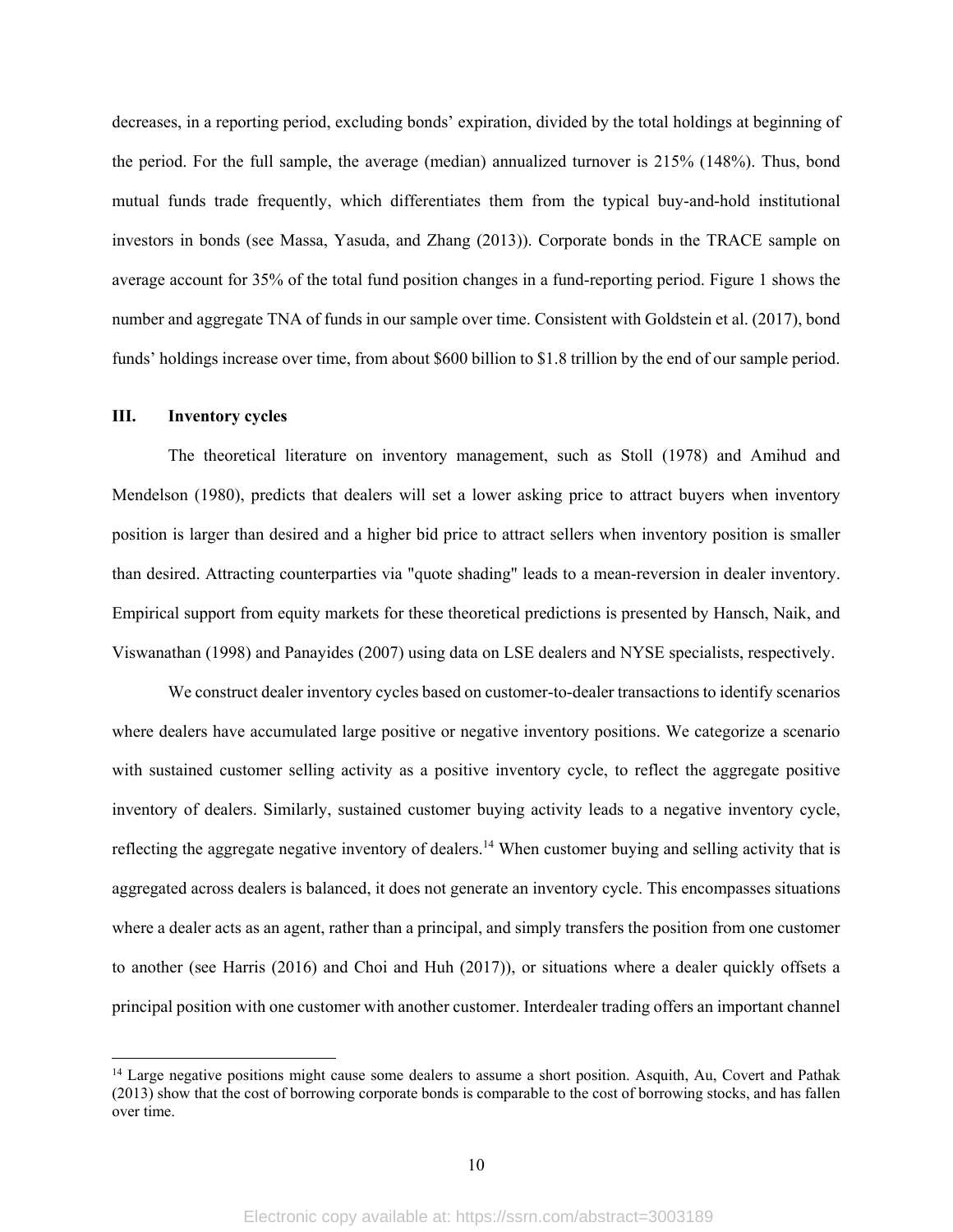for risk sharing among bond dealers (see Schultz (2017)); however, interdealer trades do not alleviate customer-driven imbalances aggregated across dealers.

Using TRACE transactions data, we calculate the (signed) inventory by cumulating dealers' trades with customers from the start date of the cycle. A common assumption in the microstructure literature is that the desired dealer inventory, which is not observable, is zero. Zero inventory is intuitively appealing because inventory requires capital commitment and exposes the position to volatile prices. The cycle begins when the cumulative inventory crosses zero and ends when the cumulative inventory crosses zero again from the opposite direction. Cumulative inventory is the signed, aggregate dollar inventory based on all dealers' trades with customers in the bond.<sup>15</sup>

If the cycle remains ongoing and becomes longer than three months (63 trading days), then inventory is the (signed) cumulative customer imbalance over the rolling three months, which helps reduce the cycle's sensitivity to reporting errors that may otherwise compound infinitely. We select a rolling threemonth period to allow for the slow build-up and unwinding of inventory in an illiquid market. Appendix 1 provides details of our methodology. In selecting inventory cycles, we require inventory to be material by imposing a minimum peak inventory of \$10 million and a minimum inventory cycle length of 5 days.<sup>16</sup>

## *A. Descriptive statistics on inventory cycles*

Table 2 summarizes the 156,234 inventory cycles identified by our methodology. There are 87,063 positive inventory cycles, representing dealer buying activity to accommodate persistent sell imbalances in customer trades, and 69,171 negative inventory cycles. Overall, inventory cycles are long lasting, with the average median cycle lengths of 72 (68) calendar days for positive cycles, and 75 (71) calendar days for negative cycles.17 The length of the loading and unloading phase of the inventory cycle is similar indicating

<sup>&</sup>lt;sup>15</sup> We consider all customer trades including those trades that are reported to TRACE as "Agency" trades. When a dealer acts as agent, the dealer reports two legs of the facilitated trade as separate transactions on TRACE. When both legs involve customers, the net impact on the aggregate dealer positions is zero. When one leg involves a dealer and the customer and the other leg involves two dealers, we include the customer leg but not the inter-dealer leg. Interdealer trades are not included because they do not impact aggregate dealer positions.

<sup>&</sup>lt;sup>16</sup> We find similar results when we impose a minimum inventory cycle length of 15 days.

 $17$  For an individual dealer, Schultz (2017) finds that inventory position is mean-reverting, and the half-life of an active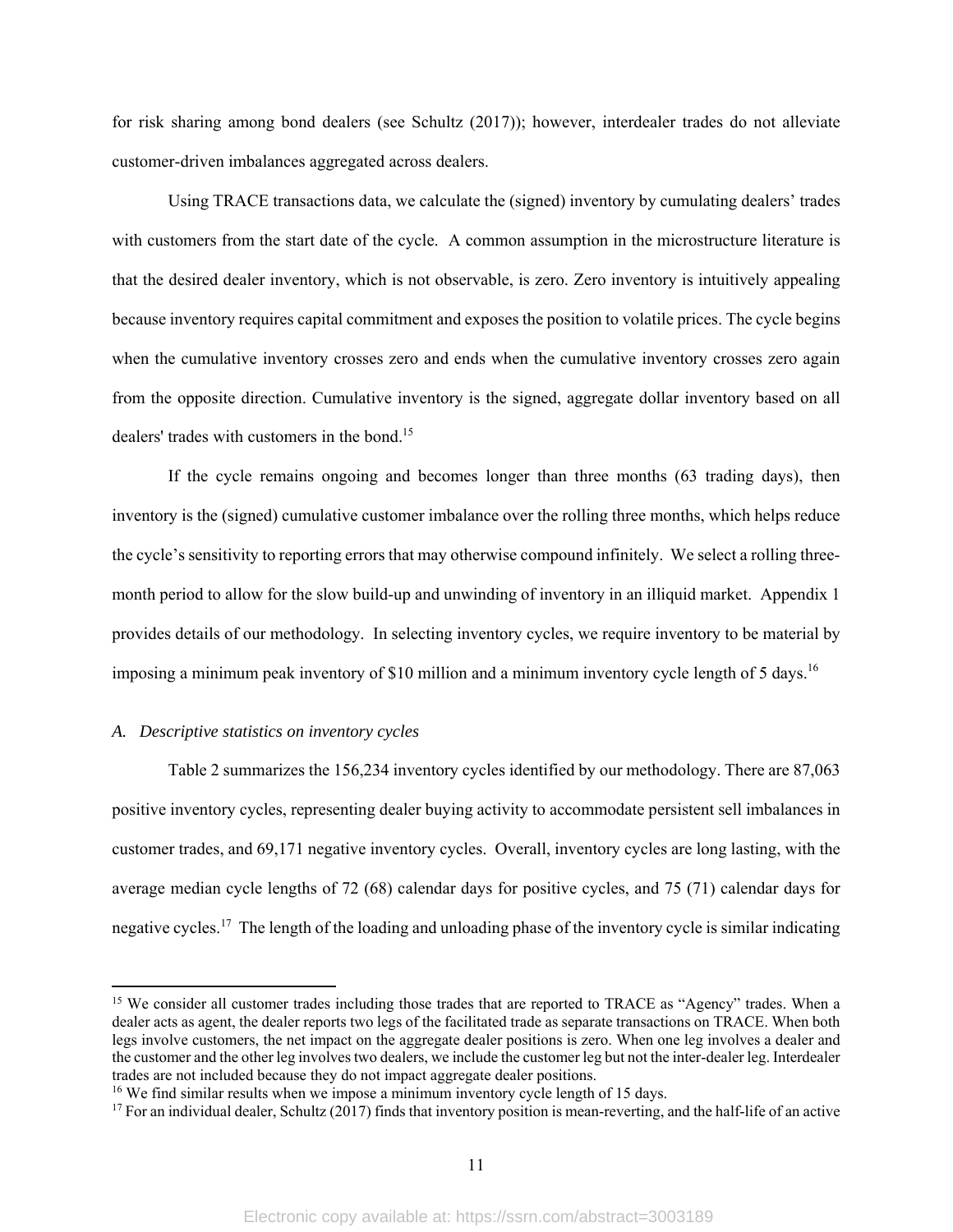that peak inventory is observed half-way through the inventory cycle. The average peak inventory is \$26 million for positive cycles and \$22 million for negative cycles.

Figure 2 illustrates the aggregate dealer inventory, as a percentage of bond's issue size, and the mean/median cumulative abnormal return, normalized to zero on the peak inventory date, during positive (Panel A) and negative (Panel B) inventory cycles for a sample of investment grade, large issue bonds of age of at least one year. We calculate bond return as the change in volume weighted average price between two trading days, and abnormal return as the bond return less the benchmark index return.

For positive cycles, Panel A shows the build-up in dealer inventory during the load phase and the reduction in dealer inventory during the unload phase. The abnormal returns are negative in the load phase, which is consistent with dealers lowering their quotes to manage slow-moving inventory, and positive in the unload phase, which points to reversals in bond prices that compensate dealers for absorbing customer flow (see Kraus and Stoll (1972) and Grossman and Miller (1988)). In Panel B, we find the opposite patterns in dealer inventory and abnormal returns for negative cycles. Cai, Han, Li, and Li (2018) find that price impact of herding by insurance companies in U.S. corporate bonds is highly asymmetric – while sell herding causes transitory price distortions, the price impact of buy herding is long lasting and facilitates price discovery. Consistent with those findings, Panel A illustrates that price pressures in positive cycles (i.e., sell herding) almost entirely reverse while some component of price changes in negative cycles (i.e., buy herding) appear permanent.

In Table 2, we report an analysis of bond returns for the full sample of inventory cycles.<sup>18</sup> During the build-up (loading) phase, returns are negative for the positive cycles and positive for the negative cycles. The returns have the opposite sign for the unload phase of inventory cycle. For the full inventory cycle, the cumulative returns are marginally negative for positive cycles and significantly positive for negative cycles. Bao, Pan and Wang (2011) and Cai et al. (2018) also report that reversals exhibit significant asymmetry –

individual dealers' inventory is about a month for actively traded investment grade bonds, and about five weeks for high yield bonds. We note that our inventory cycles reflect the aggregate positions of all dealers in a bond.

<sup>&</sup>lt;sup>18</sup> We calculate returns as percentage changes in bond's clean price from the beginning of the cycle to the peak for the buildup phase and from the peak to the end of the cycle for the unloading phase.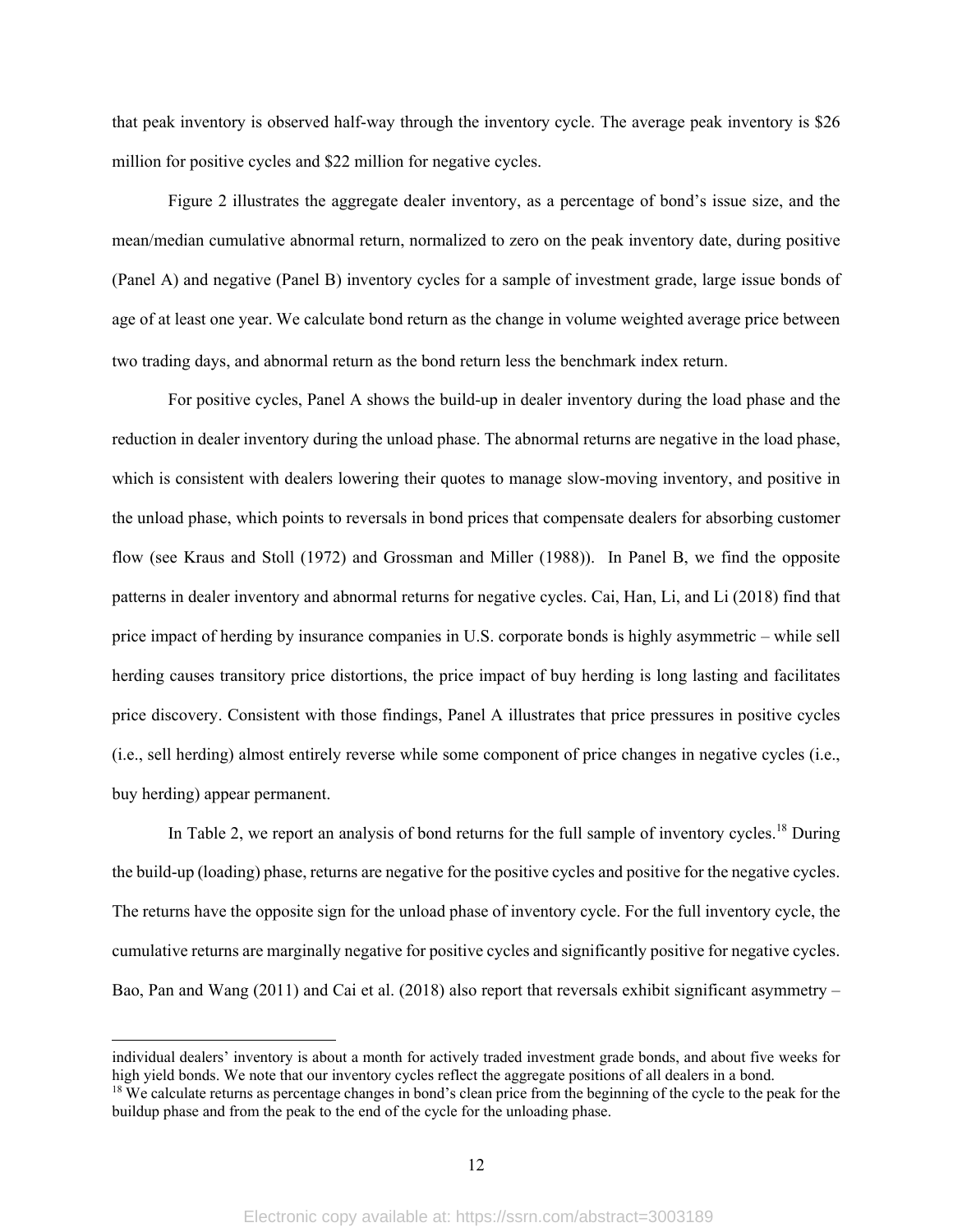price reversals are on average stronger after a price reduction than a price increase. This asymmetry is consistent with Edmans, Levit, and Reilly (2017) who argue that when investors have more flexibility (buying any bond), their trades are likely to be more informed.

We next investigate the length of inventory cycles and the dollar value of peak inventory by year. Since the TRACE data begin in July 2002 and our calculation of trading style (see Section IV) requires 12 months of data, we report the statistics between 2003 and 2014. Inventory cycle lengths decline over the sample period, with cycle length close to 80 days before the financial crisis to less than 70 days in recent years. Further, peak inventories declines over the sample period from close to \$27 million before the financial crisis to \$24 million in recent years. Thus, inventory cycles, while still large and significant, are relatively shorter and shallower in recent years.

The results complement the evidence from related academic studies in the corporate bond market that dealer capital has declined over the 2006-2016 sample period. These studies conclude that declining dealer capital can be attributed to post-crisis banking regulation, such as the Volcker Rule, since the decline is observed mainly for bank-affiliated dealers, both under normal market conditions and on stressful days (Bessembinder, Maxwell, Jacobsen, and Venkataraman (2017), Schultz (2017)), and around bond-specific stress events, such as ratings downgrades (Bao, O'Hara, and Zhou (2016)) and index reconstitutions (Dick-Neilson and Rossi (2015)). Bessembinder et al. (2017) and Choi and Huh (2016) document an increase in dealers playing an agency role by matching buyers and sellers. Schultz (2017) shows that proportion of interdealer trading has declined in recent years. Friewald and Nagler (2016) find that the relation between dealer inventory positions and risk-adjusted returns have strengthened in recent years, indicating higher return to liquidity provision when dealer capital is constrained. The evidence on reduction in dealer capital may raise questions about the measurement of our inventory cycles. However, even as the agency role of dealers has grown, Bessembinder et al. (2017) find that principal volume remains in excess of 90% of total trading volume in bonds.

We examine the incidences of inventory cycles around a well documented bond-specific stress event - the downgrade of a bond from investment to speculative grades by at least one of the three credit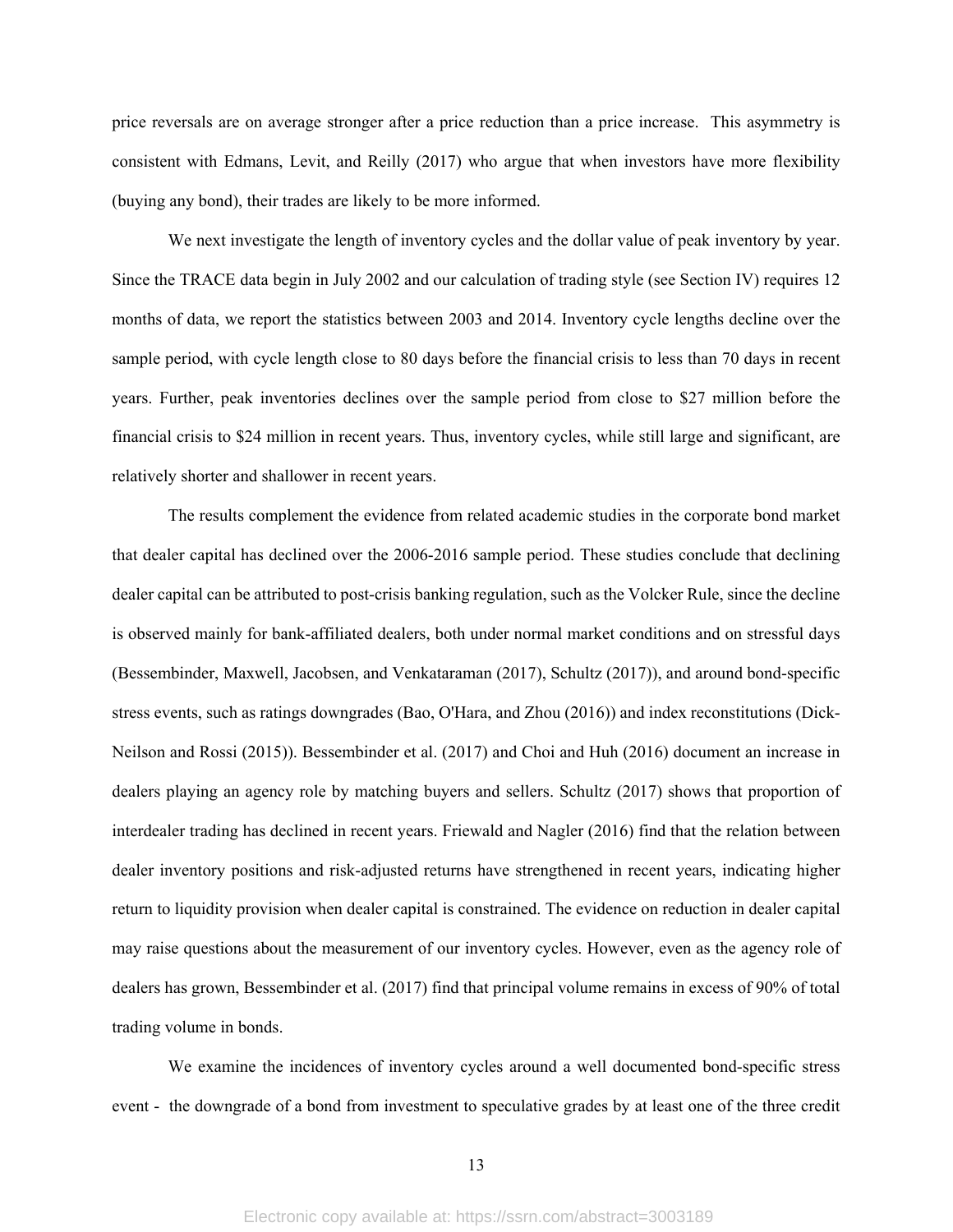rating agencies (see Figure 2, Panel C). 19 Consistent with customer selling imbalance, bond downgrades are associated with an increase in aggregate dealer inventory. In addition, about 36 percent of downgraded bonds experience a positive inventory cycle while the percentage of bonds in negative cycles significantly drops around event. These trends persist for over a month and gradually return to the pre-downgrade levels.

## *B. The determinants of inventory cycles*

The evidence thus far suggests that a sustained customer buying or selling imbalance leads to large dealer inventory positions and transitory impact on bond prices. This supports the interpretation of an inventory cycle as an empirical proxy for abnormal price pressure in a bond. Large customer imbalances could be driven by correlated trades of institutional investors in response to new information or induced by liquidity shocks, and possibly exhibit commonality across bonds. Duffie, Garleanu, and Pedersen's (2007) model of the over-the-counter search frictions predicts that it takes longer to recover from transitory price dislocations when investors simultaneously face liquidity shocks, and in particular, when dealer capital is constrained. Empirically, Bao, Pan and Wang (2011) show that changes in market-level bond illiquidity explain a substantial part of time series variations in corporate bond yield spreads.

We first examine commonality in inventory cycles by aggregating incidents of price pressure across bonds. In Table 3, Panel A, we study whether aggregate inventory cycles co-move with aggregate market conditions by estimating the following time-series regression:

$$
PropCycle_t = \alpha + \sum_{k=1}^{n} \beta_k X_{kt} + \varepsilon_t
$$
\n(1)

where  $PropCycle_t$  is the proportion of sample bonds that are in a positive (column 1) or a negative (column 2) cycle for at least five days in month  $t$ , and  $X_{kt}$  include the average *VIX* index as a measure of market stress; the *Noise* measure constructed by Hu, Pan and Wang (2013) and the crisis dummy to capture supply of arbitrage capital; customer demand as captured by aggregate bond fund flows, and supply of bonds from the primary market as captured by aggregate corporate bond issuance. Following the literature, the crisis

<sup>&</sup>lt;sup>19</sup> For a downgrade event, we use the earliest date of the downgrade from S&P, Moody's, or Fitch.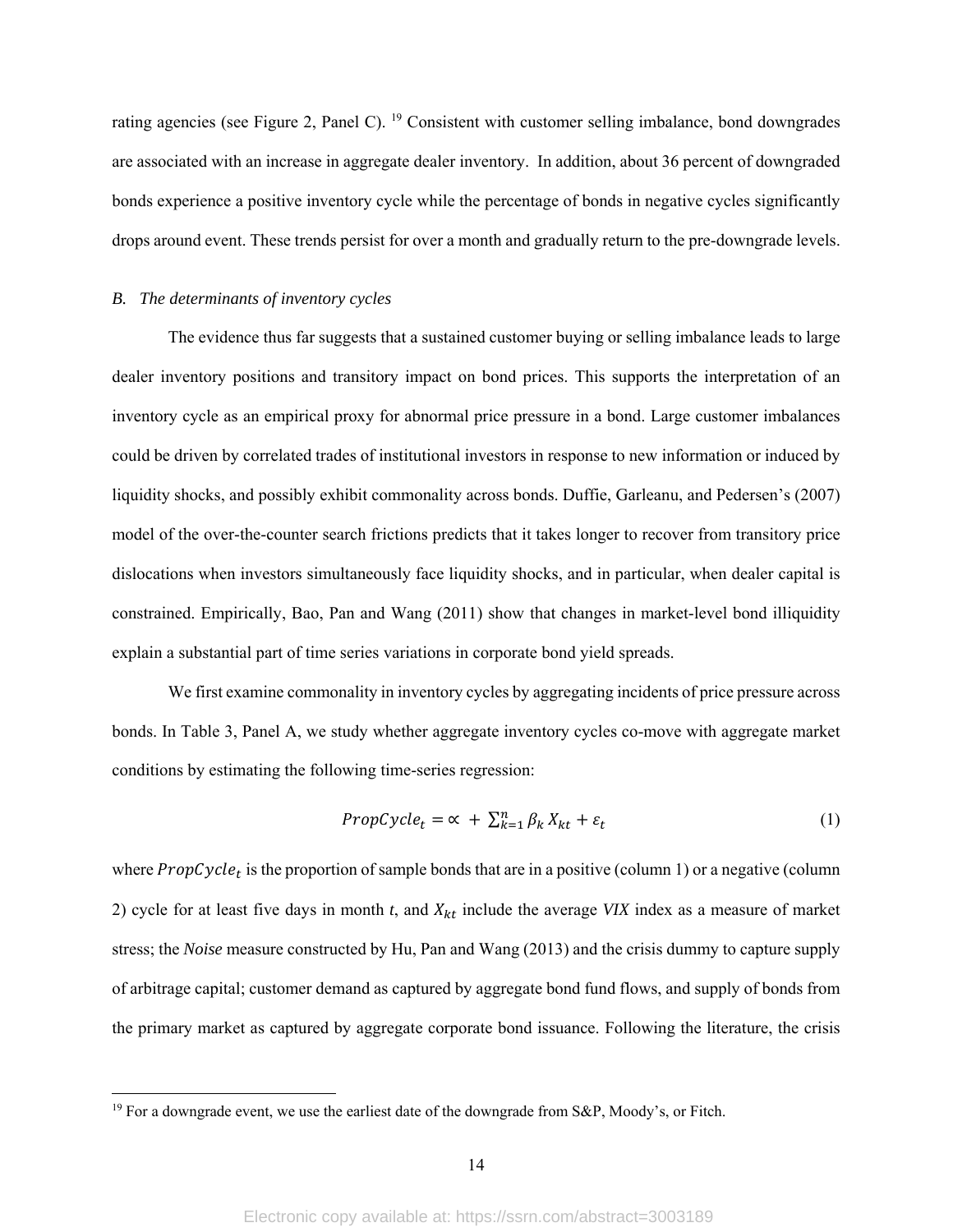dummy equals one for the period from July 2007 to April 2009 and zero otherwise. All variables are measured contemporaneously over month *t*.

The results indicate substantial level of commonality in bond-level price pressure, and point to both supply- and demand-side explanations. The coefficient for *Flow* in column (2) is positive indicating that bond funds *purchase* a cross-section of bonds simultaneously from dealers in response to investor *inflows* while the coefficient for *Flow* in column (1) is negative indicating that bond funds *sell* a cross-section of bonds simultaneously to dealers in response to investor *outflows*. Notably, the correlated activity of institutions across bonds is material enough to generate commonality in inventory cycles. New bond issuance activity is positively correlated with fraction of positive cycles and negatively correlated with fraction of negative cycles. Positive cycles could arise due to the "flipping" activity of institutions who are allocated bonds in the primary market, or if institutions sell "off-the-run" bonds to buy into new issues. The negative coefficient of *new issuance* on negative cycles suggests that primary market may act as a substitute for purchasing bonds from the secondary market.

Aggregate inventory cycles do not have a close connection with *VIX* index and *Noise* measure of arbitrage capital. For both positive and negative cycles, the coefficient of the *crisis* dummy is negative and statistically significant suggesting that commonality in inventory cycles is associated with capital constraints faced by bond dealers after controlling for fund flows.<sup>20</sup>

In Table 3, Panel B, we examine the cross-sectional relationship between the probability of observing an inventory cycle in a bond and a number of bond characteristics. We report Fama-MacBeth estimates for the following monthly cross-sectional regressions:

$$
BondInCycle_{i,t} = \beta_{lag} BondInCycle_{i,t-1} + \sum_{k=1}^{n} \beta_k X_{ki,t} + \sum F_i + \varepsilon_{i,t}
$$
 (2)

where BondInCycle<sub>i,t</sub> equals one if bond *i* experiences a positive (column 1) or negative (column 2) inventory cycle for at least five days in month *i*, and equals zero otherwise.  $X_{kit}$  include bond issue size,

 $^{20}$  In unreported analysis, both VIX index and Noise measures have a negative and statistically significant (at the 1% level) effect on positive cycles when *crisis* dummy is not included in the specification, indicating that the explanatory power of these variables is subsumed by the *crisis* variable.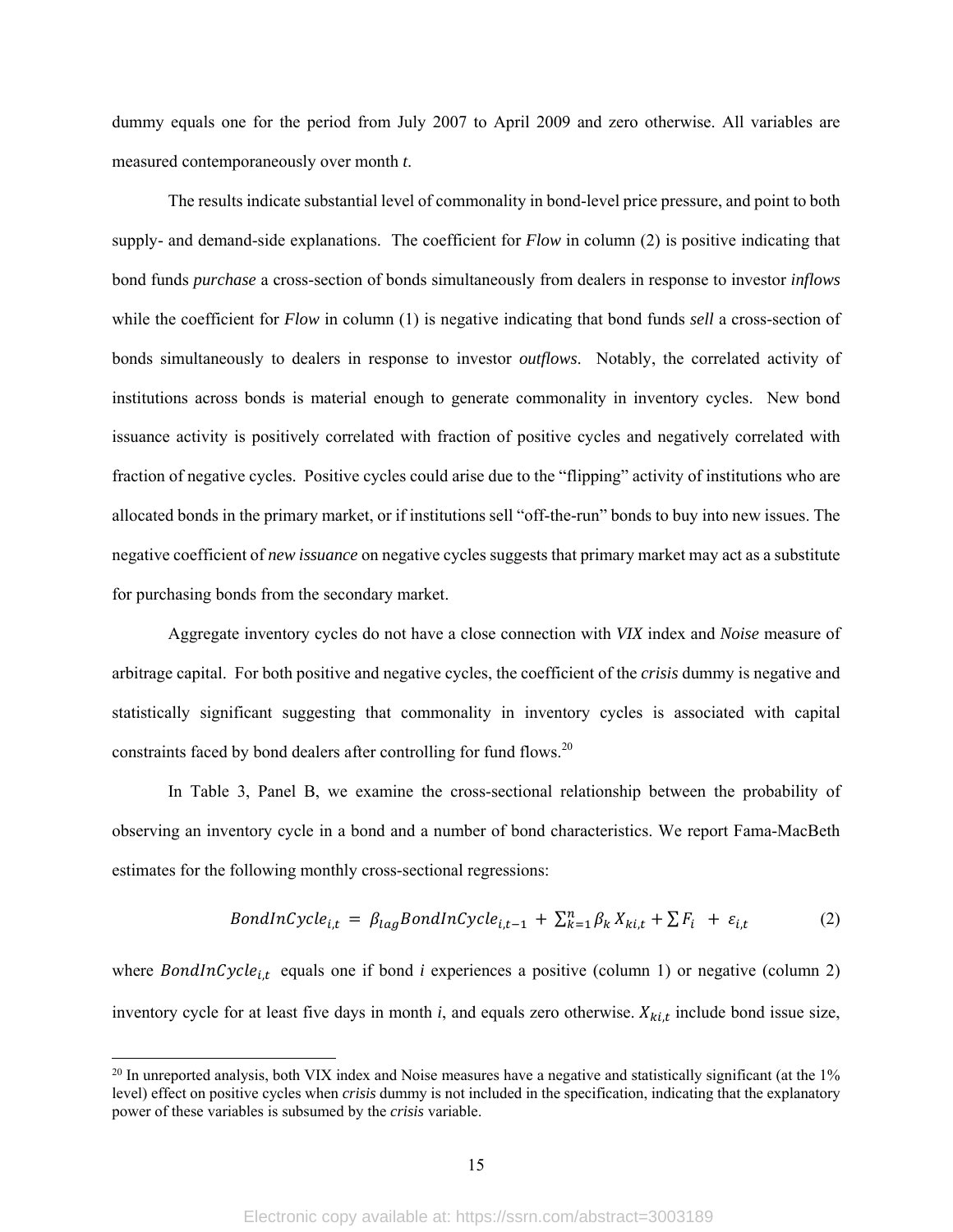bond time to maturity, bond age since issue, an indicator variable that equals one for investment grade bonds and zero otherwise, and indicator variables for bonds that have been upgraded or downgraded within two months surrounding month *t*. Results indicate that inventory cycles are less likely for older bonds and those with smaller issue size, higher credit risk, and shorter maturity. Building on evidence from Edwards, Harris and Piwowar (2007), our results suggest that inventory cycles are less likely in bonds with lower trading activity and higher trading costs, which likely reflects both the customer's desire to minimize trading in less liquid securities (see Choi et al. (2017)) and the dealer's endogenous choice to avoid inventory in risky bonds (see Goldstein and Hotchkiss  $(2017)$ ).<sup>21</sup> The positive and highly significant coefficient on lagged dependent variable suggests that aggregate dealer inventory is slow-moving with a half-life of several weeks. Consistent with Figure 2, Panel C, an inventory cycle is more likely when the bond experiences an upgrade or downgrade event that generates trading interest from customers.

Conditional on observing an inventory cycle, we next examine how the length of inventory cycle (in days) and the peak inventory (in \$) are affected by bond attributes and market conditions. This analysis is related to the literature on dealer networks that maps highly connected dealers at the core and sparsely connected dealers at the periphery (see Li and Schurhoff (2016), DiMaggio, Kermani and Song (2016), Hollified, Neklyudov and Spatt (2017)). The literature shows that intermediation chains are shorter when a central dealer is involved, and longer when markets are stressed, or more difficult to complete trades. In comparison, inventory cycles that we examine are observed when aggregate customer flow to the dealer community is material and sustained. The higher peak inventory captures intensity and the longer cycle length potentially reflects longer dealer intermediation chains, holding all else the same.

 In Table 3, Panel C, the results for both the positive and negative cycles show that the peak inventory is smaller and the length is longer for cycles in smaller and older bonds, consistent with the fact that these bonds are less frequently traded and may require a long time for the dealers to unload and go back to neutral. Longer-maturity bonds are associated with longer and deeper cycles, although the effects

<sup>&</sup>lt;sup>21</sup> Goldstein and Hotchkiss (2017) find that dealers have a substantially higher propensity to offset trades within the same day rather than committing capital for riskier and less actively traded bonds.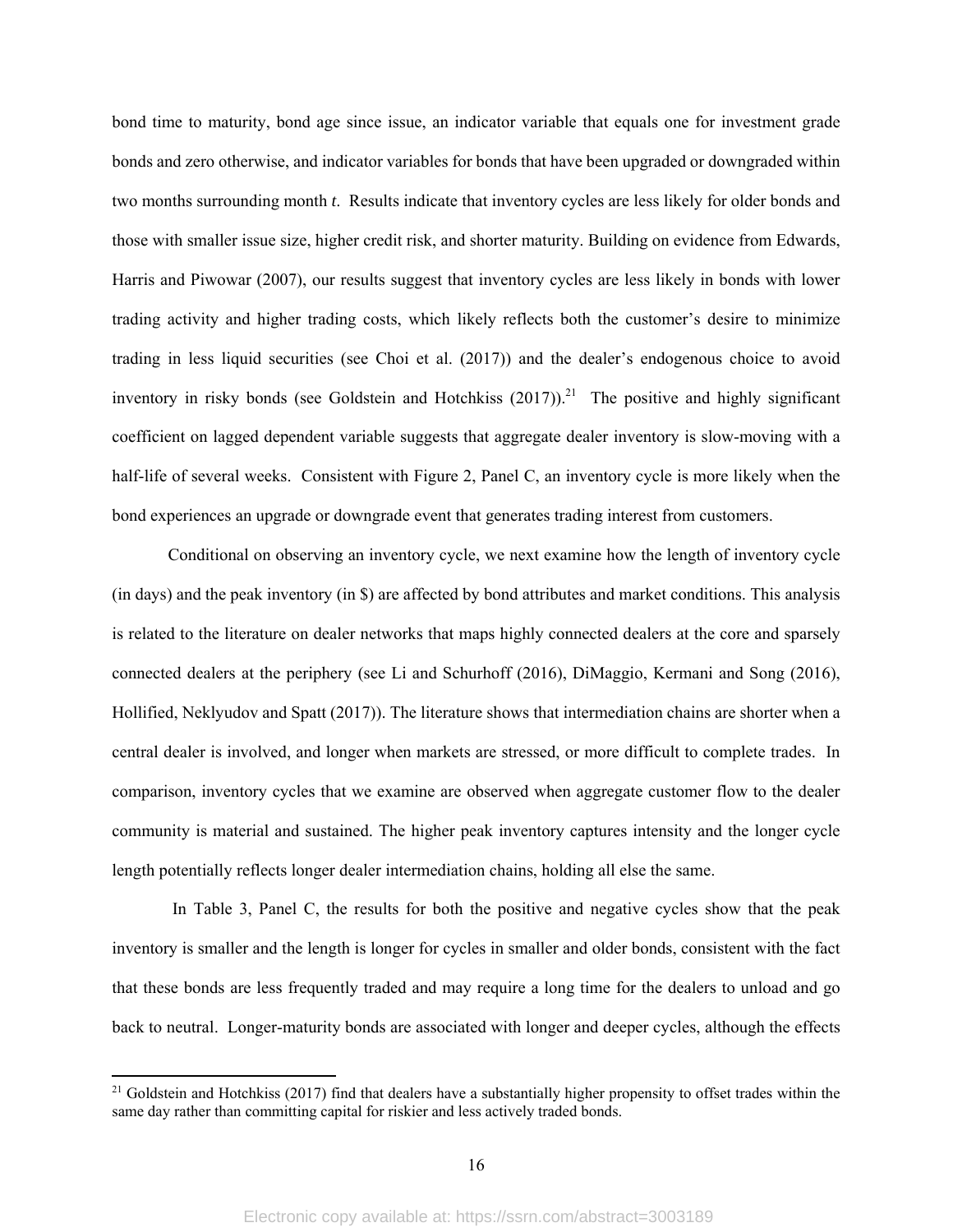are economically small. Conditional on observing a positive cycle, both upgrade or downgrade credit events increase peak inventory but do not affect cycle length. A likely explanation is that new investor clienteles in different rating categories serve as natural counterparties that quickly offset dealer positions. Dealers are therefore willing to commit capital as inventory risk is lower. For negative cycles, credit events are associated with shorter cycles but do not affect peak inventory, consistent with dealer's ability to quickly locate existing owners of the bonds who may want to sell. These results highlight the importance of dealercustomer relationships – dealers track who currently owns a bond and who may be a natural clientele given a changing circumstance.

The coefficients of the *VIX* index and the crisis dummy indicate that higher market uncertainty leads to an increase in cycle length. These conditional results are broadly consistent with earlier evidence on the probability of observing a cycle. When it is harder to unload inventory, dealers are more reluctant to perform their intermediation role, making it less likely to observe inventory cycles to start with.

## **IV. Classifying bond funds based on trading style**

To measure trading style, we overlay the change in a fund's bond holdings on the inventory cycle in a bond. We classify the holdings change as liquidity supplying if the fund trades in the same direction as the dealer, i.e., increases (reduces) the bond holding during a positive (negative) inventory cycle. The opposite is considered liquidity demanding. Stated differently, a liquidity supplying (demanding) bond fund buys (sell) the bond during an interval when other customers in aggregate are selling the bond. The buying (selling) activity of the fund helps absorb (further strain) the dealers' inventory.

The market structure of corporate bonds offers several mechanisms for institutions to gauge liquidity conditions in a bond. Dealers "signal" their interest in unwinding positions by broadcasting indicative bids and offers on a list of bonds on their inventory (called "Runs") to potential institutional clients. In the early part of our sample period, dealers used to broadcast runs once a day. In recent years, runs are updated many times intra-day using automated pricing models. Buy-side institutions may also subscribe to news feeds from data aggregators (such as Bloomberg) for recently completed transactions and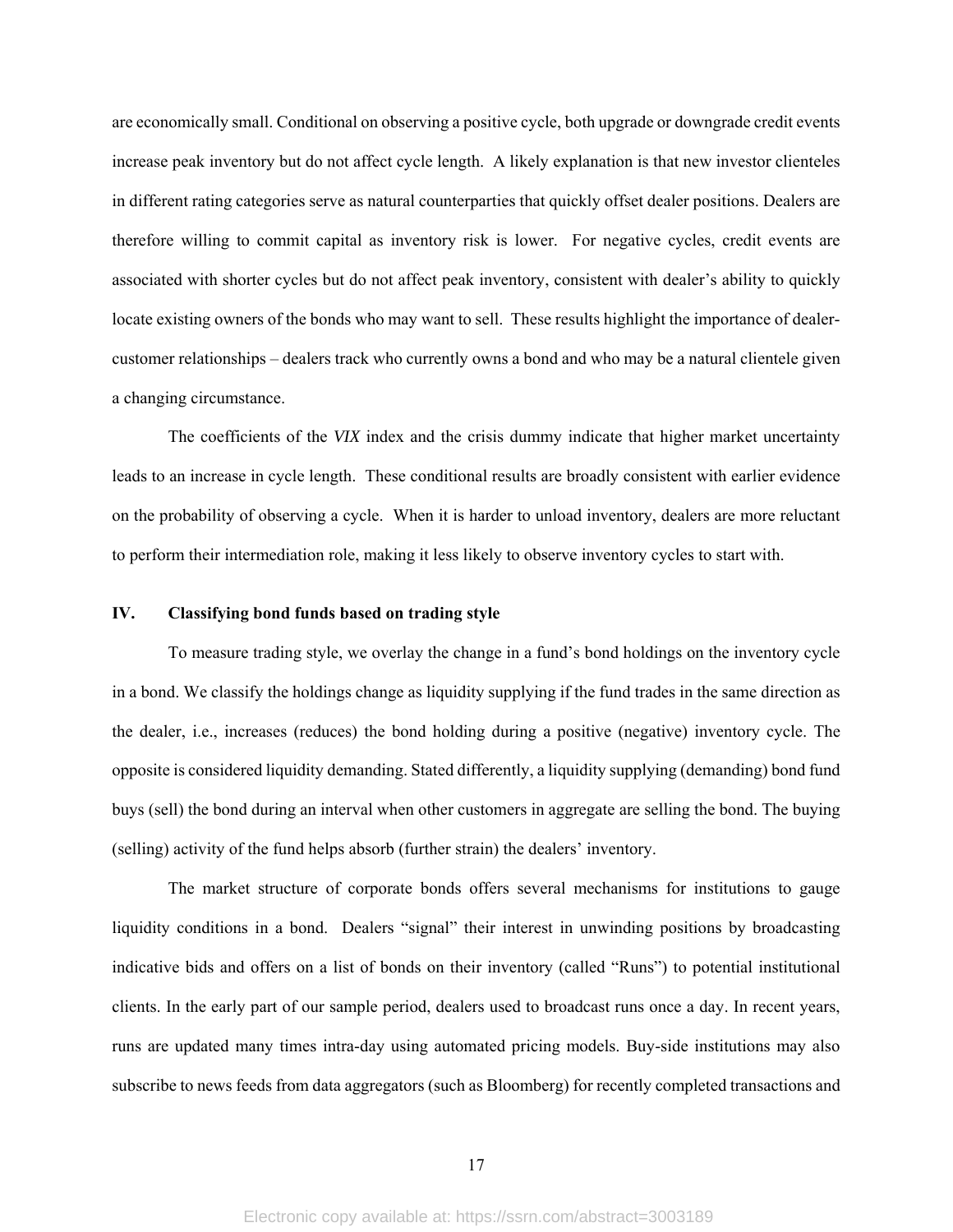quotations from electronic bond platforms, solicit quotations from multiple dealers simultaneously via electronic request-for-quote (RFQ) platforms (such as MarketAxess), obtain "color" on market conditions by directly contacting dealers, and participate in all-to-all trading platforms that allow institutions to compete with dealers in response to an RFQ.

During a positive inventory cycle, it is likely that dealers signal the larger than desired inventory by lowering the indicative quotes in the runs. In our framework, a bond fund with a trading style that is liquidity supplying will respond opportunistically by buying the bond, thus alleviating dealer inventory positions. Institutions could contact dealers, via a messaging system or by phone, and negotiate the terms of a transaction.

Studies from equity markets classify a fund's trading style by comparing the fund's transactions with the daily stock return (see Anand et al. (2013) and Cheng et al. (2017)), or daily trade imbalance from TAQ data (see Da et al. (2011)). Other studies classify trading style of equity funds based on exposure of funds' return to a contrarian long-short factor portfolio (see Nagel (2012)). The literature reports that trading style is persistent, influences the return and liquidity patterns of assets, and impacts trading costs; however, Da et al. (2011) find that liquidity supply is not a significant source of outperformance for equity mutual funds. Unlike equity markets, where any investor can participate in the provision of liquidity by submitting limit orders, trading in OTC structure of bond markets is highly decentralized, and inserts the bond dealer in virtually all transactions between buyers and sellers. Bond market participants have less information on order flow and quotations than equity market participants. The differences in structure of equity and bond markets suggest that trading strategies that work in equity markets may be more difficult to implement in bond markets.

Our methodology is designed to take advantage of a fixed-income market structure where inventory positions of market makers can be measured with accuracy. Figure 3 illustrates the advantage of classifying trading style using dealer inventory cycles (IC) versus the change in dealer inventory  $(\Delta I, i.e.,$  customer trade imbalance from TRACE) or bond returns  $(R_b)$ . The figure depicts a fund with an increase in bond holdings ( $\Delta H$ ) in a reporting period that coincides with positive inventory cycle (IC = +), implying the fund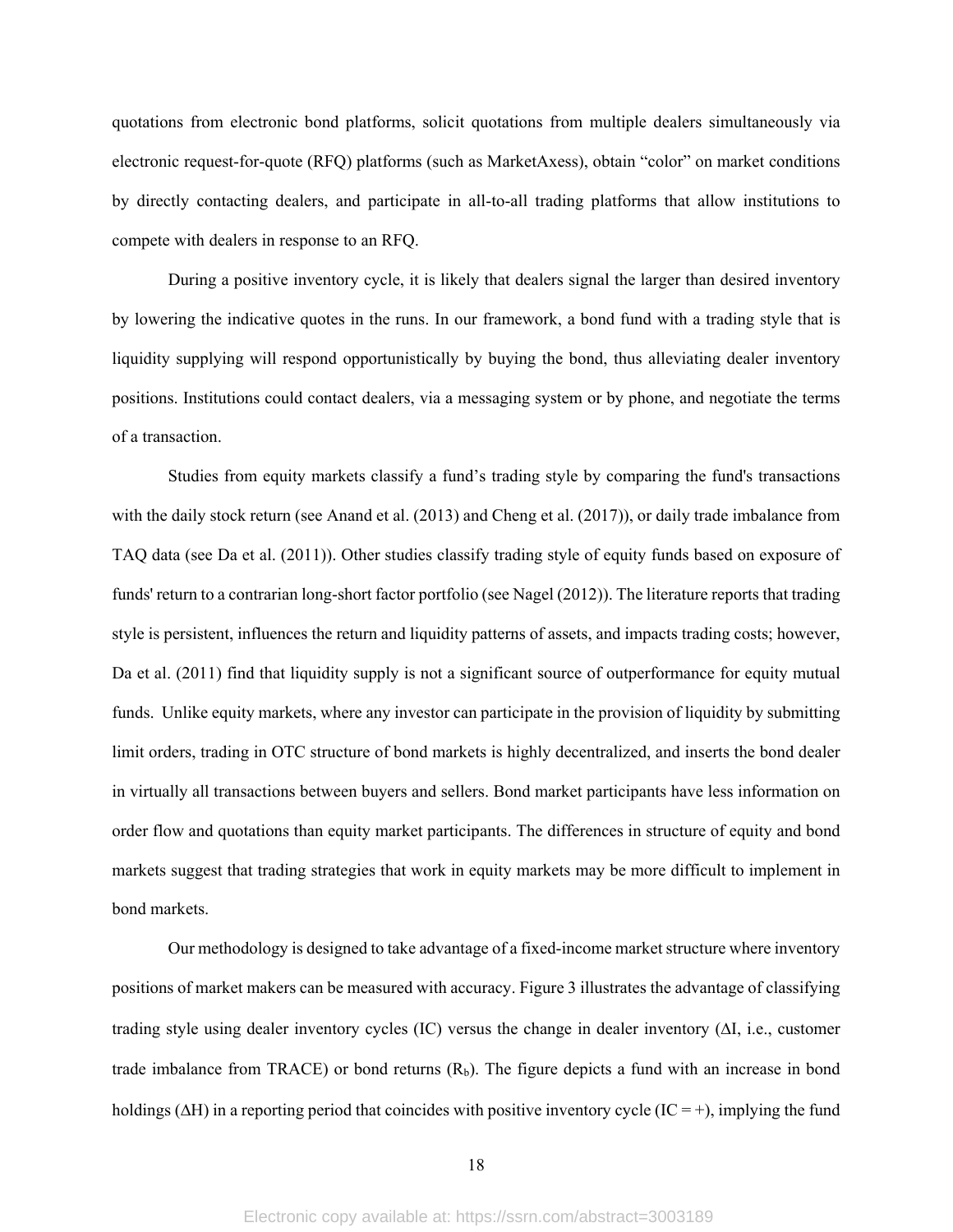helps absorb the dealers' inventory. The load and the unload phase of inventory cycle encompass periods of opposite bond returns, and opposite sign changes in dealer inventory  $(\Delta I)$ . Thus, depending on whether the fund's reporting period overlaps with the load or unload phase of the inventory cycle, the correlation between change in fund holdings and the change in dealer inventory  $(\Delta H, \Delta I)$ , or the correlation between change in fund holdings and bond returns  $(\Delta H, R_b)$  could be either positive or negative. Using our methodology, if the correlation between the change in fund holdings and sign of the inventory cycle  $(\Delta H, \Delta H)$ IC) is positive, the position change is classified as liquidity supply, regardless of whether the fund's reporting period overlaps with the load or unload phase of the inventory cycle.<sup>22</sup>

After classifying the change in each bond holding for a fund-reporting period as liquidity supply, or demand, we calculate the *LS\_score* for the fund-reporting period, as follows: 23

$$
LS\_score = \frac{Lightidity \, supplied \, (\$) - Liquidity \, demanded \, (\$)}{Lightity \, supplied \, (\$) + Liquidity \, demanded \, (\$) + Unclassified \, (\$)}
$$
 (3)

In equation (3), changes in fund holdings that do not coincide or significantly overlap with an inventory cycle in a bond are marked as "unclassified." We require a minimum overlap of 50% between the fund's reporting window and the inventory cycle. That is, for the one-month reporting period, the reporting window and inventory cycle must overlap for at least 15 days for the holdings change to be classified.<sup>24</sup> Finally, we eliminate changes in fund holdings that overlap with primary bond issuance, focusing only on secondary market transactions of the bond fund. To the extent that underwriters are reluctant to hold large positions in a newly issued bond, participation by a fund in the primary market can be viewed as liquidity

<sup>&</sup>lt;sup>22</sup> It is of interest to examine whether participation in the load versus unload phase leads to similar outcomes. The monthly frequency of reporting period limits our ability to investigate this but presents an opportunity for future research.

<sup>&</sup>lt;sup>23</sup> The use of dollar liquidity supplied and demanded places greater weight on larger holdings changes, which we believe is an appropriate reflection of a fund's willingness to provide liquidity. We verify that a measure based on number of liquidity supplying and demanding holdings changes (equally weighting each holdings change) yields similar results.

 $^{24}$  Similarly, the overlap requirement is 30 days for two-month reporting periods, and 45 days for three-month reporting periods. The overlap requirement of 50% also ensures that each position change can only be classified in one way. As reported in Table 4, about 46% of the holding changes over the sample period are not classified.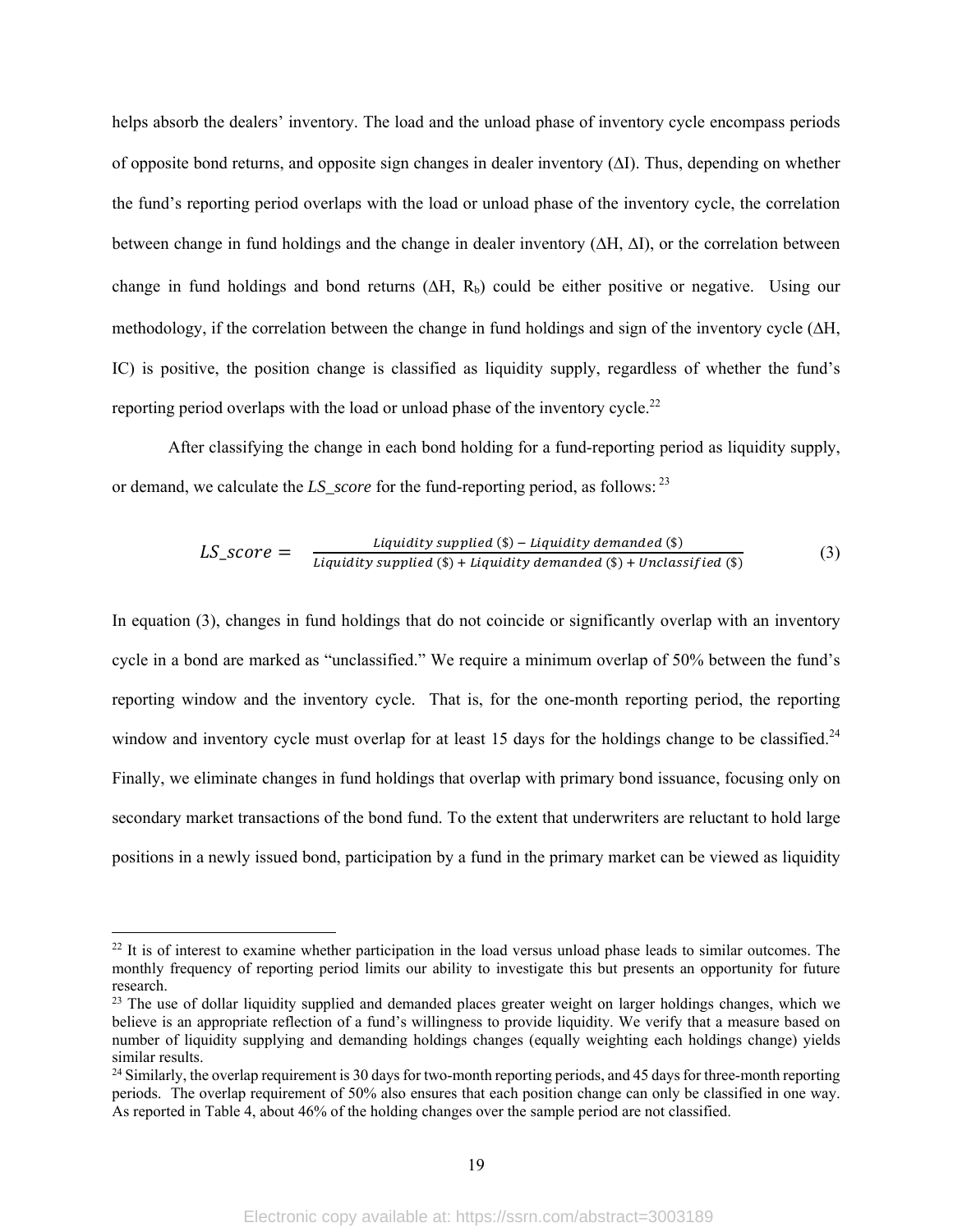supplying; however, this is not the focus of our study (see Nagler and Ottonello (2018)).

From equation (3), the *LS\_score* of a fund that is not responsive to dealer inventory "signals" is zero. While some holding changes would be randomly assigned as liquidity supplying or liquidity demanding, the expected net effect is zero, with no expectation of style persistence. For institutional reasons such as herding behavior of institutions (Cai et al. (2018)), index rebalancing (Dick-Neilsen and Rossi (2016)), and credit rating events (Ellul, Jotikasthira and Lundblad (2011)), a typical bond mutual fund is expected to sell a bond when other participants are selling the bond. Thus, we expect that *LS\_score* of mutual funds on average will be less than zero. Nonetheless, bond mutual funds differ substantially in their investor clientele, investment strategy, and trading technology, and some bond funds may selectively participate in opportunities to supply liquidity when others need it based on signals about trade imbalance (i.e., quantity) or dealer quotes (i.e., price), or both. For these funds, we expect that *LS\_score* of will be greater than zero.

We recognize that data limitations introduce noise in the classification of a fund's trading style. As shown in Table 1, the position changes in TRACE corporate bonds account for 35% of total position changes in a fund-reporting period, and further, about 46% of these corporate bond position changes are not classified (see Table 4). Our assumption is that trading styles that we estimate based on a subset of funds' trades in corporate bonds are indicative of their overall trading style. As a robustness check, we replicate many of our analyses for funds that hold 50% of their portfolio in corporate bonds during our sample period. The average corporate bond holdings for this sample is 78%. Another limitation is that while the majority (72%) of funds report at the monthly level, our analysis is unable to capture the trades of funds within the reporting window. For equity markets, Puckett and Yan (2011) show that the interim trades of institutions contain useful information about trading skill.

Table 4, Panel A reports descriptive statistics for *LS\_score* over our sample period. An *LS\_score* of zero points to a trading style that neither absorbs nor strains the aggregate dealer inventory. A fund with a high *LS\_score* exhibits a higher propensity to absorb dealer inventory in comparison to a fund with a low *LS\_score.* For the 35,093 fund-period observations, the pooled mean and median values of *LS\_score* are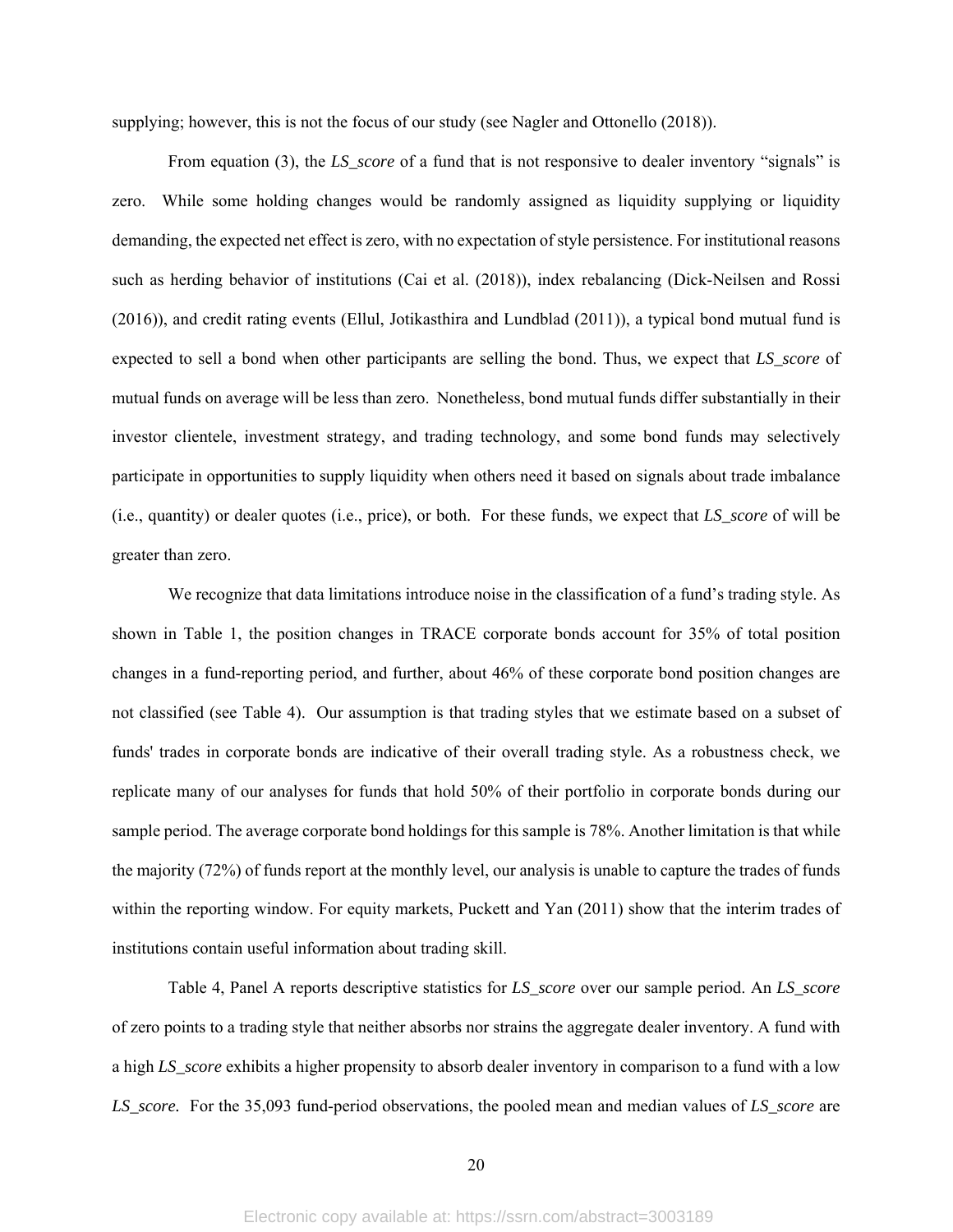both -0.055. Aggregating at the fund level, the mean *LS\_score* estimated over 937 bond funds is -0.048 and the median score is -0.054. Thus, as expected, mutual funds in aggregate exhibit a trading style that demands liquidity from bond dealers.

The statistics in Panel A also indicate that the average *LS\_score* exhibits variation over time. In comparison with the full sample mean of -0.055, *LS\_score* decreases three-fold during the financial crisis, from -0.027 in 2007 to -0.081 in 2008, before reversing to -0.044 in 2010. Goldstein et al. (2017) show that corporate bond fund outflows are sensitive to bad performance, and this sensitivity is higher when bond market is stressed. We estimate a significant decline in *LS\_score* for bond funds in 2008, suggesting that during that time of stress, bond funds exhibit a trading style that demands liquidity from dealers. Other studies find that the risk bearing capacity of dealers is already strained during the 2007-2009 financial crisis, as evidenced by a significant decline in dealer inventory (see Bessembinder et al. (2017)). Future work needs to investigate these patterns in light of regulatory concerns on bond funds' ability to meet investor redemptions (see Chernenko and Sunderam (2016)), and the impact of mutual fund trading on liquidity of the underlying bonds.

Importantly, we observe significant cross-sectional variation in trading style, with the  $25<sup>th</sup>$ percentile of  $-0.168$  and the  $75<sup>th</sup>$  percentile of 0.057. A significant percentage of bond funds exhibit a trading style that absorbs dealer inventory.<sup>25</sup> In Table 4, Panel B, we further explore the cross section by assigning bond funds into quintiles in each reporting period based on the 12-month rolling average *LS\_score* and examining the descriptive statistics on fund attributes across the quintiles. In comparison to low (Q1) quintile, bond funds in high (Q5) quintile are smaller in terms of TNA, hold bonds with shorter duration, and experience higher investor flows. Other fund attributes such as cash allocations, credit rating and turnover are largely similar across quintiles.

 $25$  In a related study using TRACE data, Choi and Huh (2016) show that dealers are increasing relying in recent years on "prearranged" trades that match one customer to another customer, which points to liquidity provision by customers instead of dealers. Since TRACE data do not provide the identity of customer, Choi and Huh (2016) are unable to track participation by any individual participant. While there is an uptick in pre-arranged trades in recent years, Bessembinder et al (2017) find that it represents a small slice of the overall trading activity in corporate bonds market.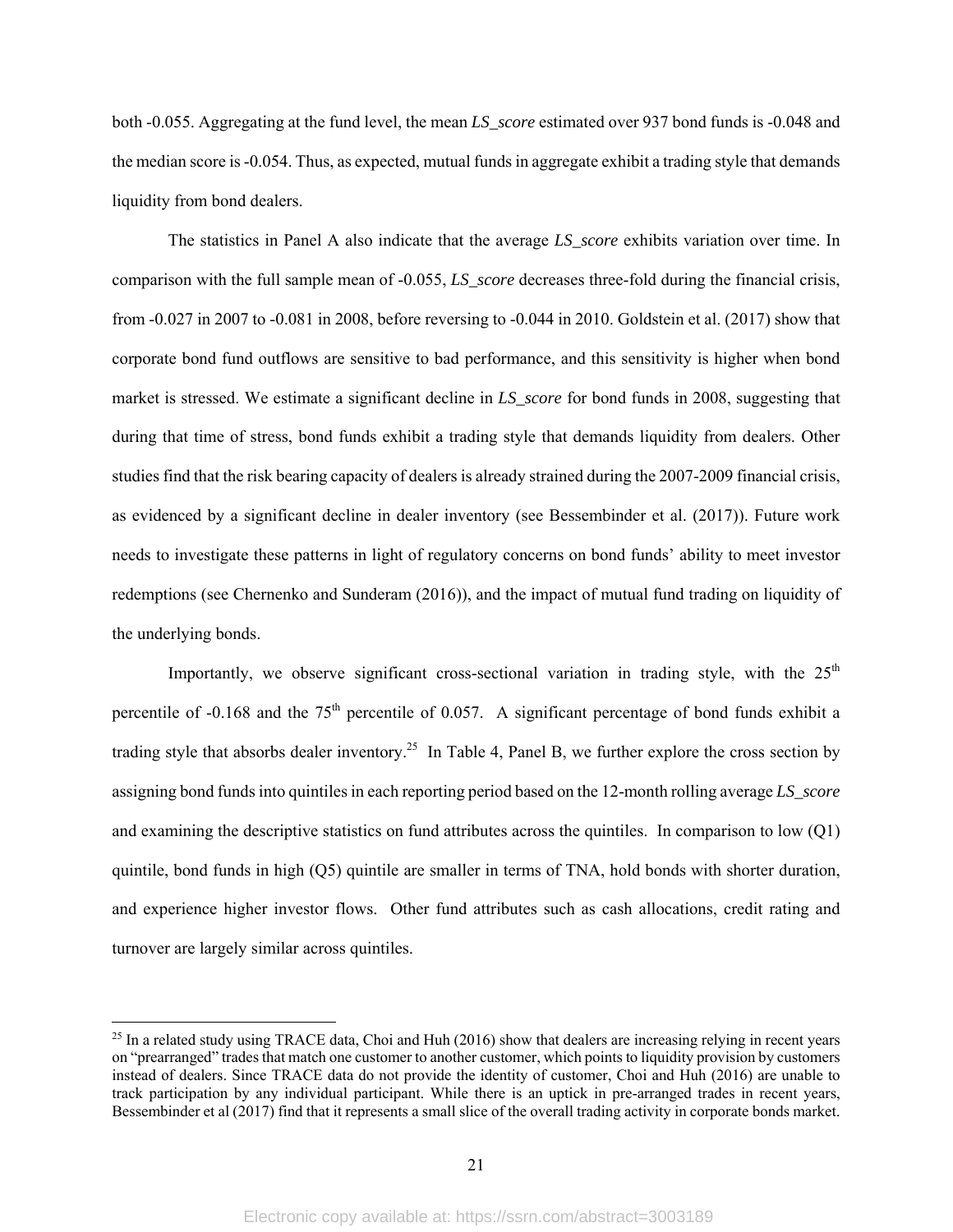## **V. Trading style and fund performance**

We examine whether trading style is associated with future fund performance. We expect that funds with a trading style that is liquidity supplying earn higher risk-adjusted returns than liquidity demanding funds, partly from an immediate price concession for alleviating dealer positions and partly from future price reversals due to price pressure. We estimate performance by the fund's alpha relative to a four-factor benchmark model, following Chen and Qin (2017), as follows:

$$
R_{i,t} - R_{ft} = \alpha_i + \beta_{i,STK} STK_t + \beta_{i,BOND} BOND_t + \beta_{i,DEF} DEF_t + \beta_{i,OPTION} OPTION_t + \varepsilon_{i,t} \tag{4}
$$

where *STK* is the stock market factor calculated as the excess return on the CRSP value-weighted stock index, *BOND* is the bond market factor calculated as the excess return on the U.S. aggregate bond index, *DEF* is a measure of default risk premium calculated as the return spread between the high-yield bond index and the intermediate government bond index, and *OPTION* is the option factor calculated as the return spread between the GNMA mortgage-backed security index, which contains prepayment options, and the intermediate government bond index. We estimate the betas using monthly observations over a rolling 18 month period [*t-17, t*]. The beta estimates are then used to calculate the expected return in month *t+1*. The difference between the actual fund return and the expected return yields the estimated alpha for month *t+1*.

We next examine whether a fund's trading style predicts future alphas using the following model:

$$
\alpha_{i,t+1} = \beta_1 LS\_score_{i,[t-11,t]} + \beta_2 LS\_score_{i,[t-11,t]} * MktLiq_{t+1} + \sum_{k=1}^{n} \beta_k X_{ki,t} + \sum T_{t+1} + \sum F_{i,t+1}
$$
\n
$$
(5)
$$

where  $\alpha_{i,t+1}$  is the funds' alpha as described above, LS\_score<sub>i,[t-11,t]</sub>, the explanatory variable of interest, refers to funds' trading style measured over months  $[t-11, t]$  and  $LS\_score_{i,[t-11,t]} * MktLiq_{t+1}$  represents the interaction between trading style and measures of market stress, including the *VIX* Index, the *crisis*  dummy, and the *Noise* measure, as defined earlier. The observable fund attributes  $X_{i,t}$  include log of TNA, log of fund age, log of number of bond holdings, institutional share fraction calculated as the fraction of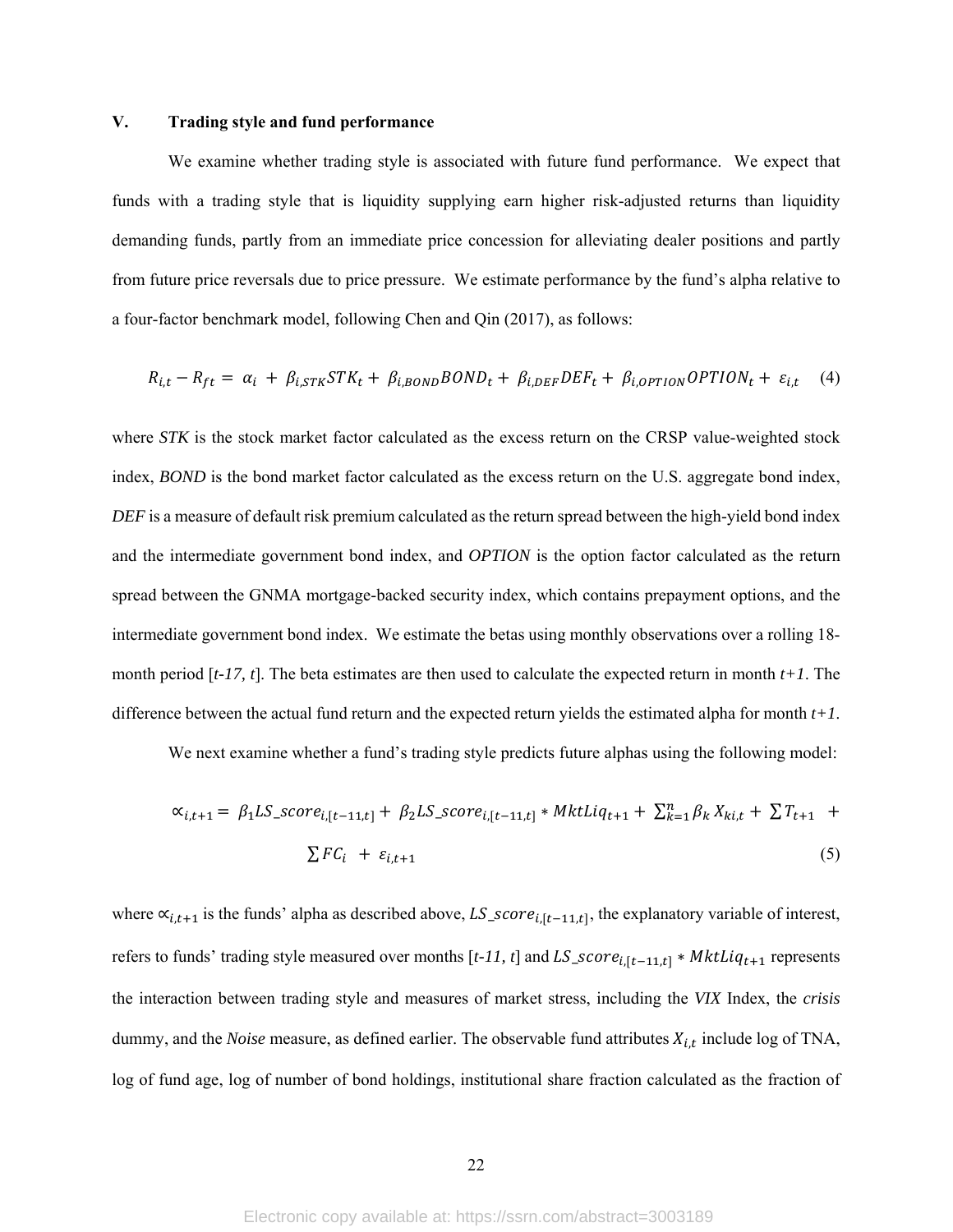TNA that is owned by institutional share classes, broker affiliation indicator that equals one if the fund family is affiliated with a broker-dealer and zero otherwise, maximum percentage rear load fees, proportion of assets held in cash and cash equivalents, average duration of bonds held by the fund, average credit rating of bonds held by the fund, average issue size of bonds held by the fund, average age of bonds held by the fund, and the fund's net flows in the prior three months. The averages are all value weighted. These variables are designed to capture general fund attributes such as its age and size, as well as characteristics of the fund's assets and liabilities. In addition, we include month fixed effects denoted by  $\sum T_t$  and fundcategory fixed effects denoted by  $\sum FC_i$ . Standard errors are double-clustered by fund family and month.

The results in Table 5 provide evidence that trading style is associated with future fund alphas. Model (1) presents the baseline model with the lagged *LS\_score* as the only explanatory variable, along with fund-category and month fixed effects. The coefficient on *LS\_score* is positive and significant at the 5% level. In model (2), we introduce a non-linear specification with two indicator variables representing Q1 (liquidity demand) and Q5 (liquidity supply) quintiles based on trading style in the prior twelve months. The regression coefficient on low Q1 quintile is negative (-0.021) and highly significant, implying that bond funds with a propensity to strain dealer inventory are associated with a lower future monthly alpha of 2.1 basis points (relative to funds in the middle quintiles). The regression coefficient on high Q5 quintile is positive (0.030) and highly significant, implying that bond funds with a propensity to absorb dealer inventory are associated with a relatively higher future monthly fund alphas of 3.0 basis points.

Models (3) to (5) examine how the effects of trading style on fund performance vary across periods with differing levels of market stress. In all models, the coefficient on *LS\_score* is positive and statistically significant at the 1% level. The interaction coefficient of *LS\_score* with the *crisis* variable in model (3) is positive, indicating that rewards to liquidity supply are larger in the crisis period. We introduce the interactions of *LS\_score* with *Noise* in model (4) and *VIX* index in model (5). In these models, the impact of *crisis* variable is subsumed by other market illiquidity variables, whose interactions with *LS\_score* have significant and positive coefficients. Funds with a liquidity supplying style earn higher compensation when markets are stressed and illiquid. This evidence complements the findings of several studies that illiquidity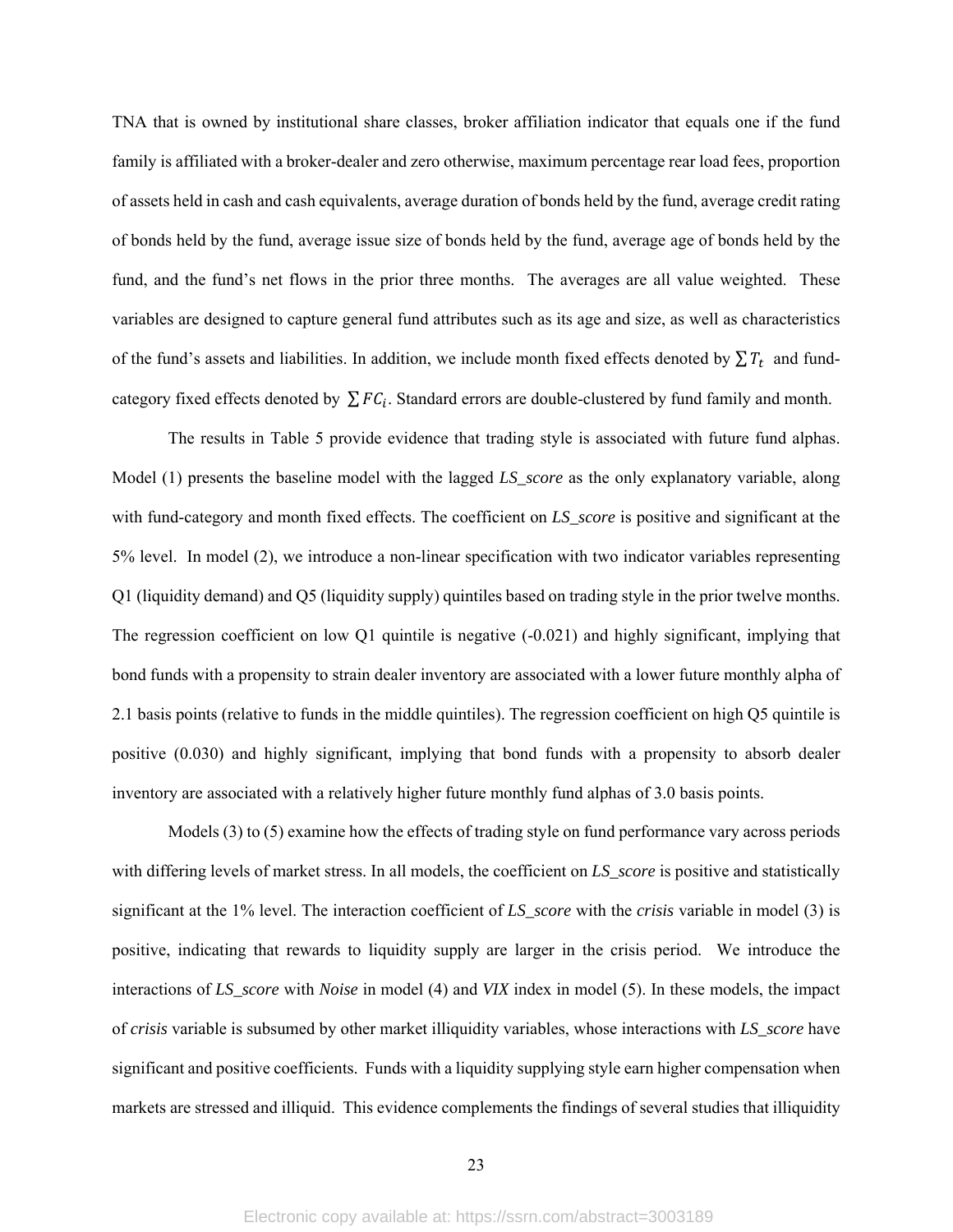factor is an important determinant of asset returns (Bao, Pan, and Wang (2011), Nagel (2012), Friewald, Jankowitsch, and Subrahmanyam (2012), among others). Acharya and Pedersen (2005) show that security characteristics could serve as an illiquidity hedge in a fund's portfolio. Our results suggest in contrast to the assets' illiquidity, which tends to be associated with high but pro-cyclical returns, a fund's trading style that is liquidity supplying might help partially offset the decline in fund performance when markets are stressed.

Model (2) presents a straightforward estimate of the economic significance of trading style on future fund performance. The difference in coefficients between low (Q1) and high (Q5) *LS\_score* quintiles is 5.1 basis points per month (p-value of difference  $= 0.02$ ), or approximately 60 basis points per year, in terms of future fund alpha. Model (4) presents the economic impact of market conditions on performance of trading style. When *Noise* is at the mean of our sample period, bond funds with one standard deviation higher *LS\_score* generate an additional 1.24 basis points of future monthly alpha. When *Noise* is one standard deviation above its sample mean, bond funds with one standard deviation higher *LS\_score* generate an additional future monthly alpha of 3.87 basis points. To put this number in perspective, the average monthly gross alpha of our sample funds is 3.40 basis points. Overall, we conclude that trading style has an economically material impact on fund performance.

Model (6) confirms that the relation between trading style and fund performance is robust to the inclusion of fund attributes and portfolio characteristics. The coefficient estimates of low (Q1) and high (Q5) *LS\_score* quintiles in models (2) and (6) are similar in magnitude. In models (7) and (8), we separate the bond funds into investment grade and non-investment grade samples based on the average credit rating of bonds in their portfolio over the sample period. While the Q5-Q1 difference in coefficient estimates is statistically significant in both columns, the economic magnitude of the difference is larger for the noninvestment grade sample than the investment grade sample.

In model (9), we examine a sample of bond funds with an allocation to corporate bonds over our sample period that exceed 50 percent. For these bond funds, which hold about 78% of their portfolios in corporate bonds, trading style can be estimated more precisely due to higher overlap between the fund's position changes and the inventory cycles of corporate bonds in the TRACE database. The Q5-Q1 monthly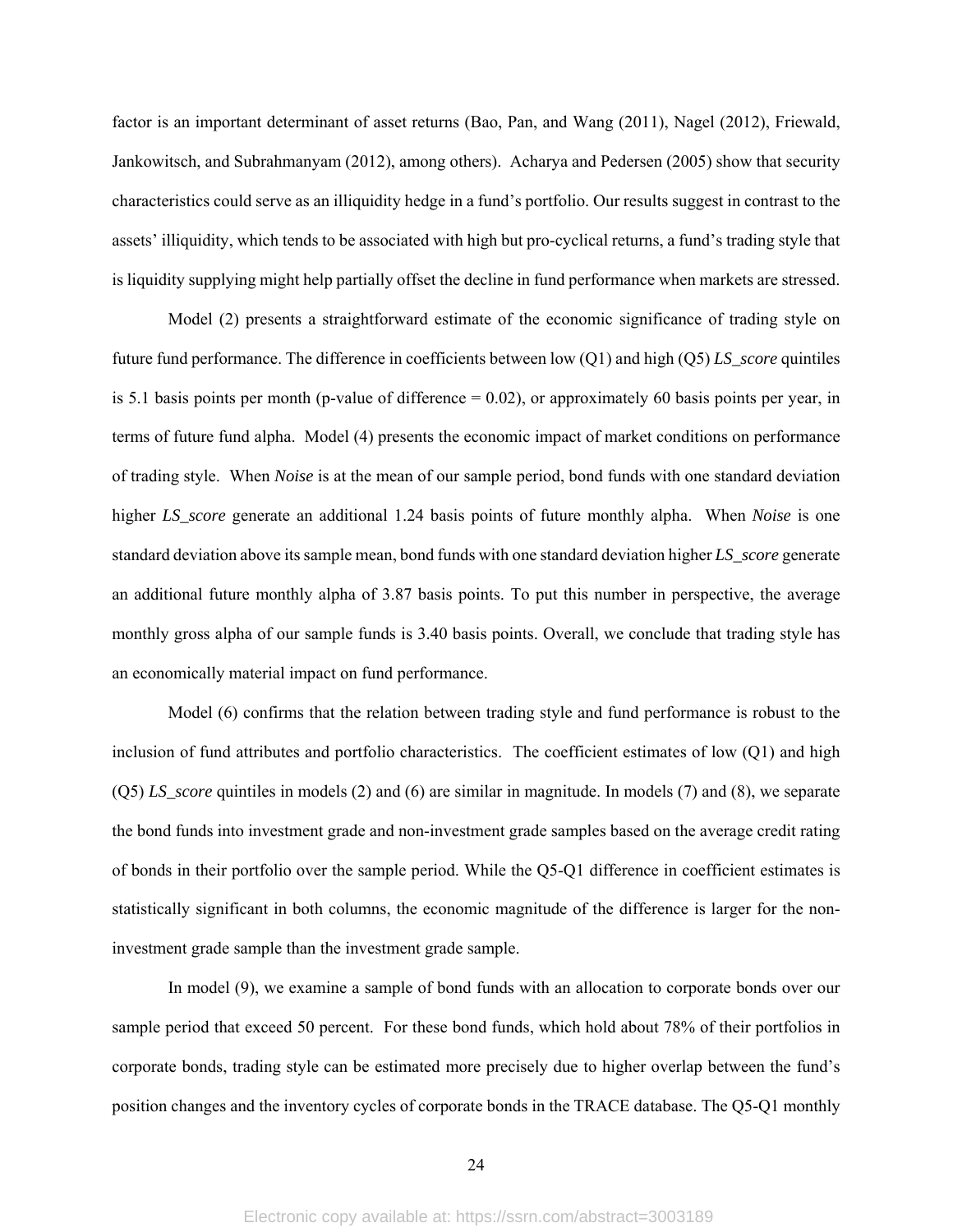difference in alphas is 6.5 basis points, marginally larger than that estimated in model (2) at 5.1 basis points; however, the sample size of model (9) is less than half of the sample size of model (2), which highlights the tradeoff between precision and power.

## **VI. What explains trading style?**

The evidence thus far indicates that a liquidity supplying trading style is associated with better fund performance and that trading style exhibits significant variation across funds. What explains trading style, and further given the impact on fund performance, why do other funds not mimic the liquidity supplying style? In this section, we consider several explanations. A mutual fund's ability to opportunistically respond to dealer inventory shocks may depend on the flexibility afforded by its investment strategy (asset side) and the behavior of fund investors (liability side). To the extent that the fund holds cash or liquid bonds, or a large number of bonds in the portfolio, it might have greater ability to purchase bonds in a positive cycle, or sell bonds in a negative cycle. Alternatively, the investment strategy of a liquidity supplying fund could tilt its portfolio towards bonds that tend to be less liquid and have a greater opportunity to supply liquidity when others need it. On the funding side, flexibility to engage in liquidity supply could also come from positive investor fund flows, or from flows that are stable and less sensitive to the fund's past performance.

Another potential explanation for variation in trading style is trading relationships – corporate bonds trade in a fragmented market with limited amount of pre-trade transparency that presents trading advantages to well-connected market players. Research on the impact of dealer networks on execution quality in OTC markets is building. Di Maggio, Kermani and Song (2016) show that well connected dealers are able to obtain better prices than peripheral dealers, especially during periods of high uncertainty. Using insurance company transactions in corporate bonds, O'Hara, Wang, and Zhou (2015) show that less active institutions receive worse executions than more active institutions, which reflects in part the dealers' use of market power.<sup>26</sup> Hendershott, Li, Livdan, and Schurhoff (2016) develop a model on costs and benefits of

<sup>&</sup>lt;sup>26</sup> Green, Hollifield and Schurhoff (2007) develop a model where fragmentation and lack of transparency in the bond market create opportunities for dealers to exploit monopoly power over customers.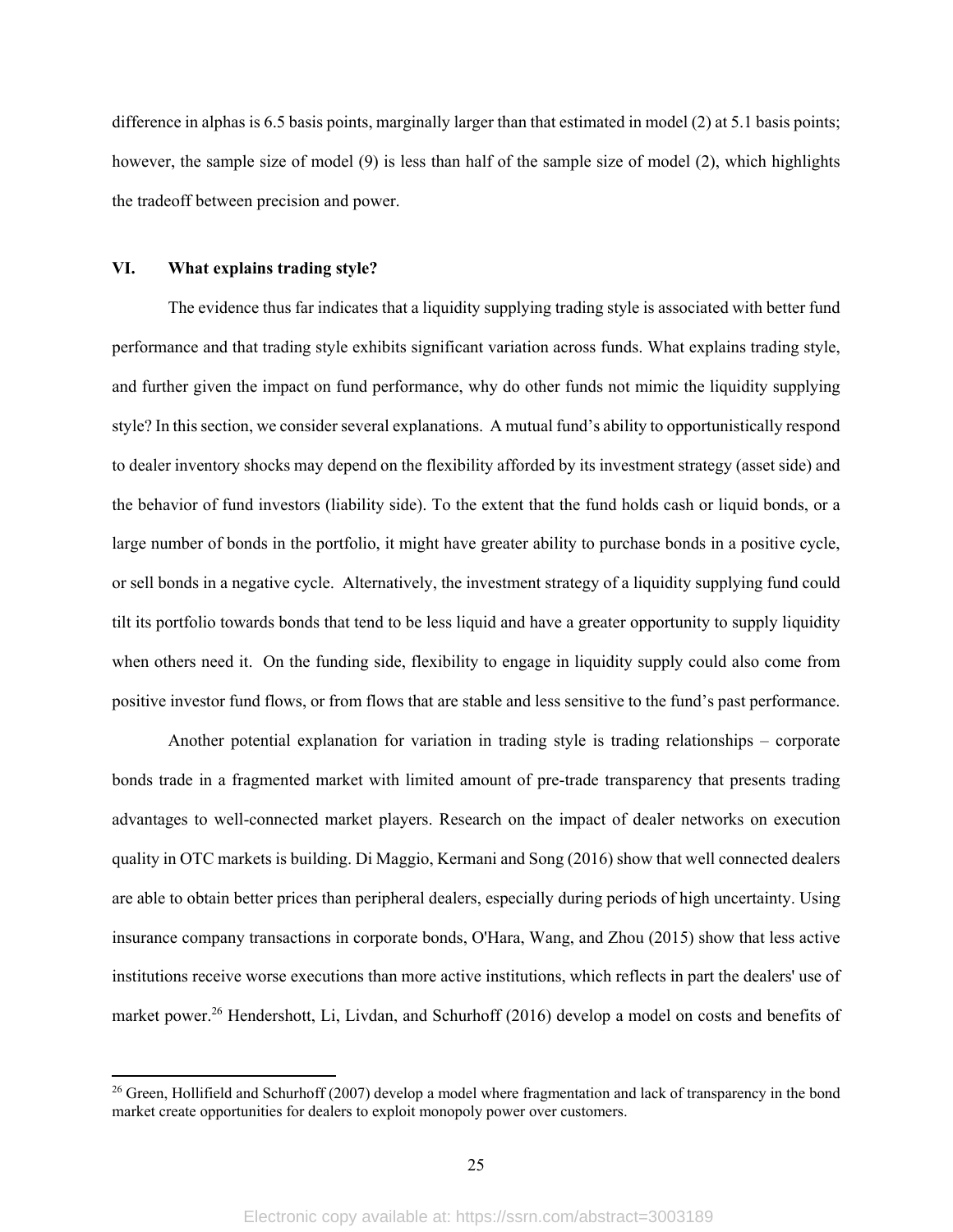maintaining relationships with multiple dealers, and show that larger firms obtain better executions by fostering competition among dealers. Thus, fund attributes, such as the presence of an affiliated brokerdealer inside the fund family, may confer informational advantages that are difficult to replicate by other funds. A related explanation is that trading desks at some funds have the expertise in locating counterparties and implement a trading strategy that is liquidity supplying. Evidence from equity markets suggests that there is significant variation in trading skill across buy-side institutions (see Anand, Irvine, Puckett and Venkataraman (2012)).

Table 6 reports estimates from panel predictive regressions of the fund's *LS\_score*, averaged over next twelve months, on fund attributes and other general characteristics as defined in Section III, as of the end of month *t*:

$$
LS\_score_{i,[t+1,t+12]} = \sum_{k=1}^{n} \beta_k X_{ki,t} + \sum T_t + \sum F_i + \varepsilon_{i,t}
$$
 (6)

All models include time fixed effects, and in addition, models (5)-(6) includes fund family and fund fixed effects, respectively. Standard errors are double-clustered by fund family and reporting period.

In model (1), we study the impact of fund investors on trading style. The coefficient on lagged fund flows is positive and statistically significant, implying that investor redemptions hurt the fund's ability to supply liquidity. Further, we find that bond funds with higher flow-performance sensitivity are less likely to implement a liquidity supplying trading style. Fund design features such as the extent of rear load fee and the fraction of TNA owned by institutional share class could influence investor's response to fund performance. However, the results in model (1) indicate that these fund features convey no incremental information beyond the flow-performance sensitivity, which may act as a sufficient statistic for many explicit and implicit design features. Consistent with Giannetti and Kahraman (2018)'s findings on equity fire sales, our results suggest that funds with a stable investor base are more likely to supply liquidity, as they are not forced into costly trading in response to investor flows.

In model (2), the results suggest that the composition of the funds' portfolio holdings has information on future trading style. Funds that hold older and smaller bonds have a higher propensity to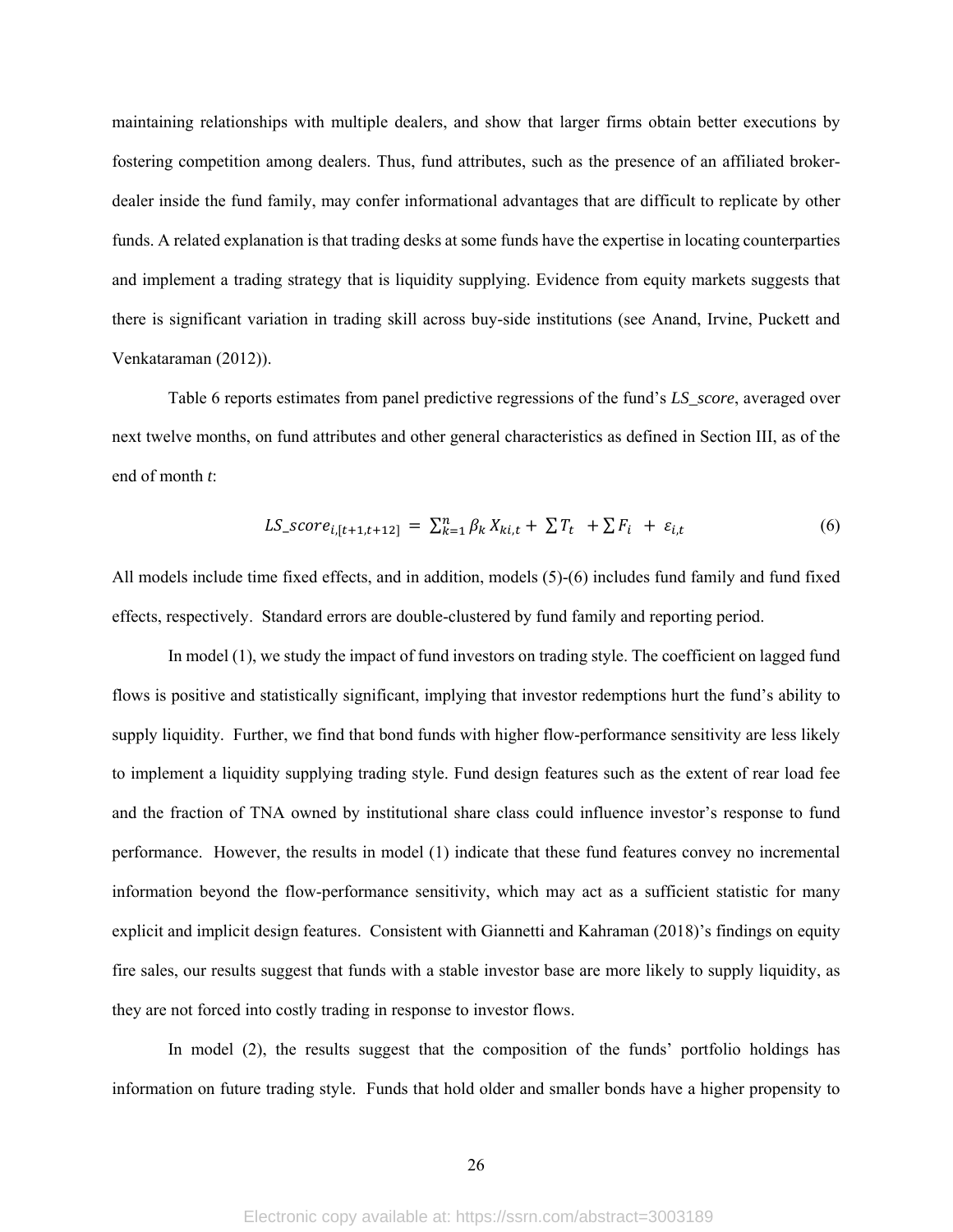supply liquidity, suggesting that bond funds supply liquidity in segments of the market where dealer interest is lacking. The number of bond holdings or the percentage of portfolio held as cash do not explain trading style.<sup>27</sup> Trading style shows a negative association with bond duration and credit risk. Thus, bond funds with a trading style that supplies liquidity have lower exposures to interest rate and credit risk, but higher exposures to bond illiquidity. In model (3), we find a positive and statistically significant coefficient on the broker affiliation indicator, which points to informational advantage of being affiliated with a broker-dealer firm. Perhaps surprisingly, liquidity supplying funds tend to be younger and smaller in terms of TNA. With the exception of fund age, which loses statistical significance, the results are similar when we combine all the variables in model (4), with a corresponding increase in explanatory power to 6%.

We observe a significant increase in the explanatory power when we include fund-family fixed effects in model  $(5)$   $(15.3\%)$ , relative to model  $(4)$   $(6\%)$ . In the majority of bond fund families, fund managers are responsible for security selection, but the execution of the order is handled by a trading desk that aggregates order flows from fund managers within the family. The higher model  $\mathbb{R}^2$  with fund family fixed effects is consistent with variation in expertise in implementing the trading strategy across fund families. In model (6) with fund fixed effects, we observe a further increase in the explanatory power (26%) of the model, which provides further evidence that trading style is a fund-specific attribute that is not fully captured by observable characteristics. For example, trading style could reflect fund manager's sensitivity to demand-supply conditions, or the relationship between the fund manager and the trading desks.

The results are broadly similar when we separately examine investment grade and non-investment grade bond funds. Notable differences are that the percentage of portfolio held as cash impacts trading style for non-investment grade funds while broker affiliation and fund size are not significant for investmentgrade funds. In model (9), the results for bond funds with average corporate bond allocations that exceed 50 percent are broadly similar to those for the full sample in model (4), confirming that our findings are not driven by noise in measuring trading styles for funds with smaller corporate bond allocations.

<sup>&</sup>lt;sup>27</sup> Cash holding is positive and significant at the 10% level when it is included alone. It is, however, negatively correlated with portfolio duration and when both variables are included, cash holding becomes insignificant.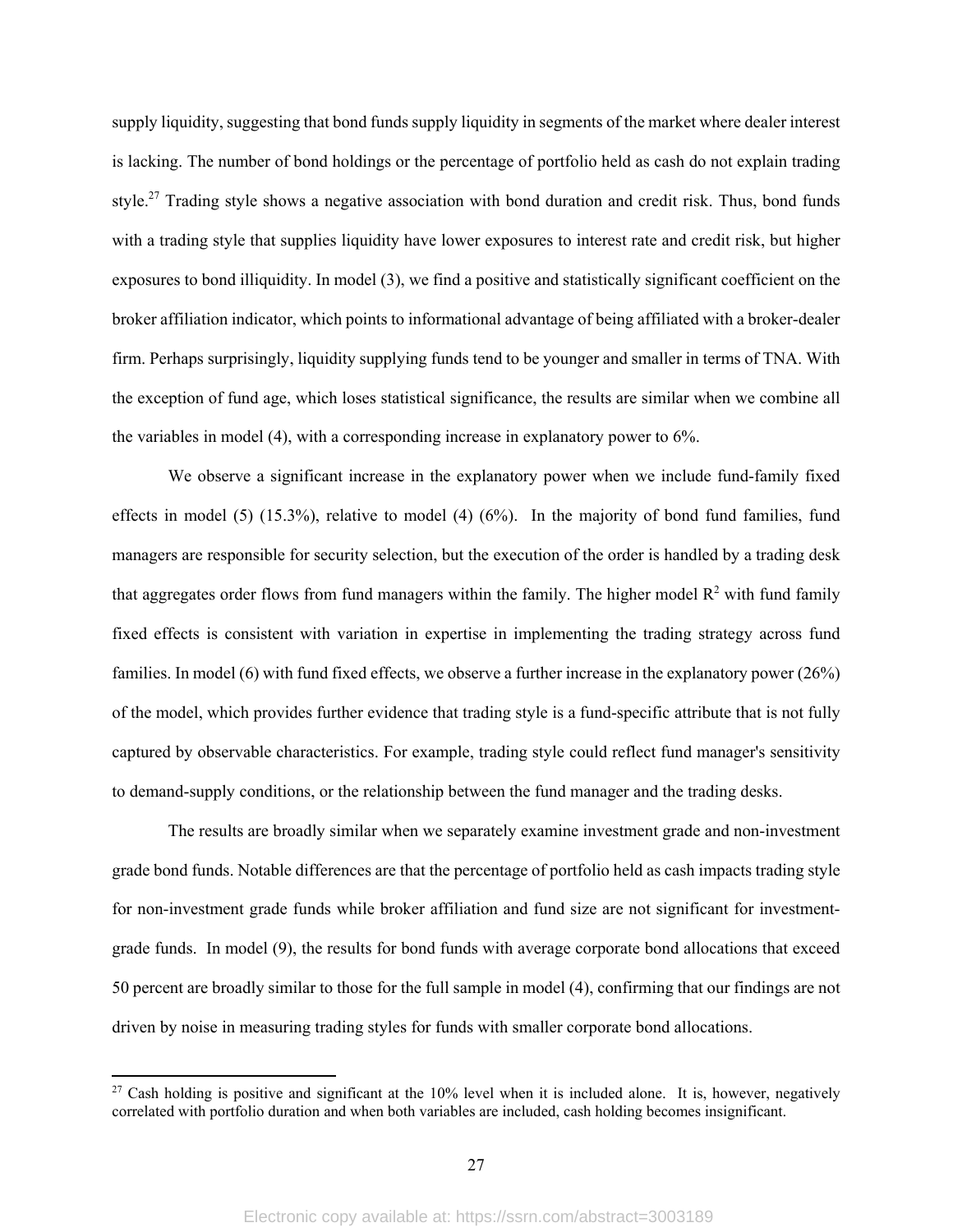## **VII. Persistence in trading style**

The results in Table 6 indicate that trading style is largely a fund attribute. If so, it should be persistent over time. We examine this conjecture in Table 7. In Panel A, we report a transition matrix for funds assigned into quintiles based on the 12-month rolling average trading style. The transitions are from months  $[t-11, t]$  to non-overlapping future months  $[t+1, t+12]$  and  $[t+13, t+24]$ . If past trading style contains no information for future trading style, then funds should randomly sort on trading style in future periods. Under this null, funds have an equal (20%) probability of being assigned to an *LS\_score* quintile in future periods. The results in Panel A strongly reject the null. Funds in the high liquidity supplying (Q5) quintile have a 29.77% probability in the next 12 months and 28.65% probability between months 13 and 24 of staying in that quintile. Similarly, funds in the low liquidity supplying (Q1) quintile have a 32.50% probability in the next 12 months and 28.84% probability between months 13 and 24 of remaining in the same quintile. The Pearson's chi-square test statistically rejects the null that past trading style contains no information for future trading style. $28$ 

To further investigate the persistence, we use a regression framework that builds on specifications in Table 6. Table 7, Panel B reports OLS estimates for panel predictive regressions of funds' average *LS\_score* on funds' past average *LS\_score* and its interaction with various aggregate market conditions. Average *LS\_score* is calculated over the period from months [*t+1, t+12*] while past average *LS\_score* is calculated over the period from months [*t-11, t*]. All models include the explanatory variables and the time fixed effects as in model (4) of Table 6. For the full sample (model 1), and sub-samples based on investment grade funds (model 7), non-investment grade funds (model 8), and funds with high corporate bond allocation (model 9), the coefficients on lagged *LS\_score* are positive and highly significant, implying that the fund's past trading style contains relevant information about future trading style. In models (2)-(4), the coefficients on interaction between lagged *LS\_score* and market stress are negative, indicating that it is challenging for bond funds to maintain trading style in periods of market stress. In model (5), we interact

<sup>28</sup> We also find that the difference in *LS\_score* between Q1 and Q5 funds is significant in future months [*t+1, t+12*] and [*t+13, t+24*].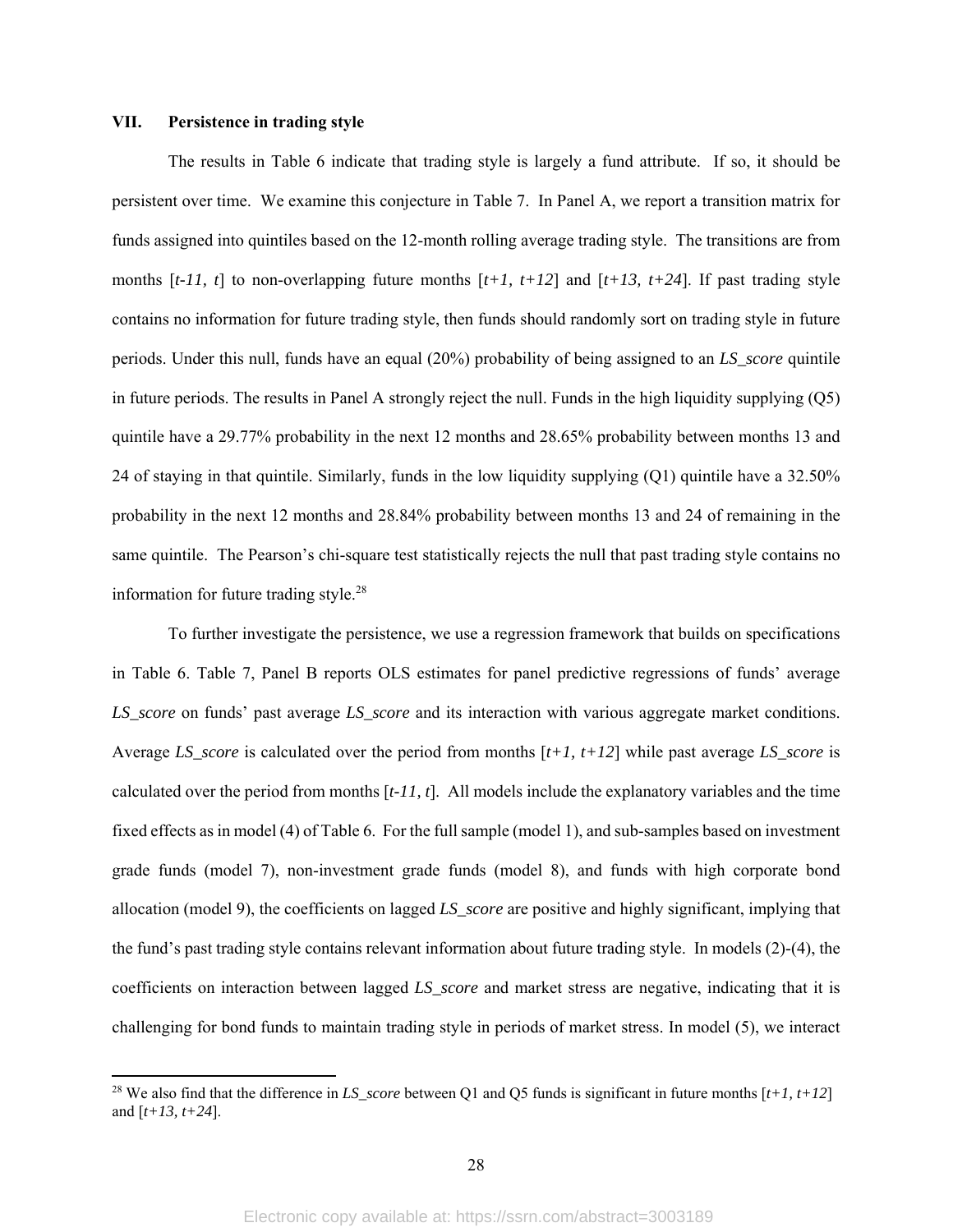*LS\_score* with aggregate investor flow to bond mutual funds, a measure of market funding conditions. The results suggest that aggregate fund flows do not impact persistence in trading style; however, when we interact lagged *LS\_score* with investor flows to each individual fund, the coefficient on interaction term is positive and statistically significant at the 10% level. The result suggests that fund flows may reinforce the ability of funds to maintain trading style in future periods.

Finally, we conduct an additional analysis to test whether funds' trading style remains robust in periods of extreme flows. Goldstein et al. (2017) argue that the concave flow-performance sensitivity of bond mutual funds may be an important source of bond market fragility, as poor performance induces large outflows and triggers fire-sale feedback effects. If liquidity supplying funds still trade in the manner that avoids straining dealers' risk bearing capacity, such fragility concern may not apply uniformly across all funds and may be somewhat mitigated. In the spirit of Coval and Stafford (2007), we identify periods when funds face large inflows and outflows. These large flows are plausibly exogenous events that force fund trading. We then examine whether liquidity supplying and demanding funds trade differently in response to these shocks. Table 8, Panel A provides a description of the events. We sort funds into quintiles based on a 12-month moving average of flows. Funds in the lowest quintile experience large monthly outflows of -8.6% of TNA. To meet this redemptions, these funds reduce their cash, sell government bonds, and importantly for our analysis, sell some of their corporate bond holdings (column 4). Columns (5) and (6) show that the proportion of value associated with bonds sold exceed that of bonds purchased for these funds. At the opposite end, funds in the highest flow quintile receive inflows of 17.11% of TNA, and as a result are net buyers of corporate bonds.

Table 8, Panel B re-examines (as in Table 7) how the ex-ante trading style of a fund is associated with the fund's trading style in the face of large inflows (Flow Q5, models 4-6) and outflows (Flow Q1, models 1-3). We present the results of the following estimation:

LS\_score<sub>i,buy</sub> or sell,[t+1,t+12] =  $\beta_{LS} LS$ \_score<sub>i,[t-11,t]</sub> +  $\sum_{k=1}^{n} \beta_k X_{ki,t} + \sum T_t + \varepsilon_{ibuy}$  or sell<sub>n</sub>t (7)

where  $LS\_score_{i,buy\ or\ sell, [t+1,t+12]}$  is based on fund *i*'s trading style associated only with *selling* in the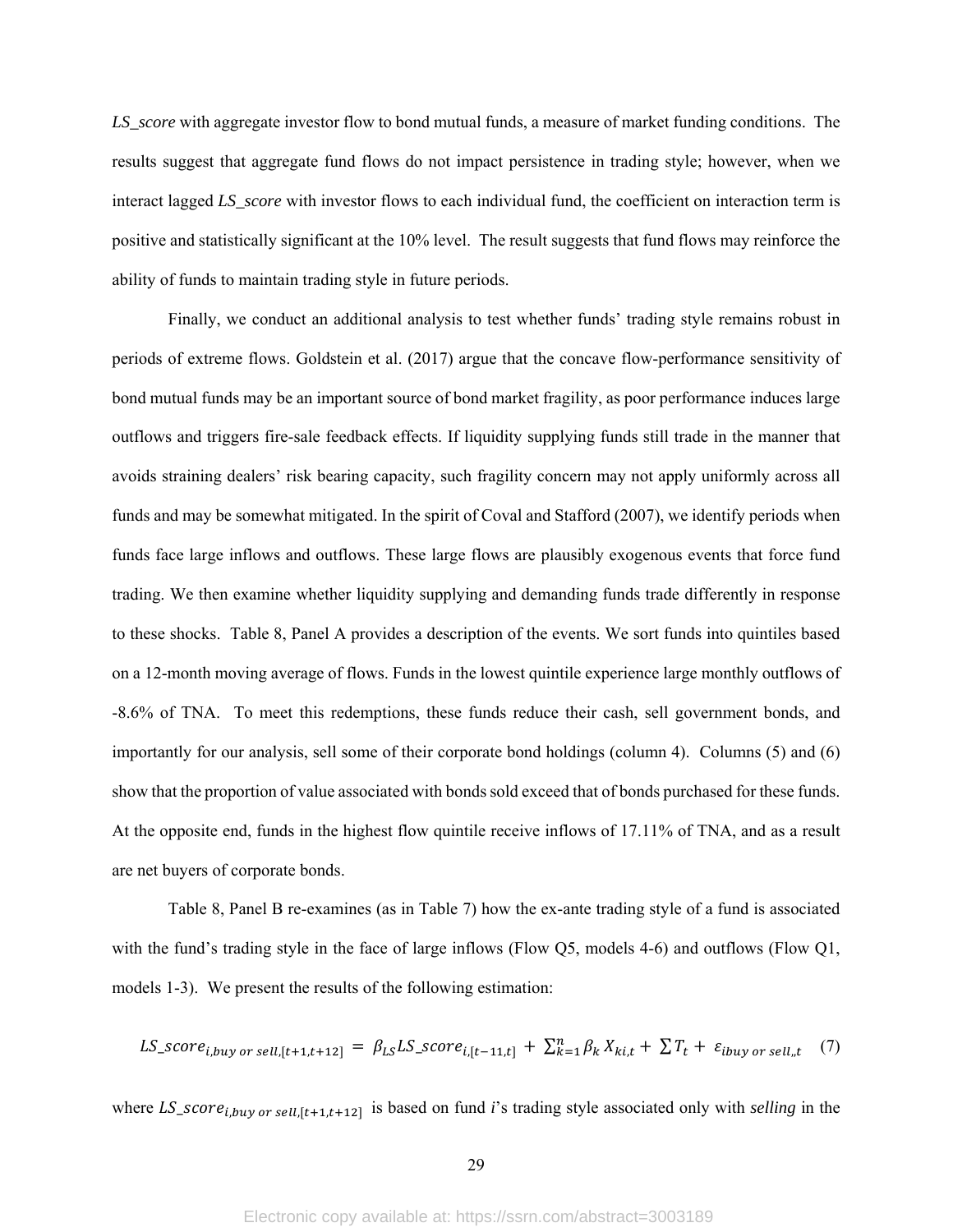large outflow quintile, and with *buying* in the large inflow quintile.  $LS\_score_{i,[t-11,t]}$  is based on funds' overall trading in the 12-month period ending in month *t*. The model includes time fixed effects and control variables similar to those in Tables 6 and 7.

We find that funds with a higher *LS\_score* are relatively more liquidity supplying even when facing large flow shocks. That is, a fund's trading style persists even when the fund is forced to buy or sell due to extreme investor flows. Comparing the coefficients in models (1) and (4) shows that the magnitude of the effect is larger when funds are buying in response to inflows than when they sell due to outflows. The asymmetry is consistent with selling being more constrained than buying since funds are restricted in only selling the bonds that they hold. We find similar results when we use Q1 and Q5 dummies instead of the continuous *LS\_score* variable (models 2 and 5). The differences between Q1 and Q5 funds are statistically significant, confirming that liquidity demanding funds are more likely than liquidity supplying funds to demand liquidity in their flow-induced trading. The addition of controls yields similar inferences for buying when funds have large inflows but weakens the results for selling during outflows. Overall, these results show that fund-specific skills and preferences play an important role in mitigating or reinforcing the destabilizing effects of flow-induced trades.

## **VIII. Conclusions**

Regulators and market participants are concerned that the growth in corporate bond issuance activity and the reduction in dealer capital point to a liquidity problem in bond markets. A related concern is whether the liquidity transformation and periodic rebalancing needs of investment funds, including both exchange traded funds and open-end mutual funds, could further strain the risk bearing capacity of bond dealers. Against this backdrop, the general perception among bond investors, according to 2017 Greenwich Associates survey, is that buy-side institutions, including mutual funds, represent an important liquidity source. This role of institutions is relatively unstudied. Our paper attempts to fills this gap in the literature.

We focus on mutual funds, an important category of bond-focused buy-side institutions. We develop a methodology to classify a fund's trading style into liquidity demanding versus supplying. Our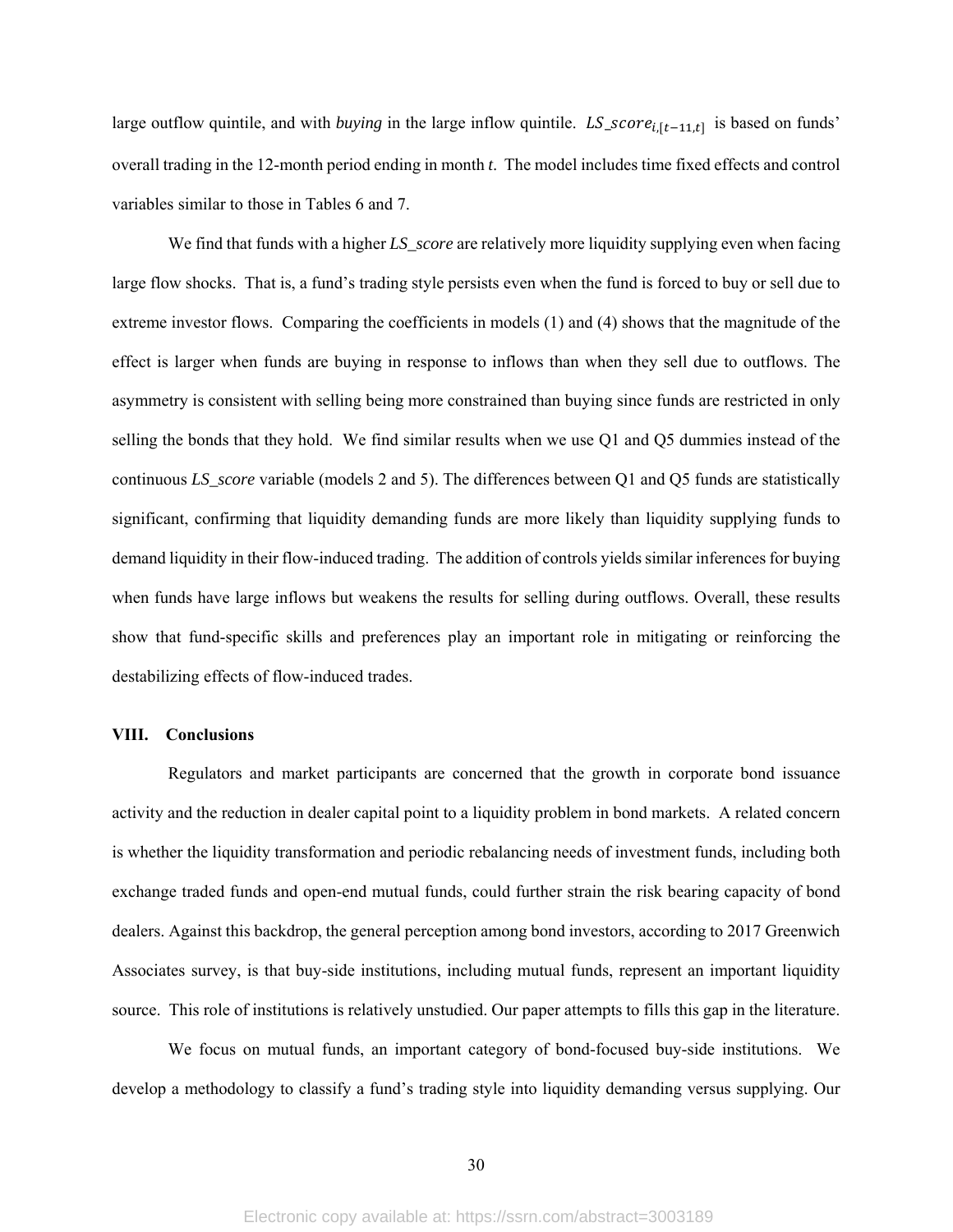methodology is specifically designed for bond markets to take advantage of a market structure where liquidity suppliers (dealers) are clearly identified. We find that mutual funds in aggregate sell (buy) a bond when other participants are also selling (buying), thus further straining dealer capacity. However, trading styles vary across funds. We identify a significant percentage of funds that respond to a trade imbalance signal by absorbing the dealers' inventory, even when they face extreme investor flows. These funds are associated with a higher alpha, and the impact is more pronounced when markets are stressed. Among the drivers of trading style, stable funding, family affiliation with broker-dealer, and trading desk skill influence the fund's ability to take advantage of the ebb and flow of markets. The fund's identity plays an important role, which points to the fund manager's ability to build the investment process around liquidity cues.

This study furthers the understanding of liquidity sources in bond markets. In 2014, then SEC chair Mary Jo White noted that bond trading platforms are being used primarily to "provide information on the bonds their participating dealer would like to sell."<sup>29</sup> We find that some mutual funds exhibit a persistent strategy of absorbing customer trade imbalances, even though the bond market structure during our sample period inserted the bond dealer in virtually all transactions between buyers and sellers. Recent years have witnessed a growth in "all-in-all" trading platforms that allow select buy-side institutions to participate (e.g., Market Axess' Open Trading platform). However, survey evidence indicates that market participants expect request-for-quote (RFQ) platforms based on traditional bond dealers to dominate in the future.<sup>30</sup>

Our results have important policy implications. For designers of trading systems, our results imply that trading platforms can expand the liquidity pool of counterparties, and also improve risk sharing for bond dealers, by developing trading protocols that facilitate direct access to buy-side institutions. For regulators, our evidence suggests that bond market liquidity can be enhanced by removing institutional frictions that impede broad investor participation in liquidity provision.

 $^{29}$  https://www.sec.gov/news/speech/2014-spch062014mjw

<sup>30</sup> McKinsey&Company and Greenwich Associates report, "*Corporate bond E-Trading: same game, new playing field*", August 2013.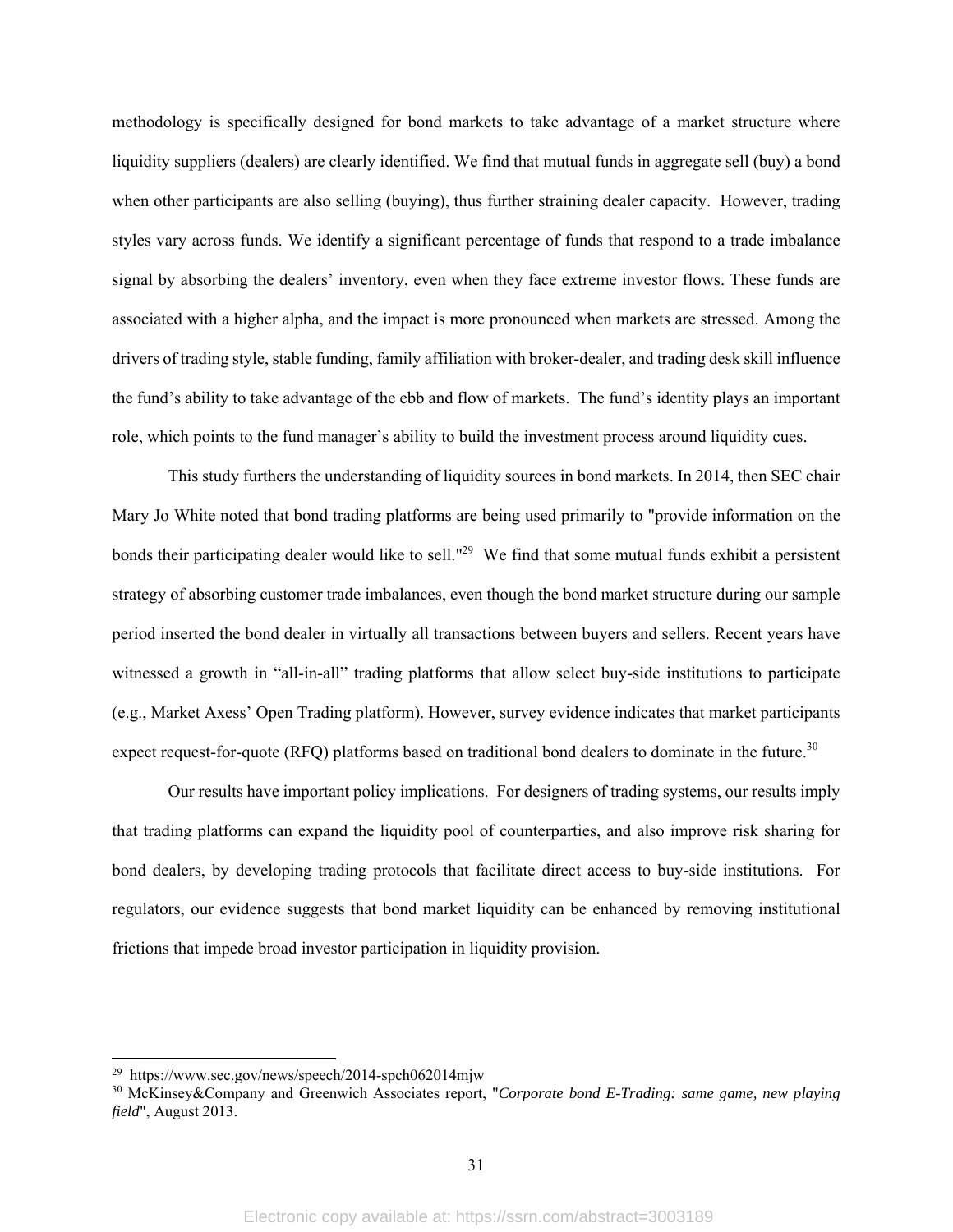## **References**

Acharya, V. and L. H. Pedersen, 2005, Asset pricing with liquidity risk, *Journal of Financial Economics,* 77, 375-410.

Amihud, Y. and H. Mendelson, 1980, Dealership market: Market making with inventory, *Journal of Financial Economics* 8, 31–53.

Anand, A., P. Irvine, A. Puckett, and K. Venkataraman, 2012, Performance of institutional trading desks: An analysis of persistence in trading costs. *Review of Financial Studies*, Vol. 2 (25), 557-598.

Anand, A., P. Irvine, A. Puckett, and K. Venkataraman, 2013, Institutional Trading and Stock Resiliency: Evidence from the 2007-09 financial crisis. *Journal of Financial Economics*, 108, 773-797.

Asquith, P., A. S. Au, P. Covert, P. A. Pathak, 2013, The market for borrowing corporate bonds. *Journal of Financial Economics*, 107, 155-182.

Bao, J., M. O'Hara, and X. Zhou, 2017, The Volcker Rule and market-making in times of stress, *Journal of Financial Economics*, Forthcoming.

Bao, J., J. Pan, and J. Wang, 2011, The illiquidity of corporate bonds, *Journal of Finance*, 66, 911-946

Bessembinder, H., W. Maxwell, and K. Venkataraman, 2006, Market transparency, liquidity externalities, and institutional trading costs in corporate bonds. *Journal of Financial Economics, 82*(2), 251.

Bessembinder, H., S., Jacobsen, W. Maxwell, and K. Venkataraman, 2017, Capital commitment and illiquidity in corporate bonds, *Journal of Finance*, Forthcoming.

Cai, F., S. Han, D. Li, and Y. Li, 2018, Institutional herding and its price impact: Evidence from the corporate bond market, *Journal of Financial Economics,* forthcoming.

Cheng, S., A. Hameed, A. Subrahmanyam and S. Titman, 2017, Short-term reversals: The effects of past returns and institutional exits, *Journal of Financial and Quantitative Analysis, 52*, 143-173.

Chen Y., and N. Qin, 2017, The behavior of investor flows in corporate bond mutual funds, *Management Science,* 63, 1365–1381.

Chernenko, S, and A. V. Sunderam. Liquidity transformation in asset Management: Evidence from the cash holdings of mutual funds, working paper, Harvard Business School.

Choi, J., and Y. Huh, 2017, Customer liquidity provision: Implications for corporate bond transaction costs, working paper, University of Illinois.

Choi, J., O. Shachar, and S. S. Shin, 2017, Dealer Liquidity Provision and the Breakdown of the Law of One Price: Evidence from the CDS-Bond Basis, *Management Science*, forthcoming.

Cici, G., and S. Gibson, 2012, The performance of corporate bond mutual funds: Evidence based on security-level holdings, *Journal of Financial and Quantitative Analysis*, 47, 159-178.

Coval, J., and E. Stafford, Asset fire sales (and purchases) in equity markets, *Journal of Financial Economics*, 86, 479-512.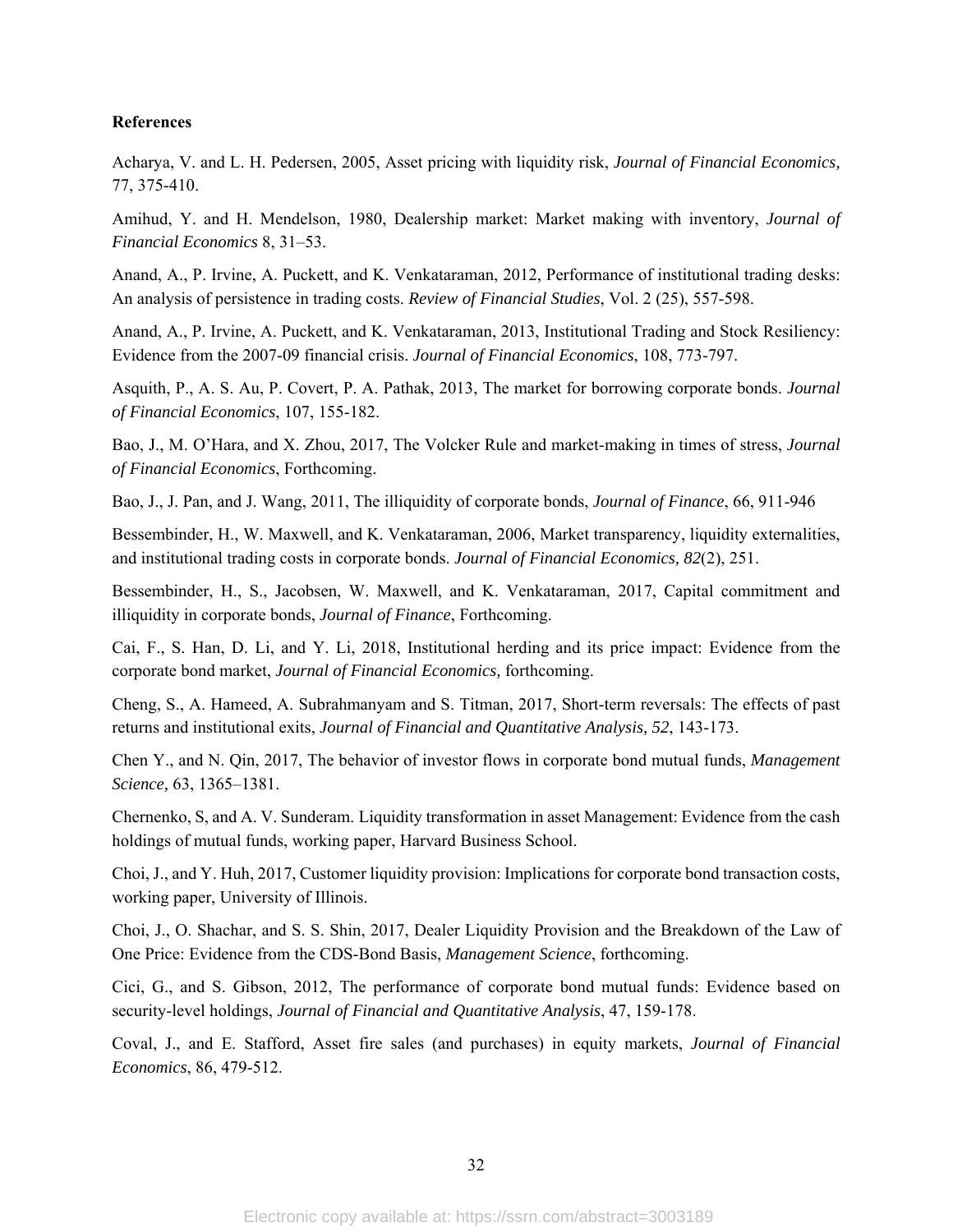Da, Z., P. Gao, and R. Jagannathan, 2011, Impatient Trading, liquidity provision, and stock selection by mutual funds, *Review of Financial Studies*, 24, 675-720

Dick-Nielsen, J. and M. Rossi., 2017, Dealer inventory and the cost of immediacy, working paper, Copenhagen Business School and Texas A&M University.

Di Maggio, M., A. Kermani, Z. Song, 2016, The value of trading relationships in turbulent times, *Journal of Financial Economics,* Forthcoming.

Duffie, D., N. Gârleanu, and L. H. Pedersen, 2007, Valuation in over-the-counter markets, *Review of Financial Studies*, 20(5), 1865-1900.

Ederington, L. H., W. Guan, and P. K. Yadav, 2015, Dealer spreads in the corporate bond market: Agent versus market-making roles, working paper, University of Oklahoma.

Edmans, A., D. Levit, and D. Reilly, 2017, The Effect of Diversification on Price Informativeness and Governance, working paper, London Business School.

Edwards, A., L. Harris, and M. Piwowar, 2007, Corporate bond market transaction costs and transparency, *Journal of Finance*, v63i3, 1421-1451

Ellul, A., C. Jotikasthira, and C. Lundblad, 2011, Regulatory pressure and fire sales in the corporate bond market, *Journal of Financial Economics*, 101, 596-620.

Friewald, N., R. Jankowitsch, and M. Subrahmanyam, 2012, Illiquidity or credit deterioration: A study of liquidity in the US corporate bond market during financial crises, *Journal of Financial Economics*, 105, 18-36.

Friewald, N. and F. Nagler, 2016, Dealer inventory and the cross-section of corporate bond returns, working paper.

Giannetti, M., and B. Kahraman, 2018, Open-end organizational structures and limits to arbitrage, *Review of Financial Studies*, 31, 773-810.

Green, R., B. Hollifield, and N. Schürhoff, 2007, Financial Intermediation and the Costs of Trading in an Opaque Market, *Review of Financial Studies*, 20, 275-314.

Grossman, S.J., and M.H. Miller, 1988, Liquidity and market structure, *Journal of Finance*, 43 (3), 617- 633.

Goldstein, I., H. Jiang, and D. Ng, 2017, Investor flows and fragility in corporate bond funds, *Journal of Financial Economics*, Forthcoming.

Goldstein, M., E. Hotchkiss, and E. Sirri, 2007, Transparency and liquidity: A controlled experiment on corporate bonds, *Review of Financial Studies*, 20, 235-273.

Goldstein, M., and E. Hotchkiss, 2017, Providing liquidity in an illiquid market: Dealer behavior in U.S. corporate bonds, working paper, Babson College.

Hansch, O., N. Y. Naik, and S. Viswanathan, 1998, Do inventories matter in dealership markets? Evidence from the London Stock Exchange, *Journal of Finance*, 53, 1623-1656.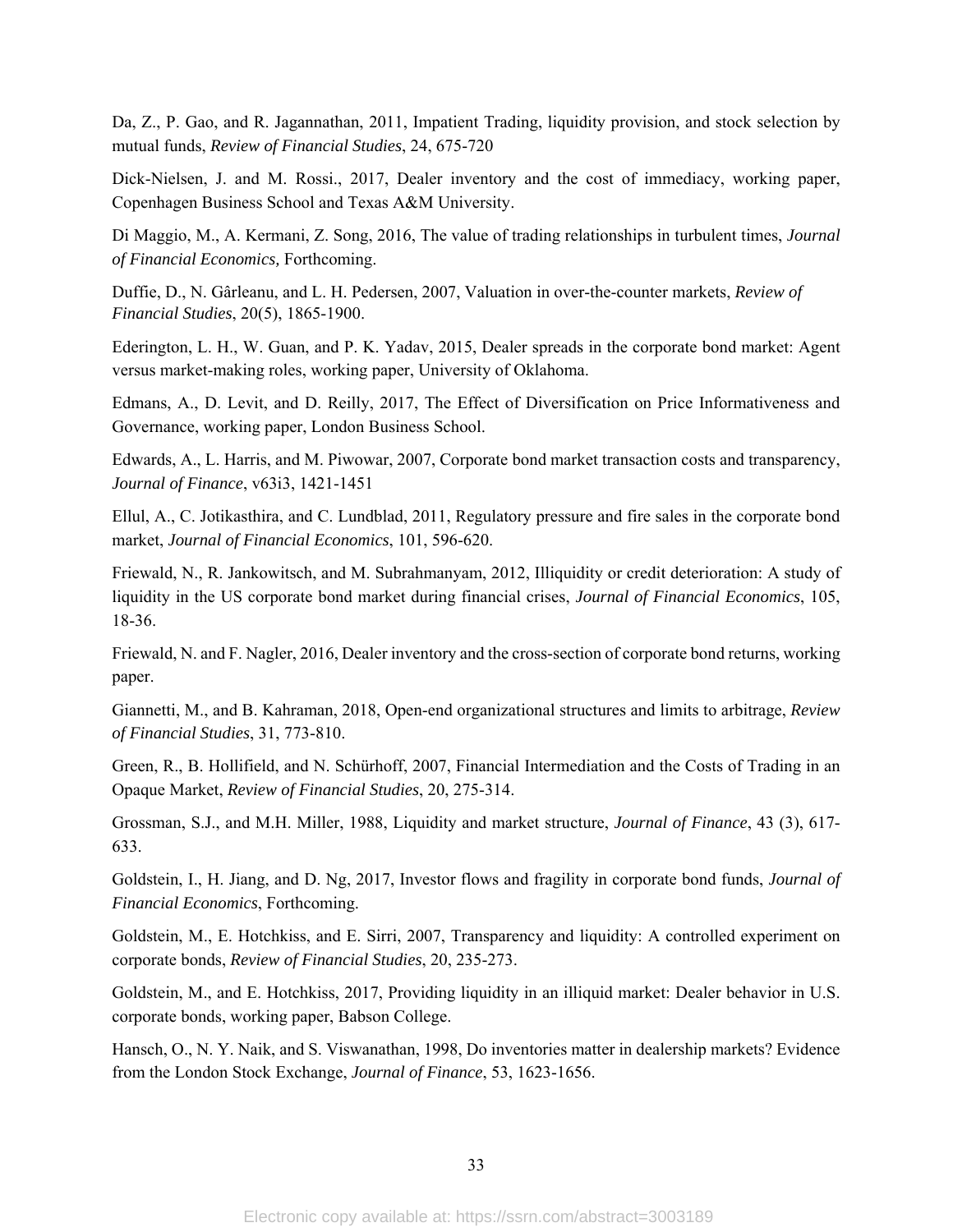Harris, L., 2016, Transaction costs, trade throughs, and riskless principal trading in corporate bond markets, working paper, University of Southern California.

Hendershott, T., D. Livdan, D. Li, and N. Schürhoff, 2016, Relationship trading in OTC markets, working paper, UC Berkeley.

Hendershott, T. and A. Madhavan, 2015, Click or call? Auction versus search in the over-the-counter market, *Journal of Finance*, 70, 419-447.

Hollified, B., A. Neklyudov, and C. Spatt, 2017, Bid-Ask spreads, trading networks, and the pricing of securitization, *Review of Financial Studies,* forthcoming.

Hu, G.X., J. Pan, and J. Wang, 2013, Noise as information for illiquidity, *Journal of Finance*, 68, 2341- 2382.

Kraus, A., and H. Stoll, 1972, Price impact of block trading on the New York Stock Exchange, *Journal of Finance*, 27 (3), 569-88.

Li, D., and N. Schürhoff, 2018, Dealer networks, *Journal of Finance,* forthcoming.

Massa, M., A. Yasuda, and L. Zhang, 2013, Supply uncertainty of the bond investor base and the leverage of the firm, *Journal of Financial Economics*, 110, 185-214.

Nagel, S., 2012, Evaporating liquidity, *Review of Financial Studies*, 25, 2005-2039.

Nagler, F., and G. Ottonello, 2018, Structural changes in corporate bond underpricing, working paper, Bocconi University.

O'Hara, M., Y. Wang, and X. Zhou, 2017, Best execution of corporate bonds, *Journal of Financial Economics*, forthcoming.

Panayides, M., 2007, Affirmative obligations and market making with inventory, *Journal of Financial Economics*, 86, 513-542.

Puckett, A., and S. Yan. 2011. The interim trading skills of institutional investors. *Journal of Finance,* 66, 601–633.

Schultz, P., 2001, Corporate bond trading costs: A peek behind the curtain, *Journal of Finance*, 56, 677- 698.

Schultz, P., 2017, Inventory management by corporate bond dealers, working paper, University of Notre Dame.

Stoll, H.R., 1978, The supply of dealer services in securities markets, *Journal of Finance*, 33 (4), 1133- 1151.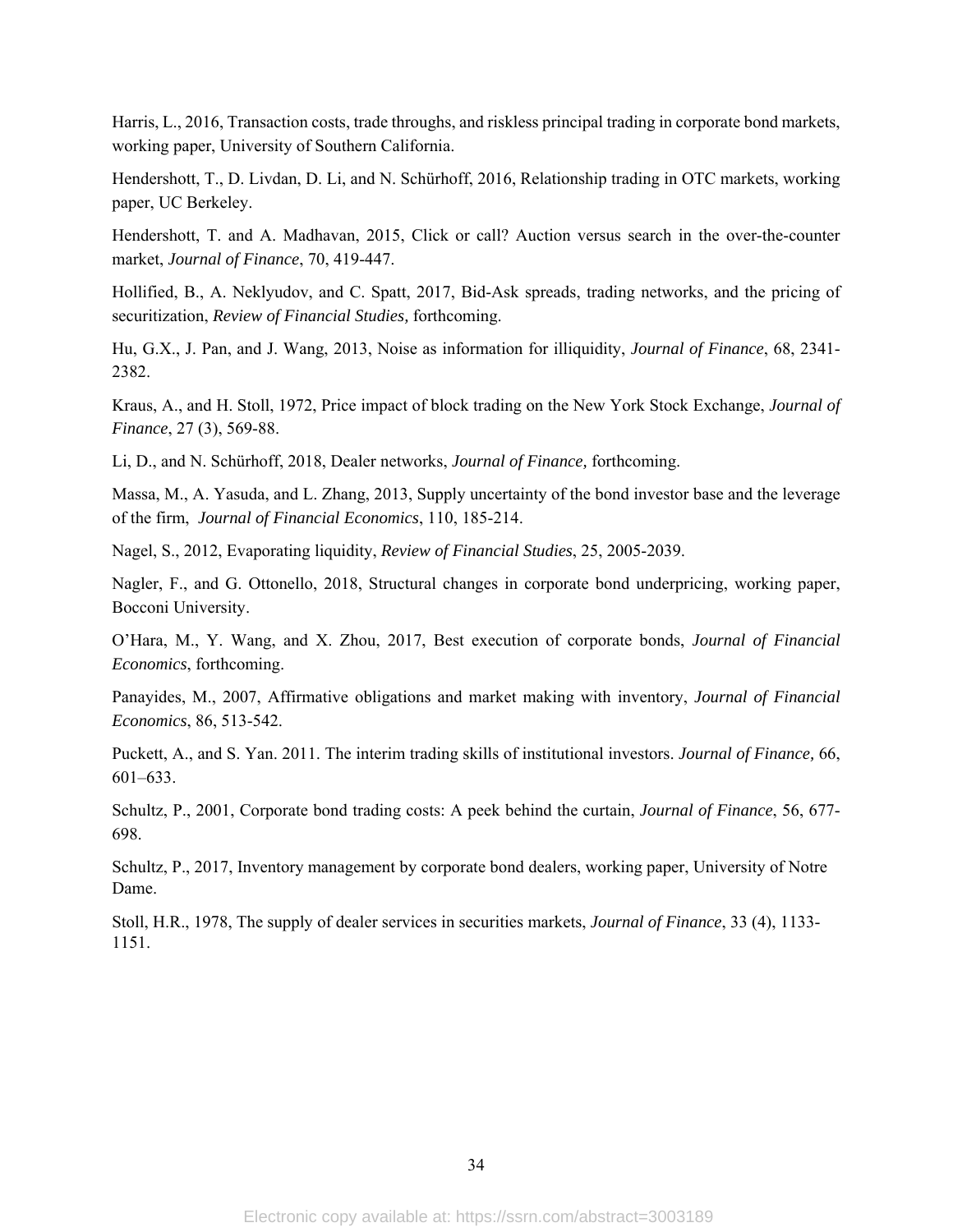## **Appendix 1: Inventory cycles**

We refer to a cycle during which aggregate dealer inventory is positive (negative) as a positive (negative) inventory cycle. Since inventory cycles reflect the opposite side of customer trading, a positive dealer inventory cycle occurs when there is sustained selling from customers. Our inventory cycle starts and ends at zero inventory. On the start date, the inventory departs from zero in either the positive or the negative directions as a result of new trades. The end date is the date immediately before the inventory reaches zero again.

Simply accumulating inventory over time is prone to several issues: potential reporting errors that may compound infinitely;<sup>31</sup> our inability to separate proprietary positions from market making;<sup>32</sup> and the lack of information on inventory that dealers hold from primary market operations. To minimize the impact of these issues, we make an adjustment when the cycle length exceeds three calendar months (63 trading days). We select the rolling window of 63 trading days to allow for the slow build-up and unwinding of inventory in an illiquid market. The period is broadly consistent with the half-life of four to five weeks discussed in Duffie (2013) and Schultz (2017) for an active, individual dealer.

In the first 63 trading days, we accumulate the dealer imbalances from the beginning of the cycle, which reflects the accumulation of daily customer imbalance absorbed by the dealer community. The dealer inventory is set equal to the cumulative dealer imbalance. Example 1 provides the simplest case, in which the cycle ends within the first 63 trading days as a result of new trades pushing the inventory across zero. Examples 2-4 represent the cases where a cycle becomes longer than 63 trading days as the inventory does not revert to zero during this period. For these cases, we drop the daily dealer imbalance that occurs 63 trading days ago ("older") from the cumulative dealer imbalance calculation. Dropping the older imbalance can cause a new inventory cycle to begin in the opposite direction.<sup>33</sup> We make an adjustment to the starting

 $31$  An example of reporting "error" is a broker dealer who transfers all risk positions to trading desk of an European subsidiary who is not a FINRA member. These offset affiliated-trades are reported as customer trades on TRACE. <sup>32</sup> The inventory positions of dealers are typically mean-reverting suggesting that the trade is motivated by liquidity provision. Proprietary positions that are motivated by information are unlikely to show similar patterns. Given that trade motivation is not reported, it is not possible to separate the two types of dealer positions.

<sup>&</sup>lt;sup>33</sup> As robustness, we construct a simple 63-day cumulative inventory measure (discussed later) and find similar results.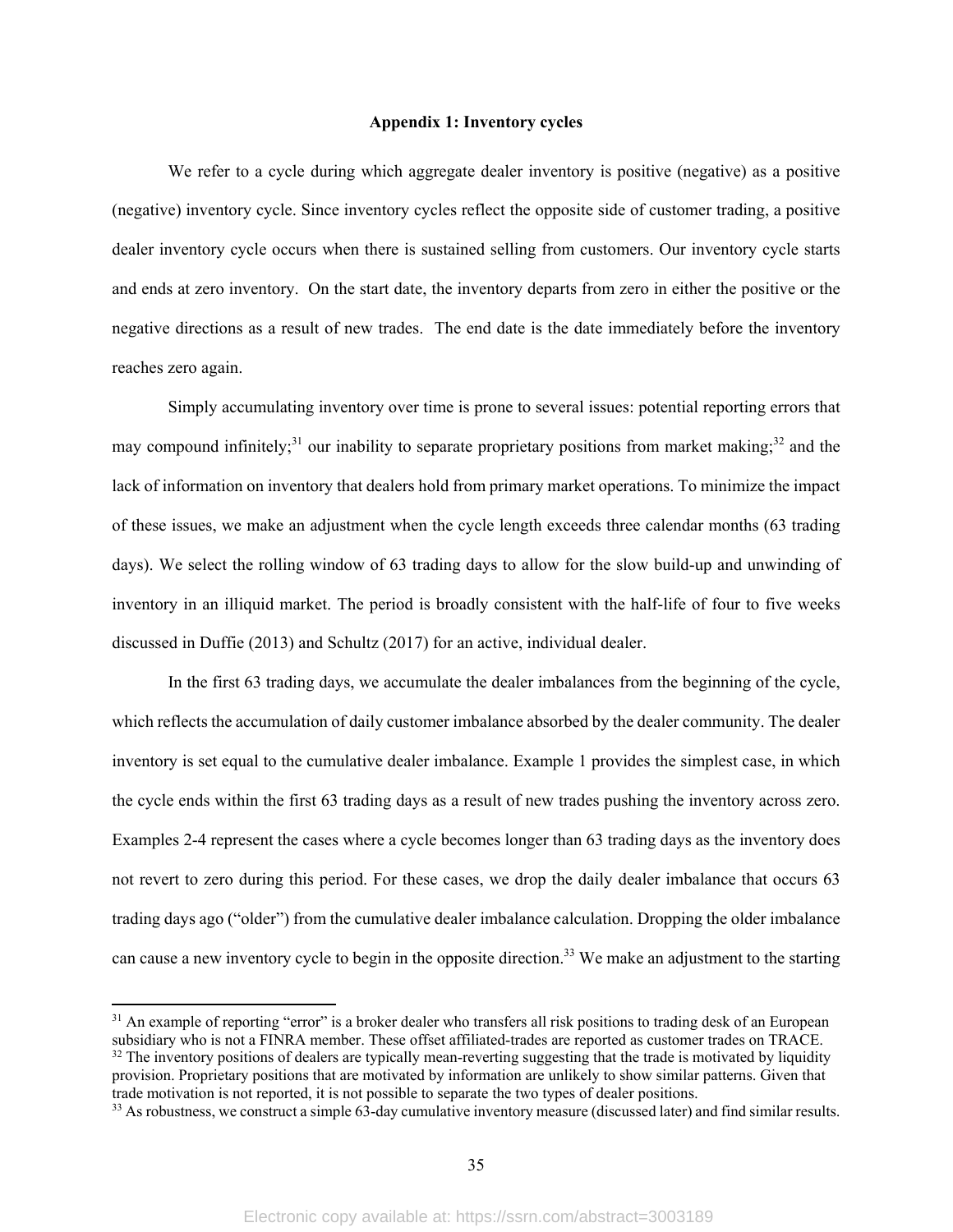inventory to counteract the mechanical effect, which is best explained using a few different scenarios.

In example 2, we consider an inventory cycle that ends on a day without any reported transactions in the bond. That is, the inventory is pushed across zero due to the older daily imbalance being dropped. In this case, we reset the starting inventory of the new cycle to zero. In example 3, a cycle ends on a day with reported transactions in the bond but also and older imbalance being dropped on that same day. The older imbalance is sufficient to push the inventory across zero. In this case, the starting inventory of the new cycle is the reported transactions on the day. In example 4, it is the combination of older imbalance dropping out and the new trades that cause the inventory to cross zero. In this case, the starting inventory of the new cycle is the residual of the new trades that is in excess of zero after offsetting the previous day inventory.

## *Example 1: Short cycles*

In the example below, we present several cycles during period from trading days 1 to 83. Besides the first column, which indexes the trading day, the table has seven other columns. Column 2 presents the count of the days that the bond is in an inventory cycle. Column 3 presents the (signed) daily aggregate dealer imbalance, which is the opposite of customer imbalance and represents the incremental inventory taken on by dealers on that day. Column 4 presents the cumulative imbalance from start of the cycle. Column 5 presents the 63-trading day rolling sum of daily imbalances. In example 1, the bond starts trading for the first time on trading day 1; therefore cumulative imbalance and the rolling sum imbalance until day 63 are identical. Column 6 presents our "inventory" measure. Column 7 indicates whether the inventory cycle clears our minimum threshold for inclusion and if it does whether it is a positive or a negative cycle. Column 8 reports the cycle length.

We highlight the inventory measure in bold and italics. The column where the inventory is drawn from (either cumulative imbalance in column 4 or rolling sum imbalance in column 5) is highlighted in bold, while the other series is de-emphasized in a lighter font. In example 1, since all the cycles are shorter than 63 trading days, the inventory is always drawn from the cumulative imbalance.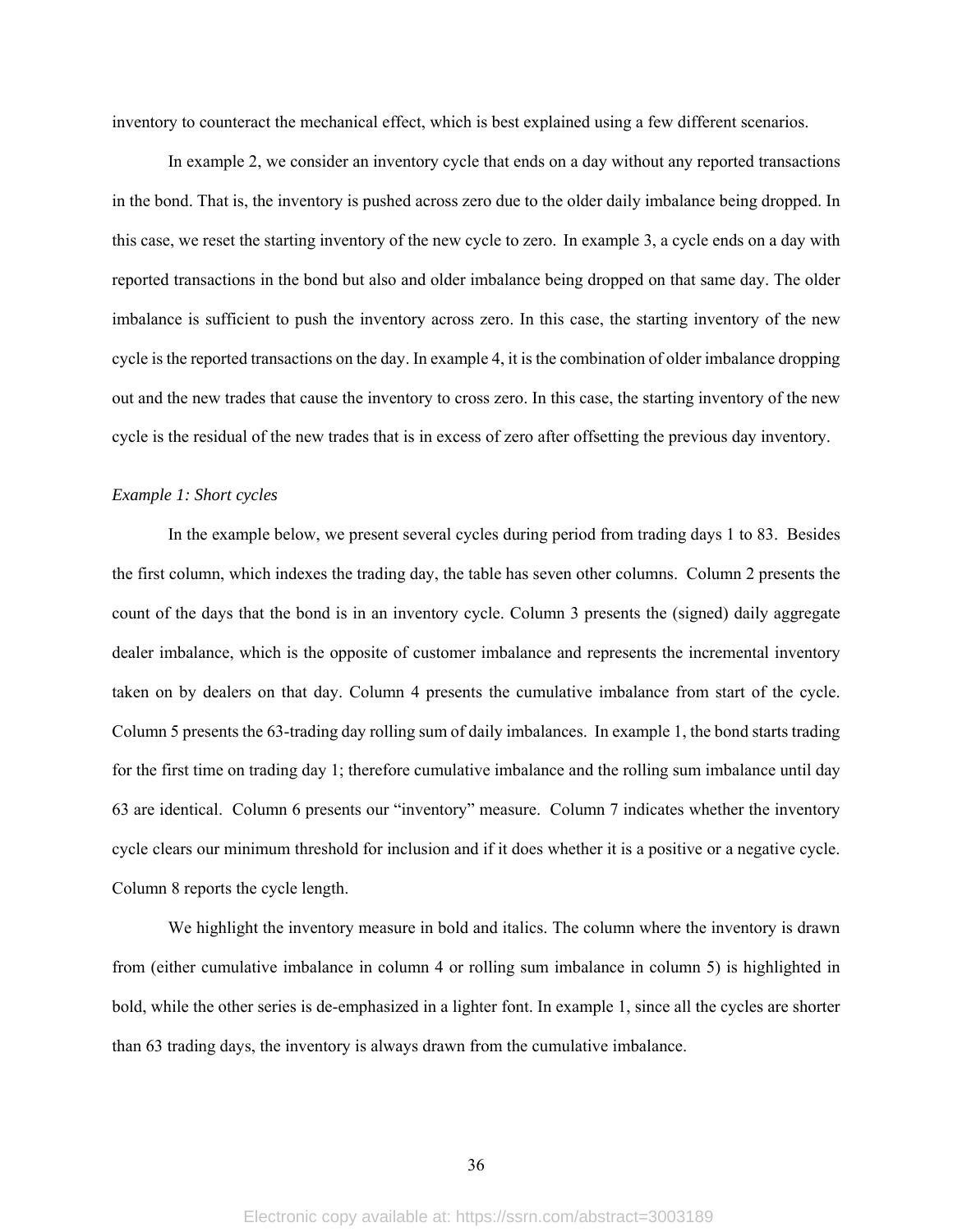|                | Cycle ending only by new trade |           |            |           |                                                   |          |                |  |  |  |  |
|----------------|--------------------------------|-----------|------------|-----------|---------------------------------------------------|----------|----------------|--|--|--|--|
| Trading        | Day of                         | Daily     | Cumulative | $63$ -Day |                                                   |          | Cycle          |  |  |  |  |
| Day            | Cycle                          | imbalance | Imbalance  | Rolling   | <i>Inventory</i>                                  | Cycle    | Length         |  |  |  |  |
| 1              | 1                              | \$12      | \$12       | \$12      | \$12                                              | Excluded | 4              |  |  |  |  |
| $\overline{2}$ | $\overline{2}$                 | \$12      | \$24       | \$24      | \$24                                              | Excluded | $\overline{4}$ |  |  |  |  |
| 3              | 3                              | \$0       | \$24       | \$24      | \$24                                              | Excluded | $\overline{4}$ |  |  |  |  |
| $\overline{4}$ | $\overline{4}$                 | $-$ \$12  | \$12       | \$12      | \$12                                              | Excluded | 4              |  |  |  |  |
| 5              |                                | $- $12$   | \$0        | \$0       | $\boldsymbol{\mathcal{S}}\boldsymbol{\mathit{0}}$ | None     |                |  |  |  |  |
| .              |                                | \$0       | \$0        | \$0       | \$0\$                                             | None     |                |  |  |  |  |
| 19             | 1                              | \$12      | \$12       | \$12      | \$12                                              | Positive | 46             |  |  |  |  |
| 20             | $\overline{2}$                 | \$12      | \$24       | \$24      | \$24                                              | Positive | 46             |  |  |  |  |
| .              | 3 to 44                        | \$0       | \$24       | \$24      | \$24                                              | Positive | 46             |  |  |  |  |
| 63             | 45                             | \$0       | \$24       | \$24      | \$24                                              | Positive | 46             |  |  |  |  |
| 64             | 46                             | $-$ \$12  | \$12       | \$0       | \$12                                              | Positive | 46             |  |  |  |  |
| 65             |                                | $-$ \$20  | $-$ \$8    | $-$ \$32  | $-$ \$8                                           | Negative | 18             |  |  |  |  |
| 66             | $\overline{2}$                 | $-$12$    | $-$ \$20   | $-S44$    | $- $20$                                           | Negative | 18             |  |  |  |  |
| 67             | 3                              | \$0       | $-$ \$20   | $-$ \$32  | $- $20$                                           | Negative | 18             |  |  |  |  |
| .              | 4 to 17                        | \$0       | $-$ \$20   | $-$ \$20  | $- $20$                                           | Negative | 18             |  |  |  |  |
| 82             | 18                             | \$10      | $-$ \$10   | $-$ \$22  | $-$10$                                            | Negative | 18             |  |  |  |  |
| 83             |                                | \$10      | \$0        | $-$ \$24  | \$0                                               | None     |                |  |  |  |  |

 The first cycle begins on day 1 when the dealers buy \$12 million. On day 2, the dealers buy another \$12 million, resulting in the cumulative imbalance and the inventory of \$24 million. On day 4, a sale of \$12 million decreases the cumulative imbalance to \$12 million. Another sale of \$12 million on day 5 ends the cycle. By our definition, the first cycle ends on day 4 (immediately before crossing zero), and therefore the cycle length is only 4 days. Since we require a minimum cycle length of five days, this cycle does not clear our threshold and is excluded from our analysis.

There is no further trading until day 19 when a new positive cycle begins with the dealers buying bonds worth \$12 million. The dealers continue to increase positions with another \$12 million on day 20, pushing the cumulative imbalance and the inventory cycle to its peak at \$24 million. The inventory remains \$24 million until day 64 when two large daily negative imbalances on days 64 and 65 close the positive cycle. We start a new negative cycle on day 65 at -\$8 million. The new negative cycle then lasts until day 82 when two large positive imbalances on days 82 and 83 together close the cycle at zero.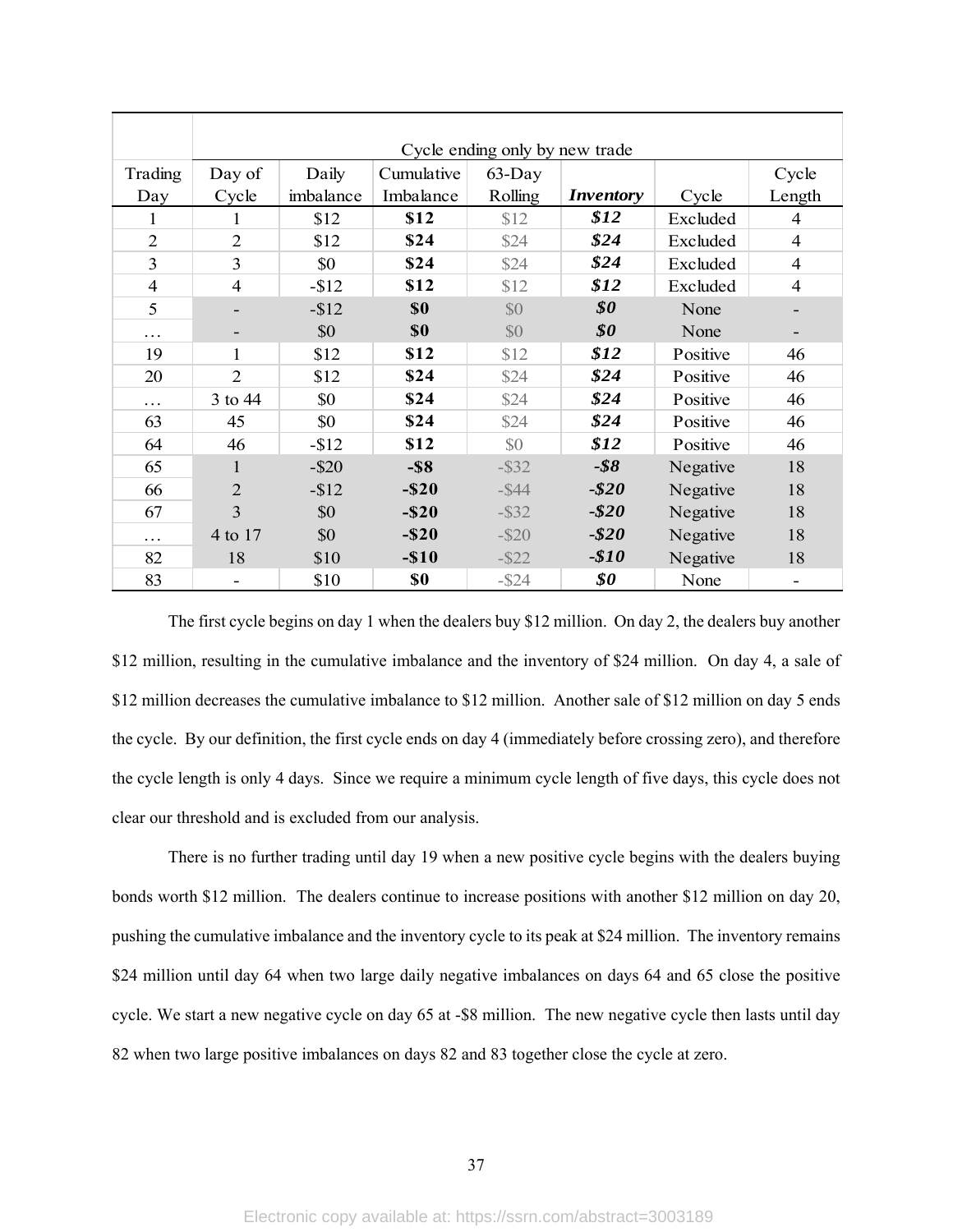| Cycle ending only by old trade dropping out |              |           |            |           |                  |          |        |  |  |  |  |
|---------------------------------------------|--------------|-----------|------------|-----------|------------------|----------|--------|--|--|--|--|
| Trading                                     | Day of       | Daily     | Cumulative | $63$ -Day |                  |          | Cycle  |  |  |  |  |
| Day                                         | Cycle        | imbalance | Imbalance  | Rolling   | <i>Inventory</i> | Cycle    | Length |  |  |  |  |
| 1                                           | 1            | \$12      | \$12       | \$12      | \$12             | Positive | 81     |  |  |  |  |
| $\overline{2}$                              | 2            | \$12      | \$24       | \$24      | \$24             | Positive | 81     |  |  |  |  |
| 3                                           | 3            | \$0       | \$24       | \$24      | \$24             | Positive | 81     |  |  |  |  |
| $\overline{4}$                              | 4            | \$0       | \$24       | \$24      | \$24             | Positive | 81     |  |  |  |  |
| 5                                           | 5            | \$0       | \$24       | \$24      | \$24             | Positive | 81     |  |  |  |  |
| .                                           | 6 to 18      | \$0       | \$24       | \$24      | \$24             | Positive | 81     |  |  |  |  |
| 19                                          | 19           | \$12      | \$36       | \$36      | \$36             | Positive | 81     |  |  |  |  |
| 20                                          | 20           | \$12      | \$48       | \$48      | \$48             | Positive | 81     |  |  |  |  |
| .                                           | $21$ to $62$ | \$0       | \$48       | \$48      | \$48             | Positive | 81     |  |  |  |  |
| 63                                          | 63           | \$0       | \$48       | \$48      | \$48             | Positive | 81     |  |  |  |  |
| 64                                          | 64           | \$0       | \$48       | \$36      | \$36             | Positive | 81     |  |  |  |  |
| 65                                          | 65           | \$0       | \$48       | \$24      | \$24             | Positive | 81     |  |  |  |  |
| 66                                          | 66           | $-$ \$20  | \$28       | \$4       | \$4              | Positive | 81     |  |  |  |  |
| 67                                          | 67           | \$0       | \$28       | \$4       | \$4              | Positive | 81     |  |  |  |  |
| .                                           | 68 to 81     | \$0       | \$28       | \$4       | \$4              | Positive | 81     |  |  |  |  |
| 82                                          |              | \$0       | \$0        | $-$ \$8   | \$0              | None     |        |  |  |  |  |
| 83                                          |              | \$0       | \$0        | $-$ \$20  | \$0              | None     |        |  |  |  |  |

*Example 2: Long cycle that ends on a day when older imbalance drops out* 

Example 2 illustrates the case of one long inventory cycle that eventually ends as older imbalances are dropped from inventory. As discussed earlier, when a cycle becomes longer than 63 trading days, we switch the inventory measure from cumulative imbalance to the 63-trading day rolling sum imbalance.

Here, a positive cycle starts on day 1 with the \$12 million imbalance. The dealers increase their positions on days 2, 19, and 20, resulting in the peak inventory of \$48 million which lasts until day 63. On day 64, we switch the inventory measure to the rolling sum imbalance, and therefore the inventory decreases to \$36 million despite no trading. Notice that while the cumulative imbalance remains at \$48 million, the rolling sum imbalance decreases to \$36 million due to the \$12 million imbalance on day 1 being dropped (outside the 63-trading day window). On day 65, the \$12 million imbalance on day 2 also gets dropped, pushing the inventory down further to \$24 million. On day 66, the dealers sell \$20 million, further reducing their inventory to \$4 million. On day 82, the cycle ends as the \$12 million imbalance on day 19 is dropped,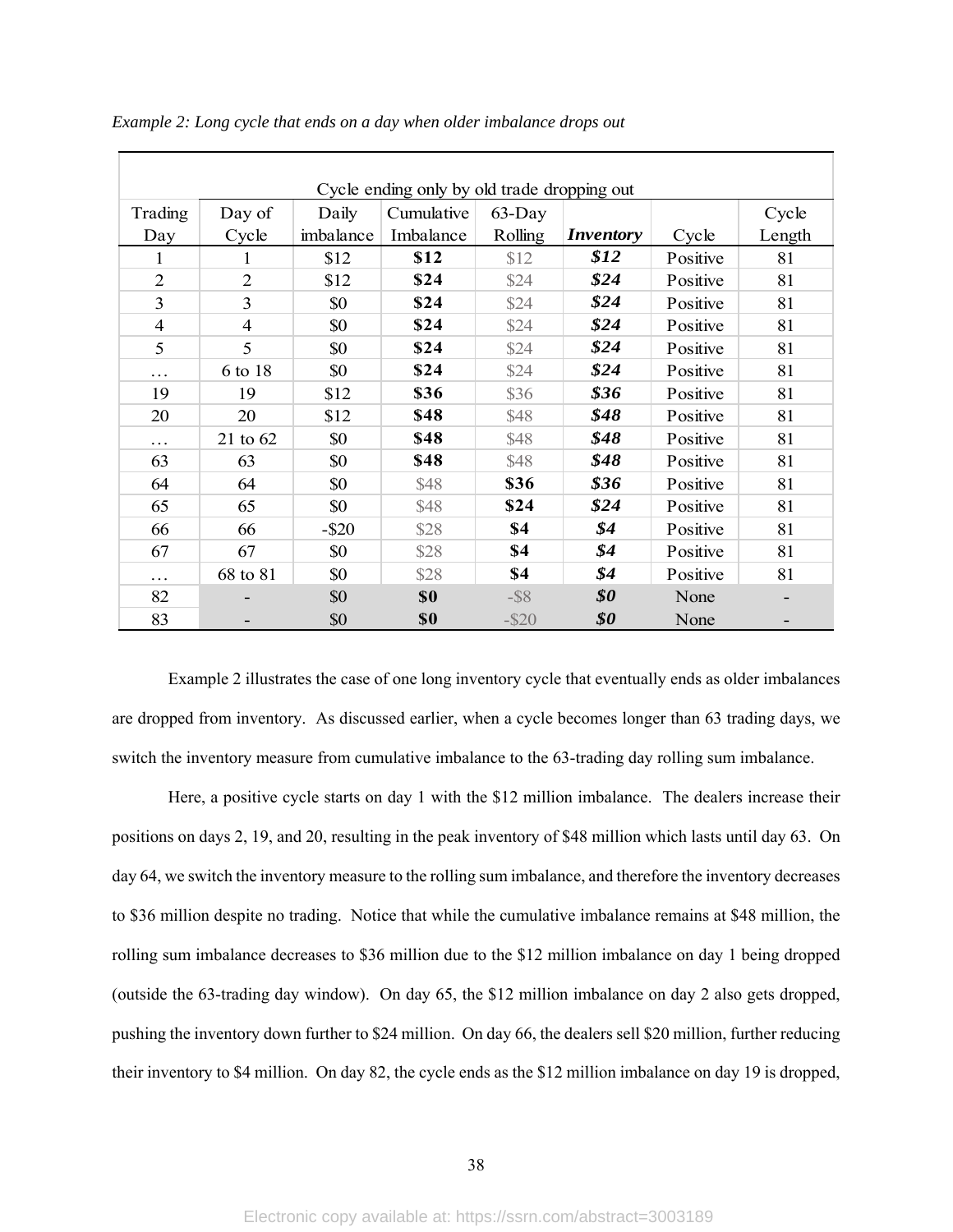pushing the inventory across the zero line. Since there is no imbalance on day 82, we do not begin a new cycle on the day. Following our convention, the long positive cycle lasts 81 days, and peaks at \$48 million.

Once the cycle ends, we reset the cumulative imbalance to zero on day 82, ignoring all trades that are part of the completed inventory cycle, and the inventory equals the cumulative imbalance of zero. In contrast, the rolling sum imbalance on day 82 is -\$8 million, which reflects that the \$12 million imbalance on day 19 is dropped, more than offsetting the \$4 million inventory held on day 81. The rolling sum becomes further negative on day 83 as the \$12 million imbalance on day 20 is dropped. Notice here that the rolling sum is never reset, and may span across cycles.

## *Example 3: Long cycle that ends on a day when old trades drop out and new trades occur*

Example 3 is a minor variation of Example 2. The key difference is that Example 3 reports an imbalance of \$12 million whereas Example 2 reports no imbalance on day 82. In both examples, dropping the older imbalance on day 19 is sufficient to push inventory to cross zero.

|                | Cycle ending by old trade dropping out; a trade occurring on the same day |           |            |          |                  |          |        |  |  |  |  |  |
|----------------|---------------------------------------------------------------------------|-----------|------------|----------|------------------|----------|--------|--|--|--|--|--|
| Trading        | Day of                                                                    | Daily     | Cumulative | 63-Day   |                  |          | Cycle  |  |  |  |  |  |
| Day            | Cycle                                                                     | imbalance | Imbalance  | Rolling  | <i>Inventory</i> | Cycle    | Length |  |  |  |  |  |
| 1              |                                                                           | \$12      | \$12       | \$12     | \$12             | Positive | 81     |  |  |  |  |  |
| $\overline{2}$ | $\overline{2}$                                                            | \$12      | \$24       | \$24     | \$24             | Positive | 81     |  |  |  |  |  |
| 3              | 3                                                                         | \$0       | \$24       | \$24     | \$24             | Positive | 81     |  |  |  |  |  |
| $\overline{4}$ | $\overline{4}$                                                            | \$0       | \$24       | \$24     | \$24             | Positive | 81     |  |  |  |  |  |
| 5              | 5                                                                         | \$0       | \$24       | \$24     | \$24             | Positive | 81     |  |  |  |  |  |
| .              | 6 to 18                                                                   | \$0       | \$24       | \$24     | \$24             | Positive | 81     |  |  |  |  |  |
| 19             | 19                                                                        | \$12      | \$36       | \$36     | \$36             | Positive | 81     |  |  |  |  |  |
| 20             | 20                                                                        | \$12      | \$48       | \$48     | \$48             | Positive | 81     |  |  |  |  |  |
| .              | 21 to 62                                                                  | \$0       | \$48       | \$48     | \$48             | Positive | 81     |  |  |  |  |  |
| 63             | 63                                                                        | \$0       | \$48       | \$48     | \$48             | Positive | 81     |  |  |  |  |  |
| 64             | 64                                                                        | \$0       | \$48       | \$36     | \$36             | Positive | 81     |  |  |  |  |  |
| 65             | 65                                                                        | \$0       | \$48       | \$24     | \$24             | Positive | 81     |  |  |  |  |  |
| 66             | 66                                                                        | $-$ \$20  | \$28       | \$4      | \$4              | Positive | 81     |  |  |  |  |  |
| 67             | 67                                                                        | \$0       | \$28       | \$4      | \$4              | Positive | 81     |  |  |  |  |  |
| .              | 68 to 81                                                                  | \$0       | \$28       | \$4      | \$4              | Positive | 81     |  |  |  |  |  |
| 82             |                                                                           | $-$12$    | $-$12$     | $-$ \$20 | $-$12$           | Negative | >2     |  |  |  |  |  |
| 83             | $\overline{2}$                                                            | \$0       | $-$12$     | $-$ \$32 | $-$12$           | Negative | >2     |  |  |  |  |  |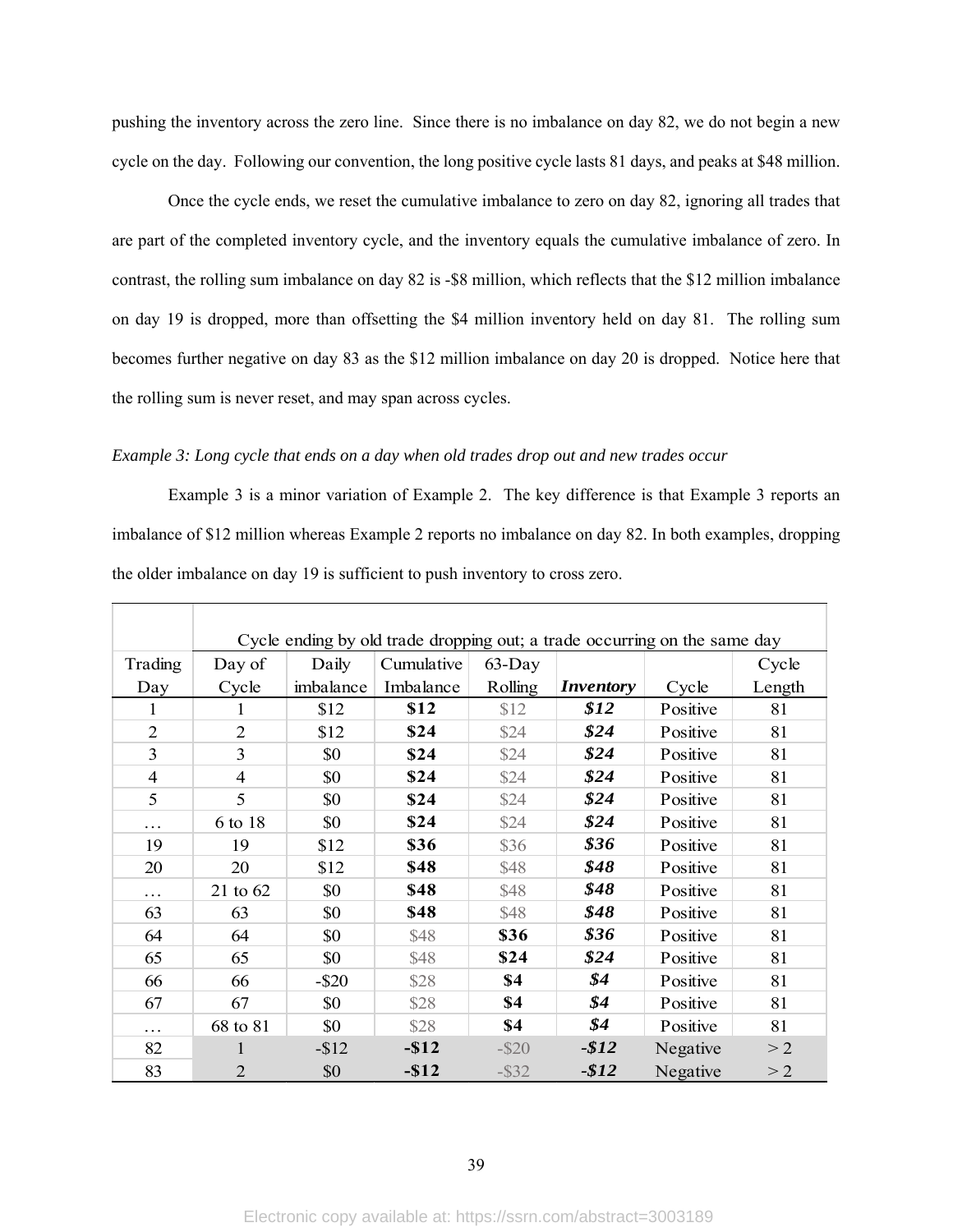Once the cycle ends, we reset the cumulative imbalance on day 82 to zero, and inventory equals the cumulative imbalance of zero. In example 3, we begin a new negative inventory cycle on day 82 to reflect the daily imbalance of -\$12 million.

## *Example 4: Long cycle that ends on a day when old trades drop out and new trades occur*

Example 4 is a minor variation of example 3. The key difference is that example 4 reports a daily imbalance of \$8 million on day 66, whereas example 3 reports a daily imbalance of \$20 million on day 66. Until day 65, example 3 and 4 are the same. On day 66, the sale of \$8 million in example 4 is smaller than \$20 million in example 3, and therefore decreases the inventory to \$16 million. On day 82, due to \$12 million older imbalance on day 19 being dropped, the 63-day rolling imbalance decreases from \$16 million to \$4 million.

|                | Cycle ending by a combination of new trade and old trade dropping out |           |            |          |                  |          |        |  |  |  |  |
|----------------|-----------------------------------------------------------------------|-----------|------------|----------|------------------|----------|--------|--|--|--|--|
| Trading        | Day of                                                                | Daily     | Cumulative | 63-Day   |                  |          | Cycle  |  |  |  |  |
| Day            | Cycle                                                                 | imbalance | Imbalance  | Rolling  | <i>Inventory</i> | Cycle    | Length |  |  |  |  |
| 1              |                                                                       | \$12      | \$12       | \$12     | \$12             | Positive | 81     |  |  |  |  |
| $\overline{2}$ | $\overline{2}$                                                        | \$12      | \$24       | \$24     | \$24             | Positive | 81     |  |  |  |  |
| 3              | 3                                                                     | \$0       | \$24       | \$24     | \$24             | Positive | 81     |  |  |  |  |
| 4              | 4                                                                     | \$0       | \$24       | \$24     | \$24             | Positive | 81     |  |  |  |  |
| 5              | 5                                                                     | \$0       | \$24       | \$24     | \$24             | Positive | 81     |  |  |  |  |
| .              | 6 to 18                                                               | \$0       | \$24       | \$24     | \$24             | Positive | 81     |  |  |  |  |
| 19             | 19                                                                    | \$12      | \$36       | \$36     | \$36             | Positive | 81     |  |  |  |  |
| 20             | 20                                                                    | \$12      | \$48       | \$48     | \$48             | Positive | 81     |  |  |  |  |
| .              | 21 to 62                                                              | \$0       | \$48       | \$48     | \$48             | Positive | 81     |  |  |  |  |
| 63             | 63                                                                    | \$0       | \$48       | \$48     | \$48             | Positive | 81     |  |  |  |  |
| 64             | 64                                                                    | \$0       | \$48       | \$36     | \$36             | Positive | 81     |  |  |  |  |
| 65             | 65                                                                    | \$0       | \$48       | \$24     | \$24             | Positive | 81     |  |  |  |  |
| 66             | 66                                                                    | $-$ \$8   | \$40       | \$16     | \$16             | Positive | 81     |  |  |  |  |
| 67             | 67                                                                    | \$0       | \$40       | \$16     | \$16             | Positive | 81     |  |  |  |  |
| .              | 68 to 81                                                              | \$0       | \$40       | \$16     | \$16             | Positive | 81     |  |  |  |  |
| 82             | 1                                                                     | $-$12$    | $-$ \$8    | $-$ \$8  | $-$ \$8          | Negative | >2     |  |  |  |  |
| 83             | $\overline{2}$                                                        | \$0       | $-$ \$8    | $-$ \$20 | $-$ \$8          | Negative | >2     |  |  |  |  |

In contrast to example 3, the dropping of older imbalance from day 19 does not end the inventory cycle. Here, the cycle ends only because the -\$12 million daily imbalance on day 82 further pushes the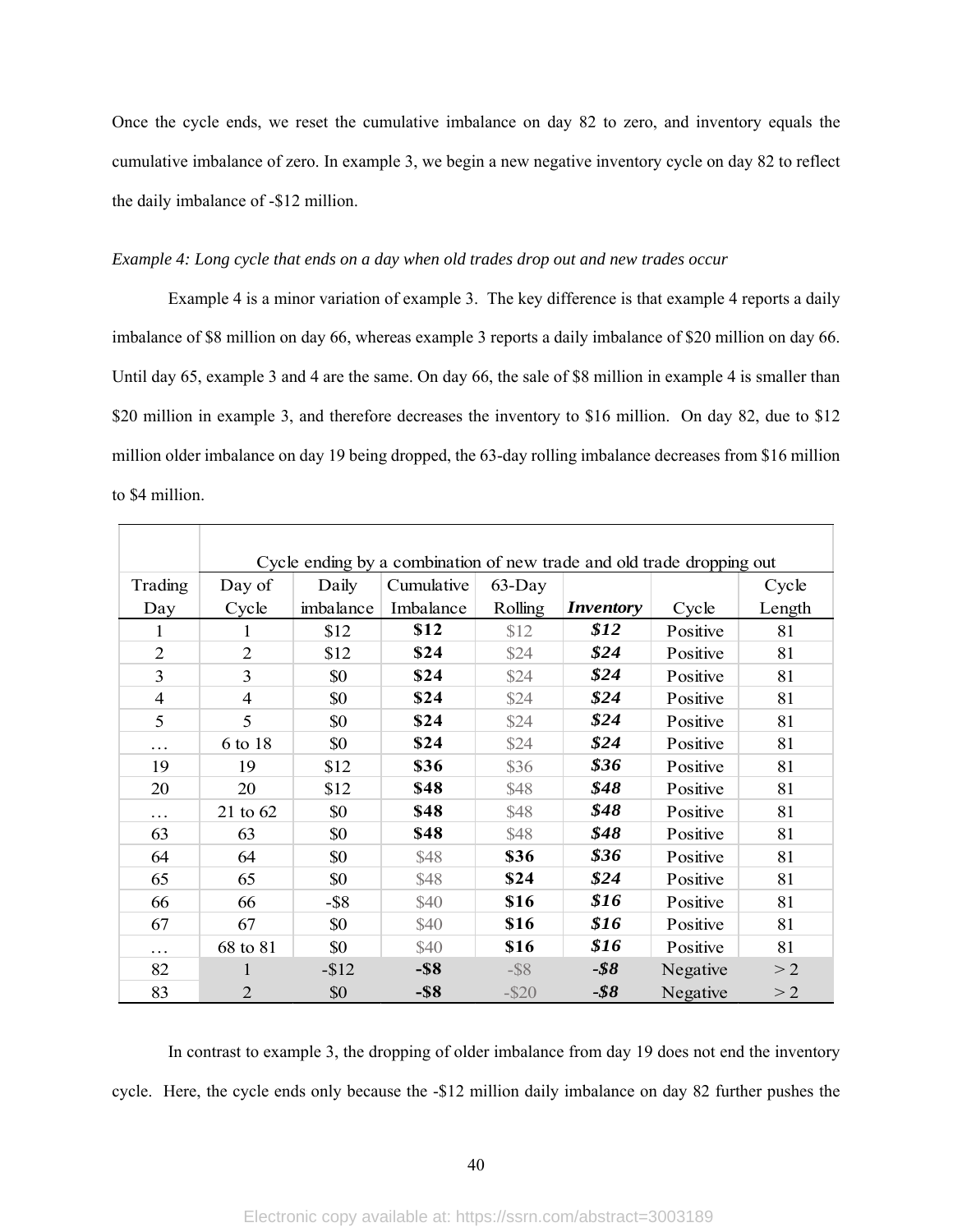inventory to -\$8 million (+\$4 million - \$12 million). The positive cycle ends on day 81. A new negative cycle starts on day 82 with the residual, -\$8 million, as the starting inventory.

## *Robustness: Rolling Sum as Alternative Inventory Measure*

As a robustness analysis, we construct inventory cycle using the rolling sum of imbalances (column 5) over 63 trading days. The rolling sum is easier to understand, and the cycles are similar in length and peak inventory to the main approach. The main results are similar to those reported in the paper. A disadvantage of the rolling sum imbalance is that dropping an older imbalance could start a new cycle in the opposite direction. As an illustration, in example 2, the 63-day rolling sum imbalance would start a new negative cycle on day 82. Such a mechanical cycle is dropped in the main approach.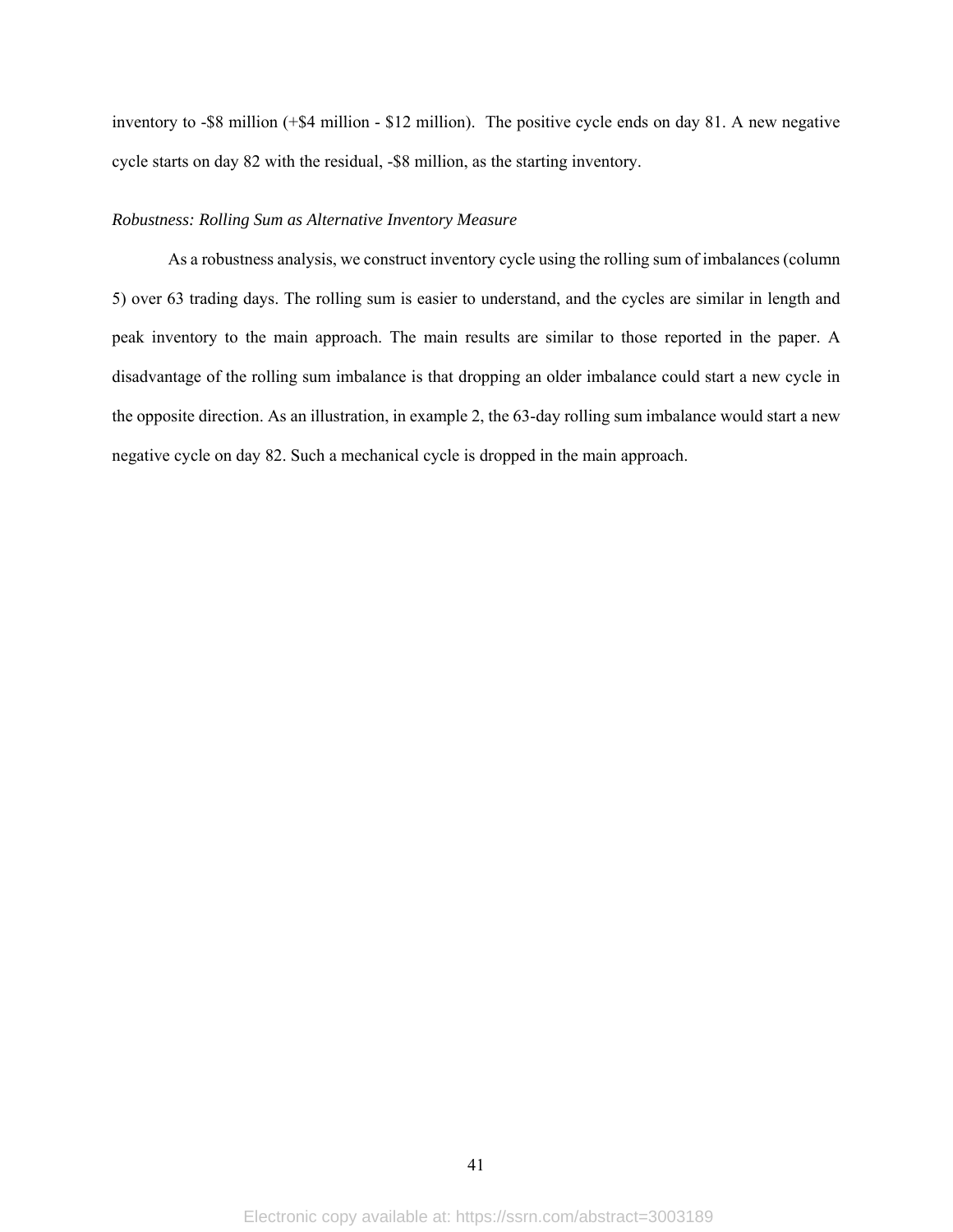## **Table 1**

## **Summary Statistics for Taxable Bond Funds**

This table presents summary statistics for fund characteristics (Panel A) and turnover (Panel B) of taxable bond funds. The data are from Morningstar, and the sample period is from July 2003 to December 2014. The sample includes only open-ended funds in the following Morningstar classifications, for which the average allocation to corporate bonds is 30% or greater: Corporate Bond, High-Yield Bond, Multisector Bond, Nontraditional Bond, Bank Loan, Preferred Stock, Short-Term Bond, Intermediate-Term Bond, and Long-Term Bond. The observation frequencies are fund-month for flow and return, and fund-month (familymonth) or coarser, depending on each fund's reporting frequencies, for other variables at the fund (family) level. Number of positions is the number of unique bond CUSIPs held by each fund on each report date. Flows and returns are measured as a percentage of prior-month total net assets (TNA) while the allocations to cash and equivalents, corporate bonds, government bonds, and others (including municipal bonds, securitized bonds, and derivatives) are measured as a percentage of current-month TNA. TRACE positions are positions in TRACE sample bonds. Average duration and average credit rating are the value-weighted averages of bonds' modified duration and credit rating  $(1 = AAA, 2 = AA+$ , etc.), respectively, as reported by Morningstar. Index fund dummy equals one if Morningstar classifies the fund as index fund, and zero otherwise. Institutional share fraction is the fraction of TNA that is owned by institutional share classes. Rear load is the value-weighted average across all share classes of the maximum charge, in percentage points, for redeeming the mutual fund shares. Family definition is as reported by Morningstar, and the total net assets and number of funds reported here only include taxable bond funds. Total (TRACE) position change is the par value of changes in all (TRACE) bond positions. Turnover is the annualized ratio of total position change and prior-reporting date TNA. The statistics are reported by length of time in months between two reporting dates.

|                                      | N      | Mean   | Std. Dev. | Pct. 25  | Median | Pct. 75 |
|--------------------------------------|--------|--------|-----------|----------|--------|---------|
| Total net assets (TNA, \$ Million)   | 45,239 | 1,590  | 5,764     | 121      | 390    | 1,175   |
| Number of positions                  | 45,239 | 431    | 710       | 149      | 270    | 470     |
| Asset allocation $(\%)$              |        |        |           |          |        |         |
| Cash                                 | 45,239 | 8.894  | 11.275    | 3.302    | 6.581  | 12.272  |
| Corporate bonds                      | 45,239 | 50.105 | 29.849    | 25.410   | 42.378 | 80.597  |
| Government bonds                     | 45,239 | 15.534 | 18.160    | 1.085    | 11.879 | 24.525  |
| Others                               | 45,239 | 25.467 | 26.732    | 5.403    | 24.268 | 41.956  |
| TRACE positions/TNA (%)              | 45,239 | 38.434 | 30.128    | 15.559   | 28.150 | 63.393  |
| Average duration                     | 45,239 | 3.922  | 1.672     | 3.162    | 4.200  | 4.800   |
| Average credit rating                | 45,239 | 10.184 | 4.077     | 7.000    | 10.000 | 14.000  |
| Institutional share fraction $(\%)$  | 45,239 | 32.760 | 40.092    | 0.000    | 5.736  | 73.999  |
| Rear load $(\% )$                    | 45,239 | 0.388  | 0.836     | 0.000    | 0.000  | 0.264   |
| Index fund dummy                     | 45,239 | 0.031  | 0.174     | 0.000    | 0.000  | 0.000   |
| Monthly return $(\% )$               | 72,489 | 0.425  | 1.198     | $-0.154$ | 0.445  | 1.087   |
| Monthly flow $(\% )$                 | 72,489 | 1.971  | 16.560    | $-4.467$ | 0.205  | 6.233   |
| Family total net assets (\$ Million) | 11,964 | 8,327  | 27,626    | 254      | 1,262  | 7,564   |
| Number of funds in family            | 11,964 | 6      | 7         | 2        | 4      | 8       |

*Panel A: Fund Characteristics*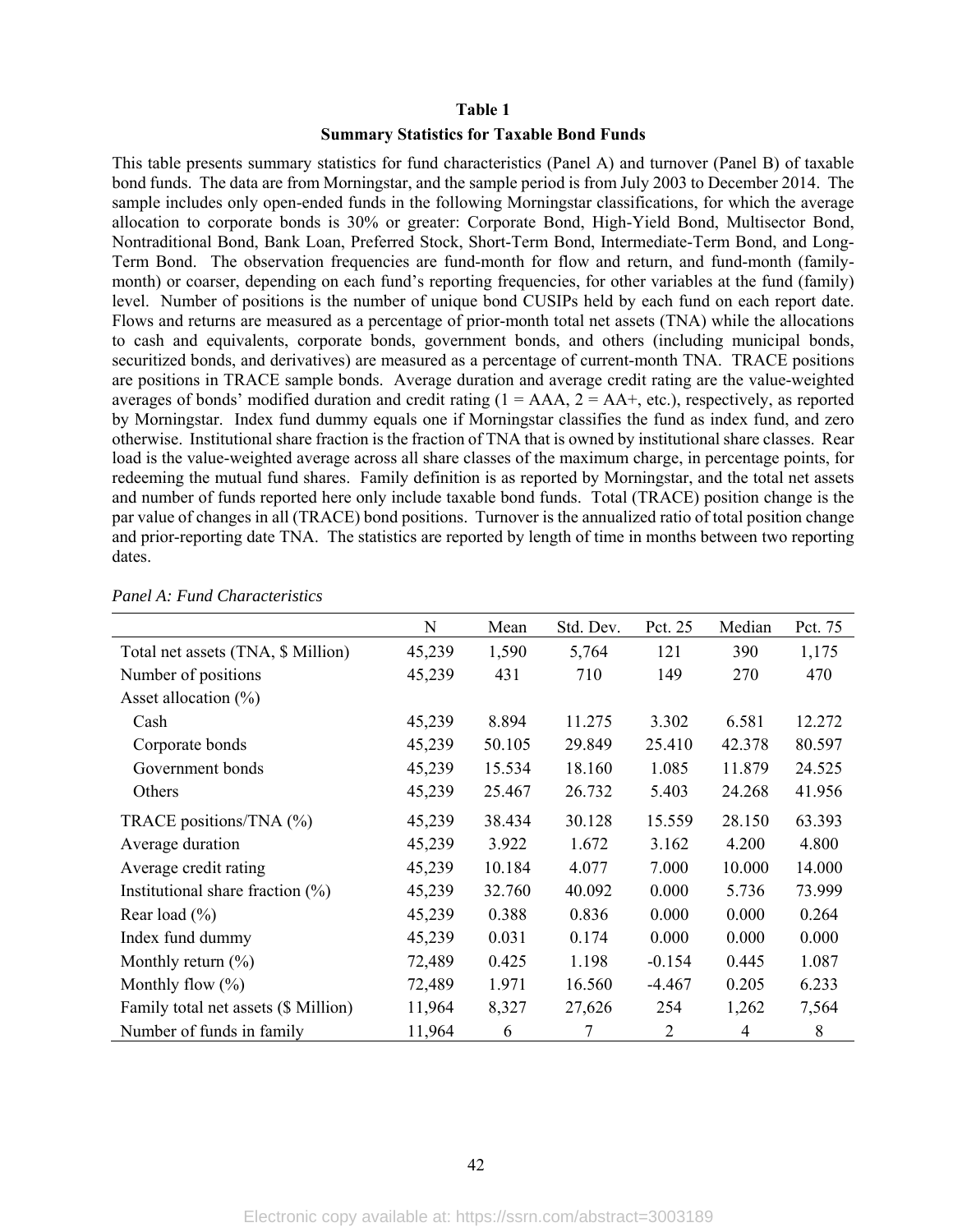## **Table 1** *-continued*

|                                           | N      | Mean   | Std. Dev. | Pct. 25 | Median | Pct. 75 |
|-------------------------------------------|--------|--------|-----------|---------|--------|---------|
| Total pos. change (\$ Million)            | 45,239 | 365    | 910       | 15      | 59     | 217     |
| TRACE pos. change (\$ Million)            | 45,239 | 54     | 102       | 3       | 13     | 51      |
| TRACE/Total pos. change $(\%)$            | 45,239 | 35.452 | 32.653    | 7.960   | 22.838 | 63.418  |
| Turnover by reporting period (annualized) |        |        |           |         |        |         |
| 1 month                                   | 32,510 | 2.230  | 2.266     | 0.801   | 1.507  | 2.738   |
| 2 months                                  | 1,230  | 2.523  | 3.192     | 0.945   | 1.550  | 2.645   |
| 3 months                                  | 11,499 | 1.880  | 1.657     | 0.855   | 1.395  | 2.263   |
| All reporting periods                     | 45,239 | 2.149  | 2.166     | 0.821   | 1.475  | 2.599   |

*Panel B: Fund Trading*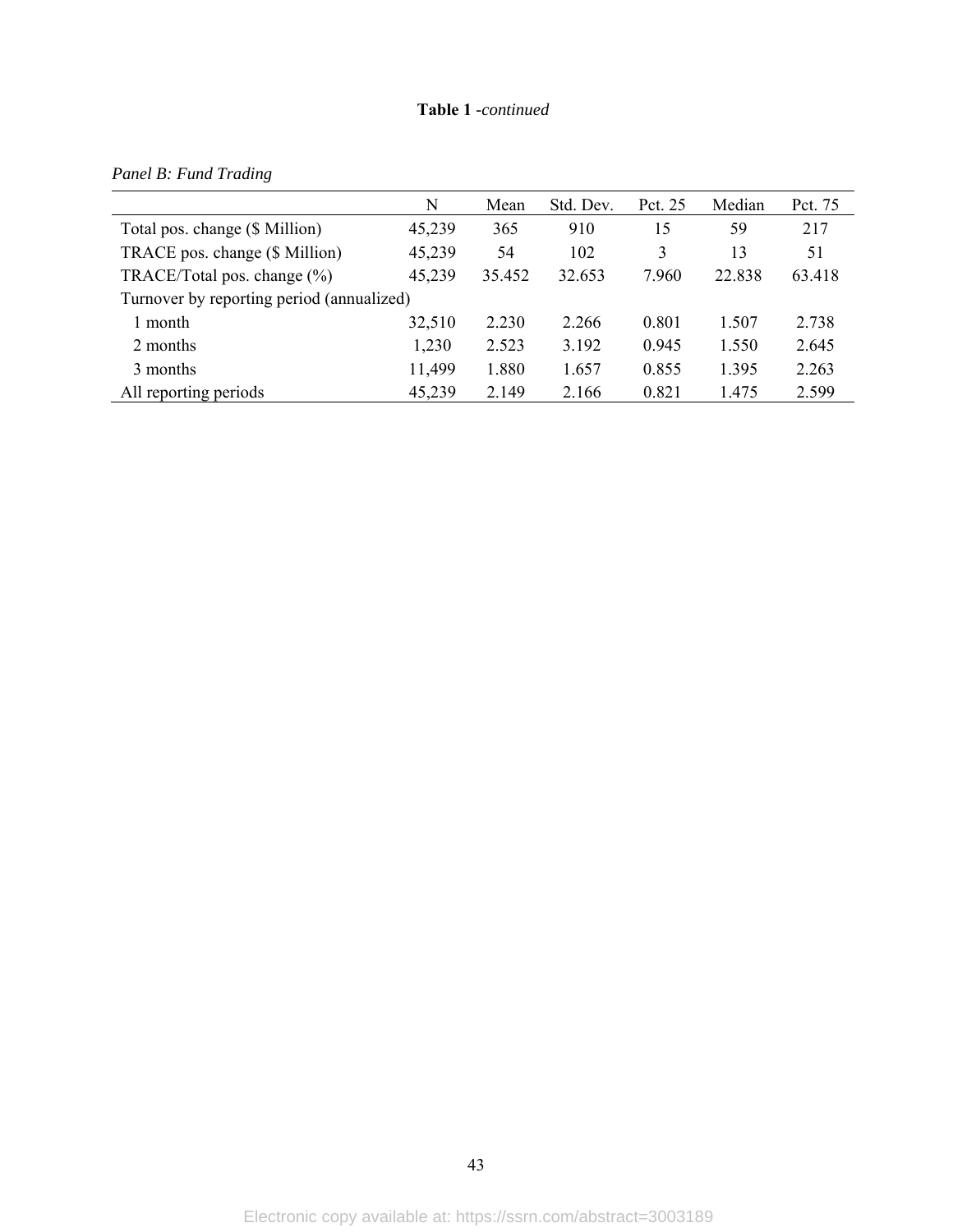## **Table 2**

## **Summary Statistics for Dealer Inventory Cycles**

This table presents summary statistics for characteristics of dealer inventory cycles. Each inventory cycle begins when the cumulative inventory of all dealers changes from zero and ends when it comes back to zero. A positive (negative) inventory cycle is a cycle during which the cumulative inventory is positive (negative), i.e. dealers buying more than selling (buying less than selling) in aggregate. For each bond on each trading day, cumulative inventory is calculated using all customer trades from the beginning of the cycle if the beginning of the cycle is less than three months ago, or over the past three months if the beginning of the cycle is more than three months ago. Bond trading data, including trade size, trade price, and whether the trade is between two dealers or between dealer and customer, are from TRACE, and the sample period is from July 2003 to December 2014. Cycle length is the number of calendar days in an inventory cycle. Loading (unloading) period is the period over which the cumulative inventory moves away from (back to) zero. Peak inventory is the largest cumulative inventory, most positive or most negative in par value terms, during the cycle. Bond return between two trading days is calculated using volume-weighted average price (VWAP) of all trades. Only cycles with peak inventory of \$10 million or greater and with cycle length of 5 days or longer are included. Tests of difference in mean between the positive and negative inventory cycles are conducted using heteroscedasticity-robust standard errors. ∗, ∗∗, and ∗∗∗ refer to statistical significance at 10%, 5%, and 1% levels.

|                                          | Positive Inventory Cycle<br>$(N = 87,063)$ |           |        |        | Negative Inventory Cycle<br>$(N = 69,171)$ |        | Diff.        |  |
|------------------------------------------|--------------------------------------------|-----------|--------|--------|--------------------------------------------|--------|--------------|--|
|                                          | Mean                                       | Std. Dev. | Median | Mean   | Std. Dev.                                  | Median | Mean         |  |
| Cycle length (Days)                      |                                            |           |        |        |                                            |        |              |  |
| Loading                                  | 34.453                                     | 35.765    | 21.000 | 36.240 | 33.691                                     | 26.000 | $-1.787**$   |  |
| Unloading                                | 36.646                                     | 31.015    | 28.000 | 37.753 | 32.455                                     | 28.000 | $-1.107$     |  |
| Full                                     | 71.944                                     | 55.670    | 68.000 | 74.805 | 56.508                                     | 71.000 | $-2.861**$   |  |
| Cycle length by year (Full cycle - Days) |                                            |           |        |        |                                            |        |              |  |
| 2003                                     | 80.042                                     | 59.654    | 77.000 | 87.282 | 60.858                                     | 91.000 | $-7.240***$  |  |
| 2004                                     | 74.527                                     | 58.280    | 66.000 | 80.163 | 59.416                                     | 80.000 | $-5.635***$  |  |
| 2005                                     | 79.137                                     | 59.961    | 76.000 | 80.986 | 58.550                                     | 84.000 | $-1.849*$    |  |
| 2006                                     | 78.038                                     | 59.395    | 71.000 | 80.229 | 58.569                                     | 79.000 | $-2.191**$   |  |
| 2007                                     | 81.010                                     | 60.563    | 79.000 | 82.282 | 59.687                                     | 84.000 | $-1.272$     |  |
| 2008                                     | 77.158                                     | 60.704    | 72.000 | 87.593 | 63.921                                     | 90.000 | $-10.436***$ |  |
| 2009                                     | 66.680                                     | 56.378    | 51.000 | 75.310 | 58.535                                     | 68.000 | $-8.630***$  |  |
| 2010                                     | 73.079                                     | 55.243    | 68.000 | 73.854 | 56.135                                     | 69.000 | $-0.775$     |  |
| 2011                                     | 73.468                                     | 57.086    | 69.000 | 75.662 | 57.381                                     | 70.000 | $-2.194**$   |  |
| 2012                                     | 65.935                                     | 50.313    | 63.000 | 66.036 | 51.698                                     | 57.000 | $-0.100$     |  |
| 2013                                     | 63.686                                     | 48.324    | 62.000 | 61.029 | 45.734                                     | 56.000 | $2.657***$   |  |
| 2014                                     | 67.891                                     | 50.813    | 70.000 | 66.620 | 49.143                                     | 65.000 | $1.271*$     |  |

*Cont'd next page*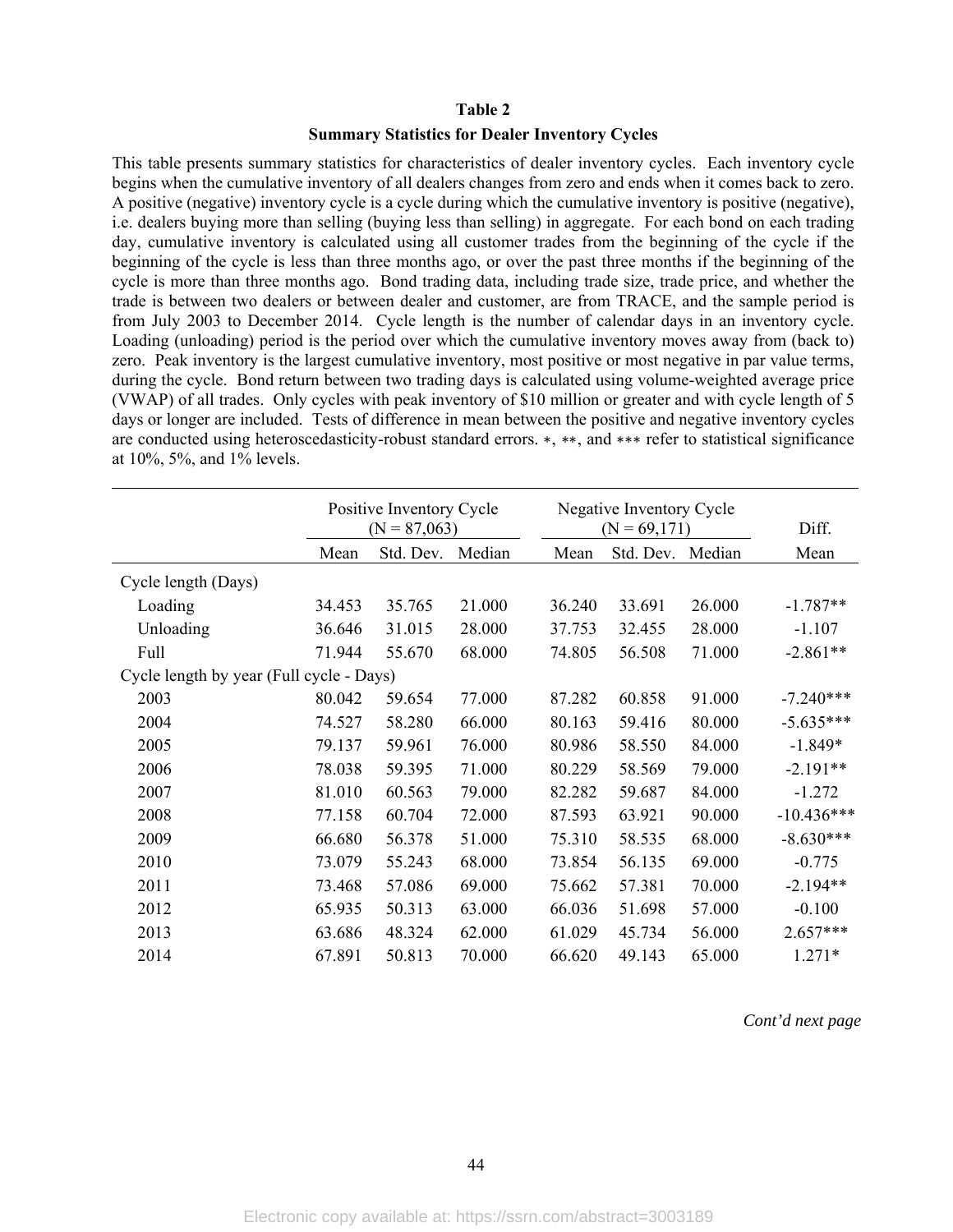|                                     | Positive Inventory Cycle<br>$(N = 87,063)$ |                  |          |          | Negative Inventory Cycle<br>$(N = 69,171)$ |          | Diff.                     |
|-------------------------------------|--------------------------------------------|------------------|----------|----------|--------------------------------------------|----------|---------------------------|
|                                     | Mean                                       | Std. Dev. Median |          | Mean     | Std. Dev. Median                           |          | Mean                      |
|                                     |                                            |                  |          |          |                                            |          | Cont'd from previous page |
|                                     |                                            |                  |          |          |                                            |          |                           |
| Peak inventory (\$ Million) 25.705  |                                            | 21.097           | 18.749   | 22.389   | 17.812                                     | 16.772   | $3.316***$                |
| Peak inventory by year (\$ Million) |                                            |                  |          |          |                                            |          |                           |
| 2003                                | 27.816                                     | 22.346           | 19.946   | 25.716   | 19.813                                     | 18.871   | $2.100***$                |
| 2004                                | 27.151                                     | 22.157           | 19.523   | 25.684   | 20.076                                     | 18.680   | 1.468***                  |
| 2005                                | 26.562                                     | 21.659           | 19.058   | 25.332   | 19.994                                     | 18.244   | 1.229***                  |
| 2006                                | 27.071                                     | 22.215           | 19.379   | 24.672   | 19.110                                     | 18.292   | 2.399***                  |
| 2007                                | 28.053                                     | 22.414           | 20.599   | 24.776   | 19.421                                     | 18.294   | 3.276***                  |
| 2008                                | 24.026                                     | 19.950           | 17.840   | 22.011   | 18.119                                     | 16.449   | 2.015***                  |
| 2009                                | 25.123                                     | 20.673           | 18.188   | 21.867   | 17.688                                     | 16.316   | 3.255***                  |
| 2010                                | 27.709                                     | 22.351           | 20.263   | 23.325   | 18.266                                     | 17.555   | 4.384***                  |
| 2011                                | 26.704                                     | 21.823           | 19.425   | 22.438   | 17.417                                     | 17.238   | 4.266***                  |
| 2012                                | 24.990                                     | 20.711           | 18.335   | 18.956   | 14.821                                     | 15.087   | 6.035***                  |
| 2013                                | 23.626                                     | 19.419           | 17.623   | 19.406   | 14.869                                     | 15.391   | 4.219***                  |
| 2014                                | 23.345                                     | 19.006           | 17.591   | 19.297   | 14.779                                     | 15.378   | 4.048***                  |
| Bond return $(\% )$                 |                                            |                  |          |          |                                            |          |                           |
| Loading                             | $-0.168$                                   | 2.684            | $-0.030$ | 0.578    | 2.973                                      | 0.102    | $-0.746***$               |
| Unloading                           | 0.170                                      | 2.714            | 0.050    | $-0.048$ | 2.883                                      | $-0.022$ | $0.218***$                |
| Full                                | $-0.016$                                   | 3.945            | $-0.001$ | 0.517    | 4.390                                      | 0.085    | $-0.534***$               |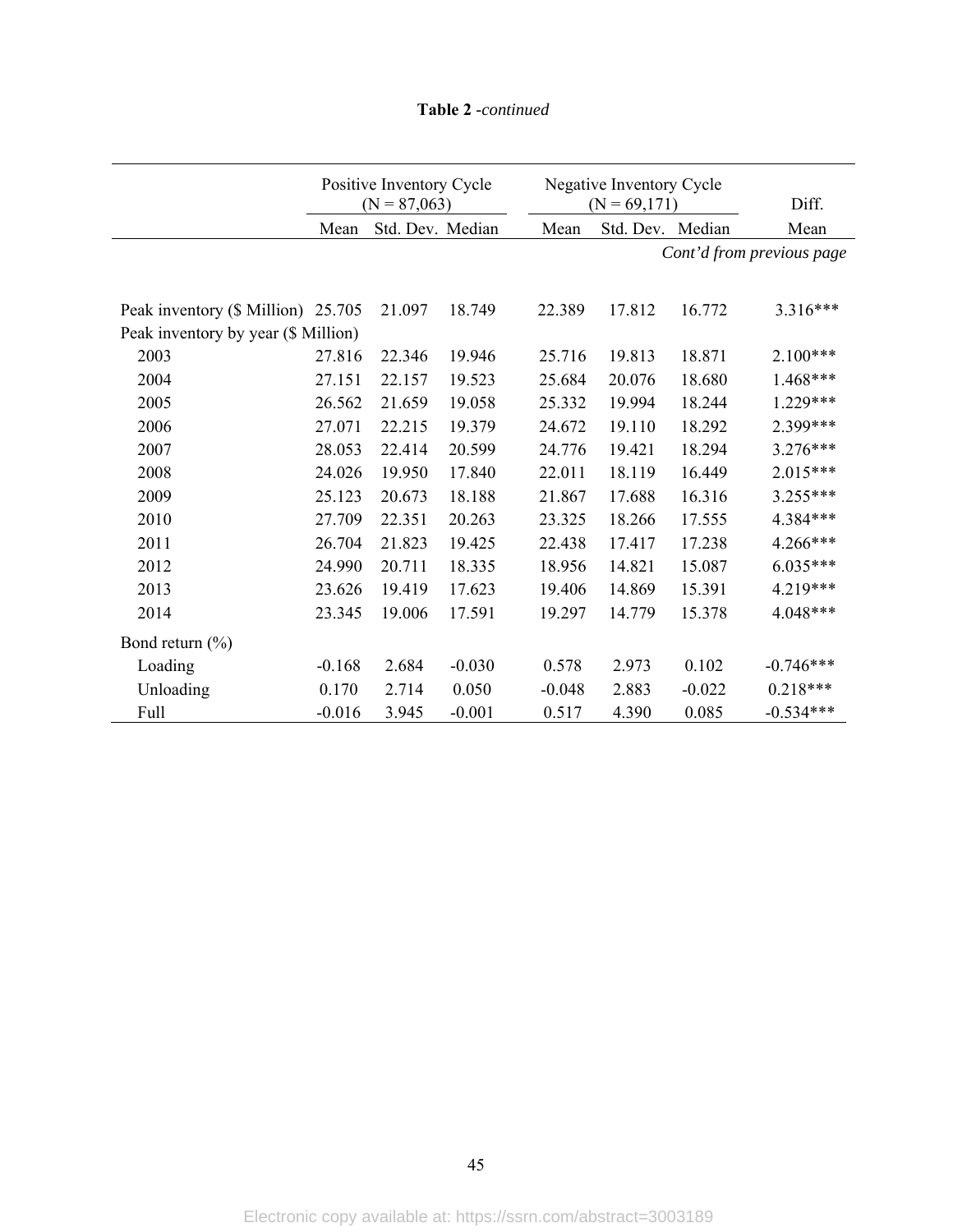## **Table 3**

## **Determinants of Probability and Characteristics of Dealer Inventory Cycles**

Panel A reports OLS estimates for time-series regressions of fractions of bonds in positive (column (1)) and negative (column (2)) inventory cycles on various market variables. The sample period is from July 2003 to December 2014, and the frequency is monthly. Fraction of bonds in positive (negative) inventory cycle is calculated as the number of bonds that are in a positive (negative) cycle for at least ten days in a given month divided by the number of all sample bonds that exist at the end of the month. NOISE is the standard deviation of Treasury pricing errors as constructed by Hu, Pan, and Wang (2013). VIX is the CBOE implied volatility index. Both NOISE and VIX are averaged across all days in the month. Crisis is a dummy variable that equals one for the period from July 2007 to April 2009, and zero otherwise. ln(Total bond issuance) is natural log of par value (in dollars) of all corporate bonds issued in the month. Flow is the sum of dollar flows to all sample funds, as a percentage of the sum of prior-month TNAs. Newey-West standard errors calculated using three lags are in parentheses. Panel B reports Fama-MacBeth estimates for cross-sectional regressions of dummies for being in a positive (column (1)) or negative (column (2)) cycles on various bond characteristics. In each month, all bonds that exist are included, each as one observation. Dummy for being in a positive (negative) cycle equals one if a given bond is in a positive (negative) cycle for at least 10 days in the particular month, and zero otherwise. ln(Bond maturity), ln(Bond issue size), and ln(Bond age) natural logs of maturity (in years), issue size (in dollars) and age (in years) of a given bond as of the beginning of the month. Upgrade (Downgrade) [*t*-2, *t*+2] is a dummy variable that equals one if a given bond is upgraded (downgraded) within two months from the particular month, and zero otherwise. Fama-MacBeth standard errors, with three-lag Newey-West adjustment, are in parentheses. Panel C reports OLS estimates for regressions of cycle characteristics on various market variables and bond characteristics. Observations are inventory cycles. The dependent variables in columns (1) and (3) are ln(Peak inventory) and in columns (2) and (4) are ln(Cycle length). ln(Peak inventory) is natural log of the cycle's peak inventory (in dollars). ln(Cycle length) is natural log of the cycle length (in days). Market variables as well as Upgrade and Downgrade [*t*-2, *t*+2] are merged to the month in which the cycle reaches its peak. All models include issuer fixed effects. Standard errors, two-way clustered by issuer and year, are in parentheses. ∗, ∗∗, and ∗∗∗ refer to statistical significance at 10%, 5%, and 1% levels.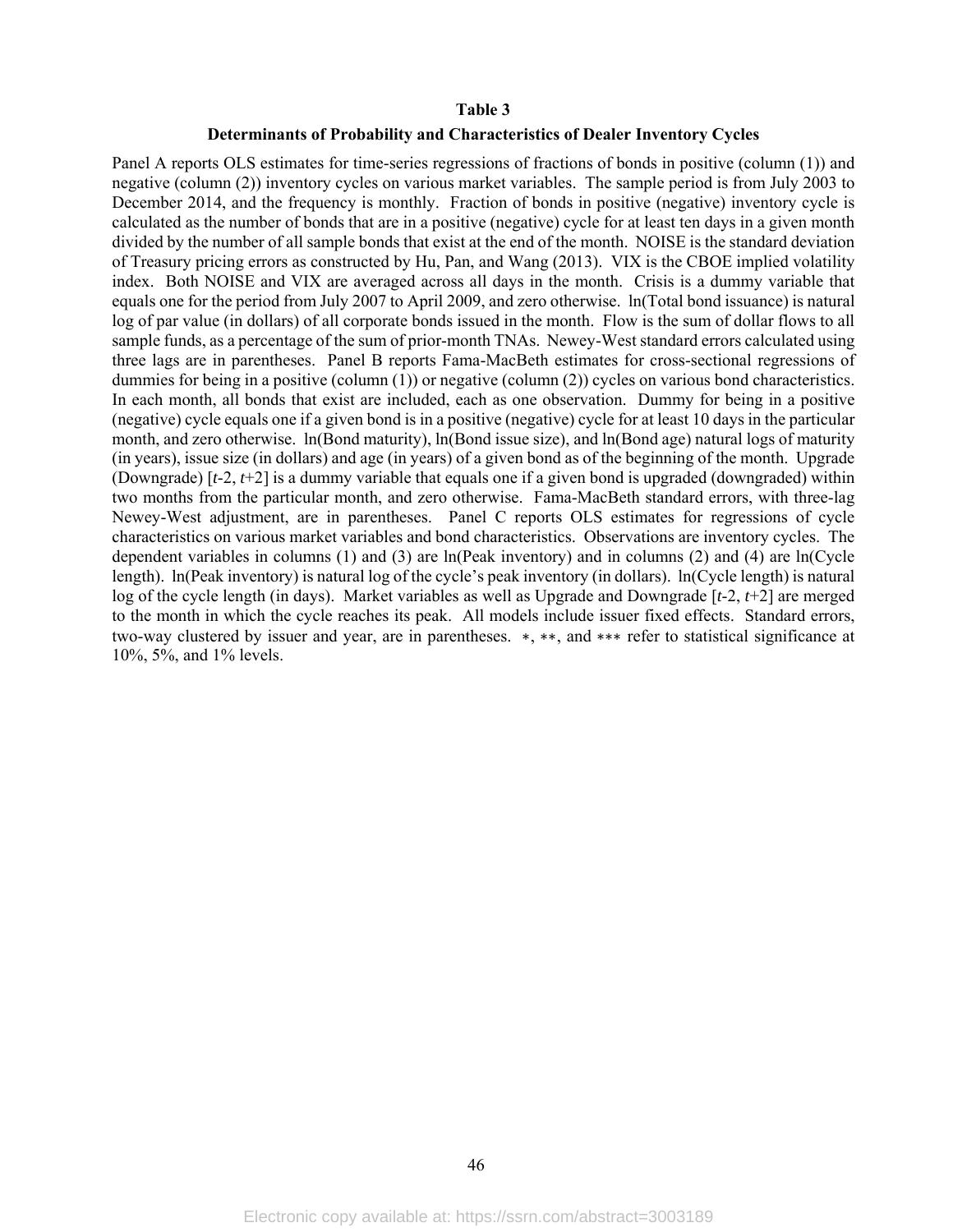| Dependent Variable:                      | Fraction of<br>Bonds in<br>Positive<br>Cycle<br>(1) | Fraction of<br>Bonds in<br><b>Negative</b><br>Cycle<br>(2) | Dependent Variable:    | Being in<br>Positive<br>Cycle<br>(1) | Dummy for Dummy for<br>Being in<br><b>Negative</b><br>Cycle<br>(2) |
|------------------------------------------|-----------------------------------------------------|------------------------------------------------------------|------------------------|--------------------------------------|--------------------------------------------------------------------|
| <b>NOISE</b>                             | $-0.0000$                                           | 0.0002                                                     | Dependent variable t-1 | $0.722***$                           | $0.754***$                                                         |
|                                          | (0.001)                                             | (0.001)                                                    |                        | (0.004)                              | (0.004)                                                            |
| <b>VIX</b>                               | $-0.0008*$                                          | 0.0000                                                     | ln(Bond maturity)      | $0.003***$                           | $0.004***$                                                         |
|                                          | (0.000)                                             | (0.000)                                                    |                        | (0.000)                              | (0.001)                                                            |
| Crisis                                   | $-0.0351***$                                        | $-0.0167***$                                               | ln(Bond issue size)    | $0.027***$                           | $0.022***$                                                         |
|                                          | (0.006)                                             | (0.006)                                                    |                        | (0.001)                              | (0.001)                                                            |
| ln(Total bond issuance)                  | $0.0089***$                                         | $-0.0138***$                                               | ln(Bond age)           | $-0.019***$                          | $-0.019***$                                                        |
|                                          | (0.003)                                             | (0.003)                                                    |                        | (0.001)                              | (0.001)                                                            |
| $ln(Total bond is suance) t-1$ 0.0072*** |                                                     | $-0.0129***$                                               | Investment grade       | $0.017***$                           | $0.014***$                                                         |
|                                          | (0.003)                                             | (0.004)                                                    |                        | (0.001)                              | (0.001)                                                            |
| Flow                                     | $-0.0004***$                                        | $0.0003**$                                                 | Upgrade $[t-2, t+2]$   | $0.033***$                           | $0.013***$                                                         |
|                                          | (0.000)                                             | (0.000)                                                    |                        | (0.006)                              | (0.004)                                                            |
| Flow $t-1$                               | $-0.0001$                                           | $-0.0001$                                                  | Downgrade $[t-2, t+2]$ | $0.030***$                           | $0.008**$                                                          |
|                                          | (0.000)                                             | (0.000)                                                    |                        | (0.005)                              | (0.003)                                                            |
| Intercept                                | $-0.1159*$                                          | $0.6041***$                                                | Intercept              | $-0.282***$                          | $-0.229***$                                                        |
|                                          | (0.070)                                             | (0.110)                                                    |                        | (0.007)                              | (0.008)                                                            |
|                                          |                                                     |                                                            | Months                 | 137                                  | 137                                                                |
| Observations                             | 137                                                 | 137                                                        | Observations           | 1,603,701                            | 1,603,701                                                          |
| R-squared                                | 0.748                                               | 0.377                                                      | R-squared              | 0.589                                | 0.626                                                              |

*Panel A: Fractions of Existing Bonds in Positive and Negative Cycles* 

*Panel B: Probability for Being in Positive and Negative Cycles (Fama-MacBeth)*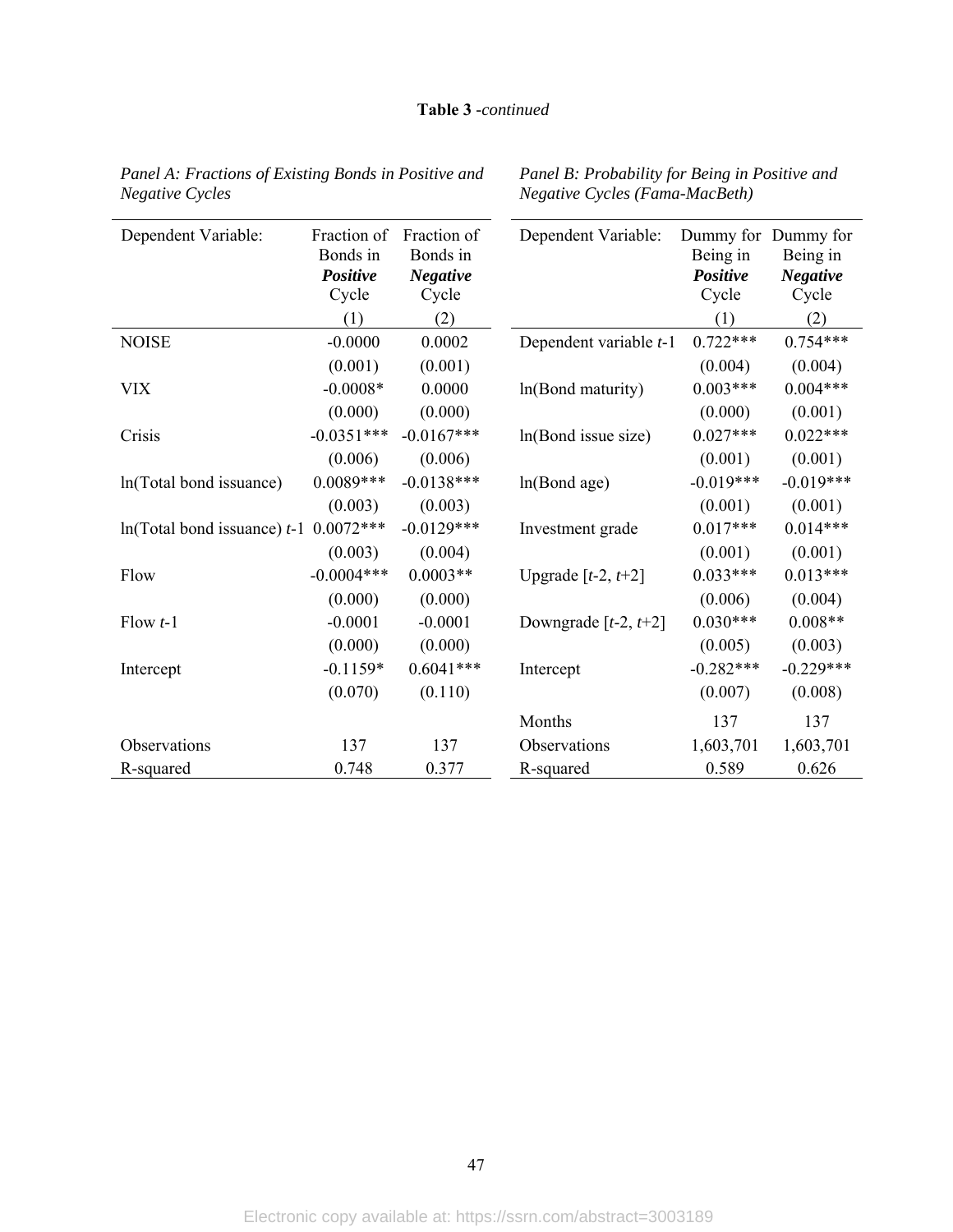| Sample:                     | Positive Cycles        |                     | Negative Cycles       |                     |
|-----------------------------|------------------------|---------------------|-----------------------|---------------------|
| Dependent Variable:         | ln(Peak)<br>Inventory) | ln(Cycle<br>Length) | ln(Peak<br>Inventory) | ln(Cycle<br>Length) |
|                             | (1)                    | (2)                 | (3)                   | (4)                 |
| <b>NOISE</b>                | 0.004                  | $-0.002*$           | $-0.002$              | $-0.002$            |
|                             | (0.009)                | (0.001)             | (0.013)               | (0.001)             |
| <b>VIX</b>                  | $-0.005$               | 0.000               | $-0.005$              | $0.001*$            |
|                             | (0.003)                | (0.000)             | (0.004)               | (0.000)             |
| Crisis                      | $-0.054$               | $0.017***$          | 0.041                 | $0.029***$          |
|                             | (0.051)                | (0.003)             | (0.045)               | (0.003)             |
| ln(Bond maturity)           | 0.011                  | $0.012***$          | $0.086***$            | $0.004***$          |
|                             | (0.010)                | (0.001)             | (0.010)               | (0.001)             |
| ln(Bond issue size)         | $0.275***$             | $-0.033***$         | $0.319***$            | $-0.046***$         |
|                             | (0.012)                | (0.002)             | (0.016)               | (0.002)             |
| ln(Bond age)                | $-0.399***$            | $0.013***$          | $-0.384***$           | $0.011***$          |
|                             | (0.016)                | (0.002)             | (0.018)               | (0.002)             |
| Upgrade $[t-2, t+2]$        | $0.205***$             | 0.004               | 0.058                 | $-0.020**$          |
|                             | (0.060)                | (0.005)             | (0.077)               | (0.007)             |
| Downgrade [ $t-2$ , $t+2$ ] | $0.204***$             | 0.003               | 0.057                 | $-0.027***$         |
|                             | (0.038)                | (0.008)             | (0.047)               | (0.007)             |
| Issuer fixed effects        | <b>YES</b>             | <b>YES</b>          | <b>YES</b>            | <b>YES</b>          |
| Observations                | 85,028                 | 85,028              | 67,626                | 67,626              |
| R-squared                   | 0.148                  | 0.108               | 0.164                 | 0.140               |

*Panel C: Cycle Characteristics*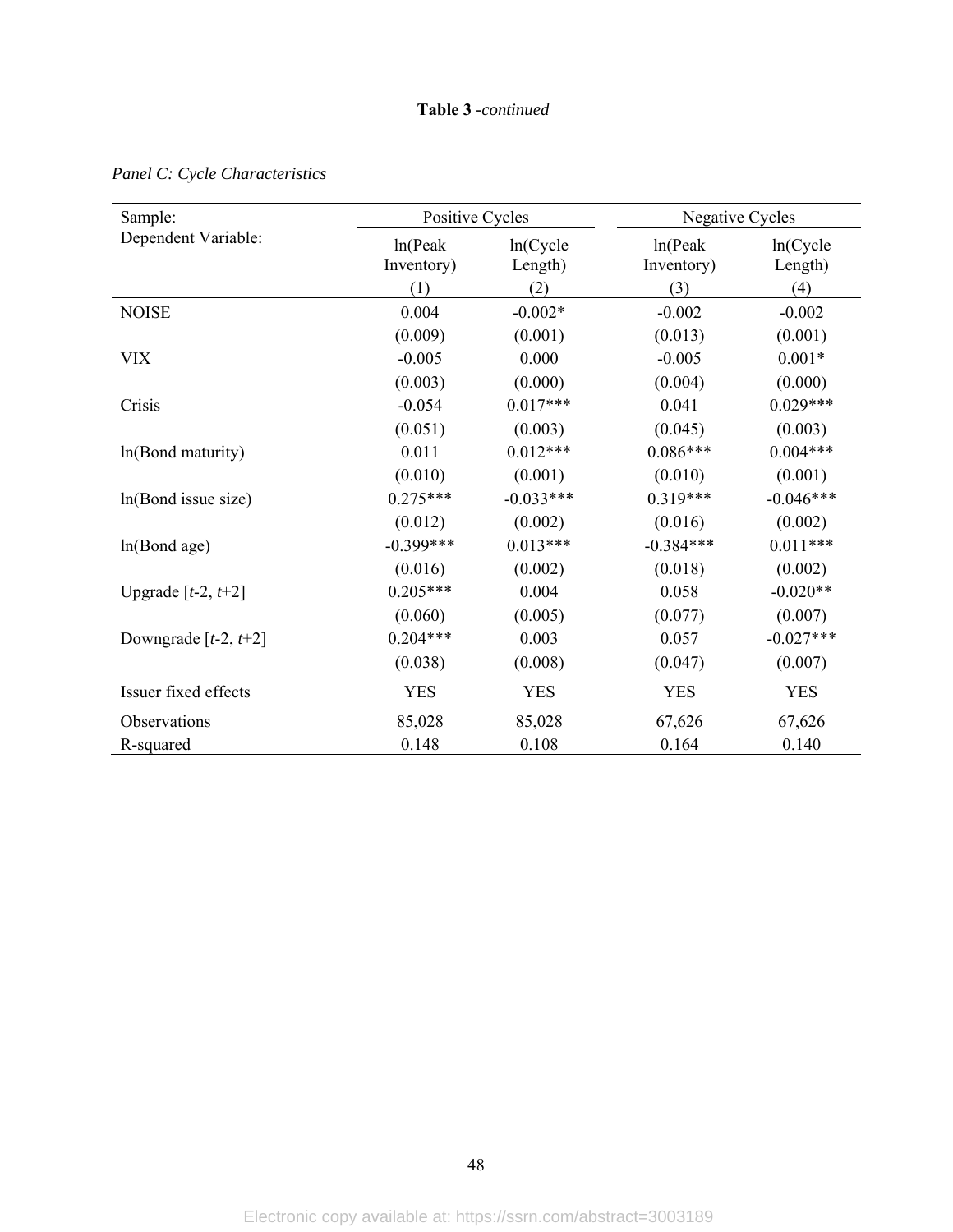## **Table 4**

## **Summary Statistics for Funds' Liquidity Supply and Its Association with Funds' Characteristics**

This table presents summary statistics for mutual funds' liquidity supply measure (Panel A) and its association with other mutual funds' characteristics (Panel B). Observations are fund-month or coarser, depending on each fund's reporting frequencies. Liquidity supply score (*LS\_score*) is calculated as:

# *LS\_score* =  $\frac{Liquidity \, supplied \, (\$) - Liquidity \, demanded \, (\$) }{Liquidity \, supplied \, (\$) + Liquidity \, demanded \, (\$) + Unclassified (\$) }$

For each fund-bond-period, the fund is considered "supplying" ("demanding") liquidity if the change in the fund's position in that particular bond is on the same (opposite) side as the dealer inventory cycle, and the overlap between the fund's reporting period and the dealer inventory cycle is at least half of the fund's reporting period. Changes in the fund's position in a bond that coincide with the bond's initial public offering are excluded. Changes in the fund's positions that do not meet the criteria but are not excluded are considered "unclassified." Changes in par value are then aggregated across all corporate bonds, grouped into liquidity supplied, liquidity demanded, and unclassified. The three aggregate changes, for each fund-period, are used in the above calculation. In Panel A, the statistics for *LS\_score* are calculated for the entire sample (pooled, counting each observation as one unit) and for the cross section of funds' time-series averages, both over the full sample period and each calendar year. The last column reports the mean fraction, in par value terms, of unclassified position changes. In Panel B, fund-period observations, in each calendar year, are sorted by *LS\_score* into five quintiles. The mean statistics for each *LS\_score* quintile are reported for the following funds' characteristics: TNA (\$ Million), (monthly) flow (%), allocations to cash and equivalents (%), portfolio effective duration, average credit rating, turnover, and fraction of position changes that are unclassified. Tests of difference in mean between the top and bottom *LS\_score* quintiles are conducted using heteroscedasticityrobust standard errors. ∗, ∗∗, and ∗∗∗ refer to statistical significance at 10%, 5%, and 1% levels.

|                      | N      | Mean     | Std. Dev. | Pct. 25  | Median   | Pct. 75  | Mean<br>Unclass'd<br>Fraction |
|----------------------|--------|----------|-----------|----------|----------|----------|-------------------------------|
| Pooled               | 35,093 | $-0.055$ | 0.209     | $-0.168$ | $-0.055$ | 0.057    | 0.464                         |
| Fund average         | 937    | $-0.048$ | 0.108     | $-0.088$ | $-0.054$ | $-0.014$ | 0.443                         |
| Fund average by year |        |          |           |          |          |          |                               |
| 2003                 | 505    | $-0.046$ | 0.163     | $-0.129$ | $-0.040$ | 0.038    | 0.394                         |
| 2004                 | 544    | $-0.078$ | 0.150     | $-0.146$ | $-0.073$ | $-0.005$ | 0.402                         |
| 2005                 | 523    | $-0.038$ | 0.166     | $-0.111$ | $-0.044$ | 0.030    | 0.418                         |
| 2006                 | 530    | $-0.045$ | 0.153     | $-0.124$ | $-0.044$ | 0.024    | 0.440                         |
| 2007                 | 542    | $-0.027$ | 0.161     | $-0.105$ | $-0.036$ | 0.024    | 0.421                         |
| 2008                 | 543    | $-0.081$ | 0.168     | $-0.163$ | $-0.076$ | $-0.006$ | 0.406                         |
| 2009                 | 558    | $-0.062$ | 0.117     | $-0.119$ | $-0.063$ | $-0.012$ | 0.483                         |
| 2010                 | 554    | $-0.044$ | 0.122     | $-0.107$ | $-0.050$ | 0.008    | 0.476                         |
| 2011                 | 570    | $-0.048$ | 0.128     | $-0.101$ | $-0.052$ | $-0.001$ | 0.465                         |
| 2012                 | 590    | $-0.047$ | 0.128     | $-0.104$ | $-0.051$ | 0.009    | 0.521                         |
| 2013                 | 606    | $-0.066$ | 0.130     | $-0.113$ | $-0.063$ | $-0.016$ | 0.515                         |
| 2014                 | 616    | $-0.051$ | 0.131     | $-0.113$ | $-0.057$ | 0.005    | 0.510                         |

*Panel A: Summary Statistics of LS\_score*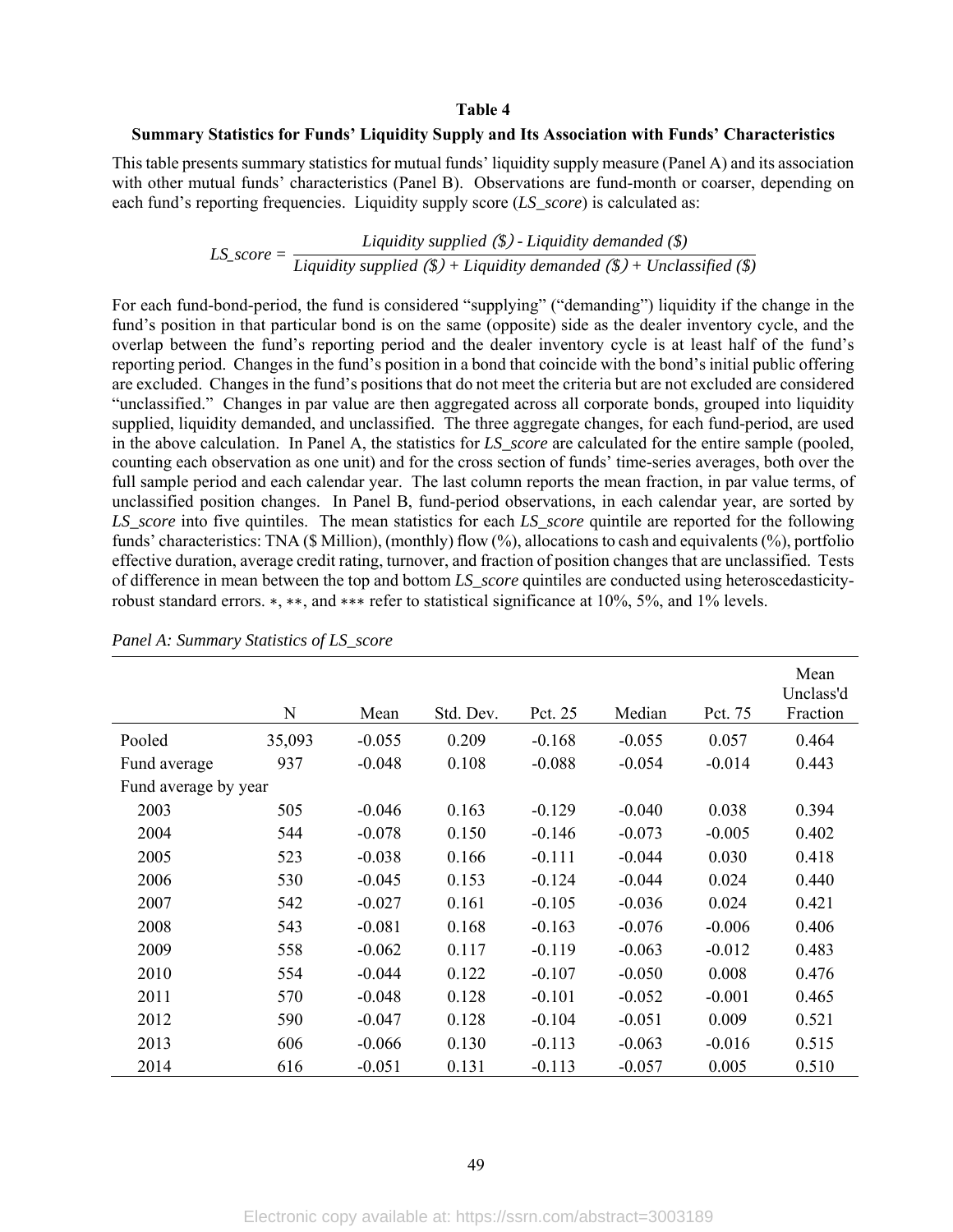## **Table 4** *-continued*

| Net LS<br>Fraction<br>Quintile | <b>TNA</b>  | Flow       | Cash<br>Allocation | Effective<br>Duration | Average<br>Credit<br>Rating | Turnover | Unclass'd<br>Fraction |
|--------------------------------|-------------|------------|--------------------|-----------------------|-----------------------------|----------|-----------------------|
| 1 (Low)                        | 2,272       | 1.914      | 5.781              | 3.975                 | 9.341                       | 2.651    | 0.404                 |
| 2                              | 2,093       | 1.919      | 6.791              | 4.281                 | 11.042                      | 2.391    | 0.485                 |
| 3                              | 2,766       | 3.410      | 5.573              | 4.107                 | 11.263                      | 2.369    | 0.494                 |
| 4                              | 2,068       | 3.086      | 6.867              | 4.099                 | 10.841                      | 2.429    | 0.482                 |
| $5$ (High)                     | 1,138       | 3.830      | 6.339              | 3.681                 | 9.489                       | 2.673    | 0.417                 |
| $5 - 1$                        | $-1,134***$ | $1.916***$ | 0.558              | $-0.294***$           | 0.149                       | 0.022    | 0.013                 |

*Panel B: Means of Funds' Characteristics by LS\_score Quintile*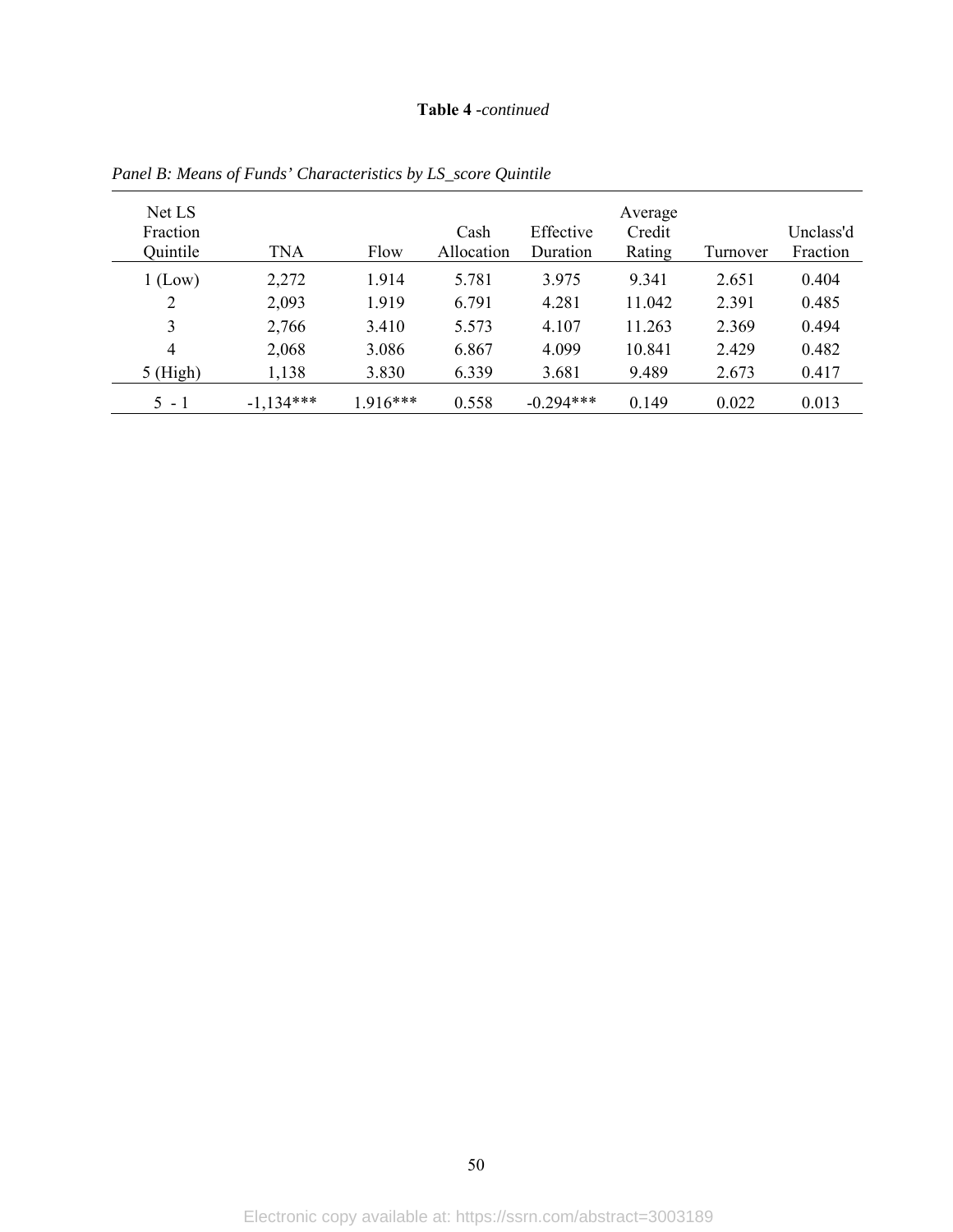#### **Table 5**

## **Funds' Liquidity Supply and Performance**

This table reports OLS estimates for panel predictive regressions of alpha in month *t*+1 on liquidity supply measures calculated over the period from months *t*-11 to *t*. Observations are fund-month, and only those with at least five identifiable CUSIPS traded per reporting period during months *t*-11 to *<sup>t</sup>* are included. Alpha is calculated by subtracting benchmark return from actual fund return:

$$
R_{i,t+1} - R_{ft+1} = \alpha_{t+1} + [\beta_{i,STK} STK_{t+1} + \beta_{i,BOND} BOND_{t+1} + \beta_{i,DEF} DEF_{t+1} + \beta_{i,OPTION} OPTION_{t+1}]
$$

where *STK* is the excess return on the CRSP value-weighted stock index, *BOND* is the excess return on the U.S. aggregate bond index, *DEF* is the return spread between the high-yield bond index and the intermediate government bond index, and *OPTION* is the return spread between the GNMA mortgagebacked security index and the intermediate government bond index. All bond indices are from Bank of America Merrill Lynch downloaded from DataStream. The parameters,  $\beta_{STK}$ ,  $\beta_{BOND}$ ,  $\beta_{DEF}$ , and  $\beta_{OPTION}$ , are estimated on a rolling basis. For alpha in month *t*+1, the estimation period is from months *t*-17 to *t*. In Panel A, the main independent variables are average *LS\_score*, *LS\_score* Q1, and *LS\_score* Q5, all of which are calculated over the period from months *t*-11 to *t*. *LS\_score* Q1, and *LS\_score* Q5 are dummy variables that equal one if the fund's average *LS\_score* is in the bottom and top quintiles, respectively, on month *<sup>t</sup>*, and zero otherwise. Crisis is a dummy variable that equals one if month *t*+1 falls in the period from July 2007 to April 2009, and zero otherwise. NOISE is the standard deviation of Treasury pricing errors as constructed by Hu, Pan, and Wang (2013). VIX is the CBOE implied volatility index. Both NOISE and VIX are averaged across all days in month *t*+1. Institutional share fraction is the fraction of TNA that is owned by institutional share classes. Rear load is the value-weighted average across all share classes of the maximum charge, in percentage points, for redeeming the mutual fund shares. Three lags of flows (%) are included. ln(Number of holdings) is natural log of the number of CUSIPs. % Cash is fund's percentage allocations to cash and equivalents. Average duration and average credit rating are the value-weighted averages of bonds' modified duration and credit rating  $(1 = AAA, 2 = AA +$ , etc.). In (Average bond issue size) and ln (Average bond age) are natural logs of value-weighted average issue size (in dollars) and average age (in years) of corporate bonds in fund's portfolio. Broker affiliated is a dummy variable that equals one if the fund's family is affiliated with a broker-dealer bank, and zero otherwise.  $ln(TNA)$  and  $ln(Age)$  are natural logs of fund's TNA and age. Unless specified, all control variables are as of the latest reporting period prior to month *t*+1. All models include fund classification and month fixed effects. Standard errors, two-way clustered by fund family and month, are in parentheses. \*, \*\*, and \*\*\* refer to statistical significance at 10%, 5%, and 1% levels.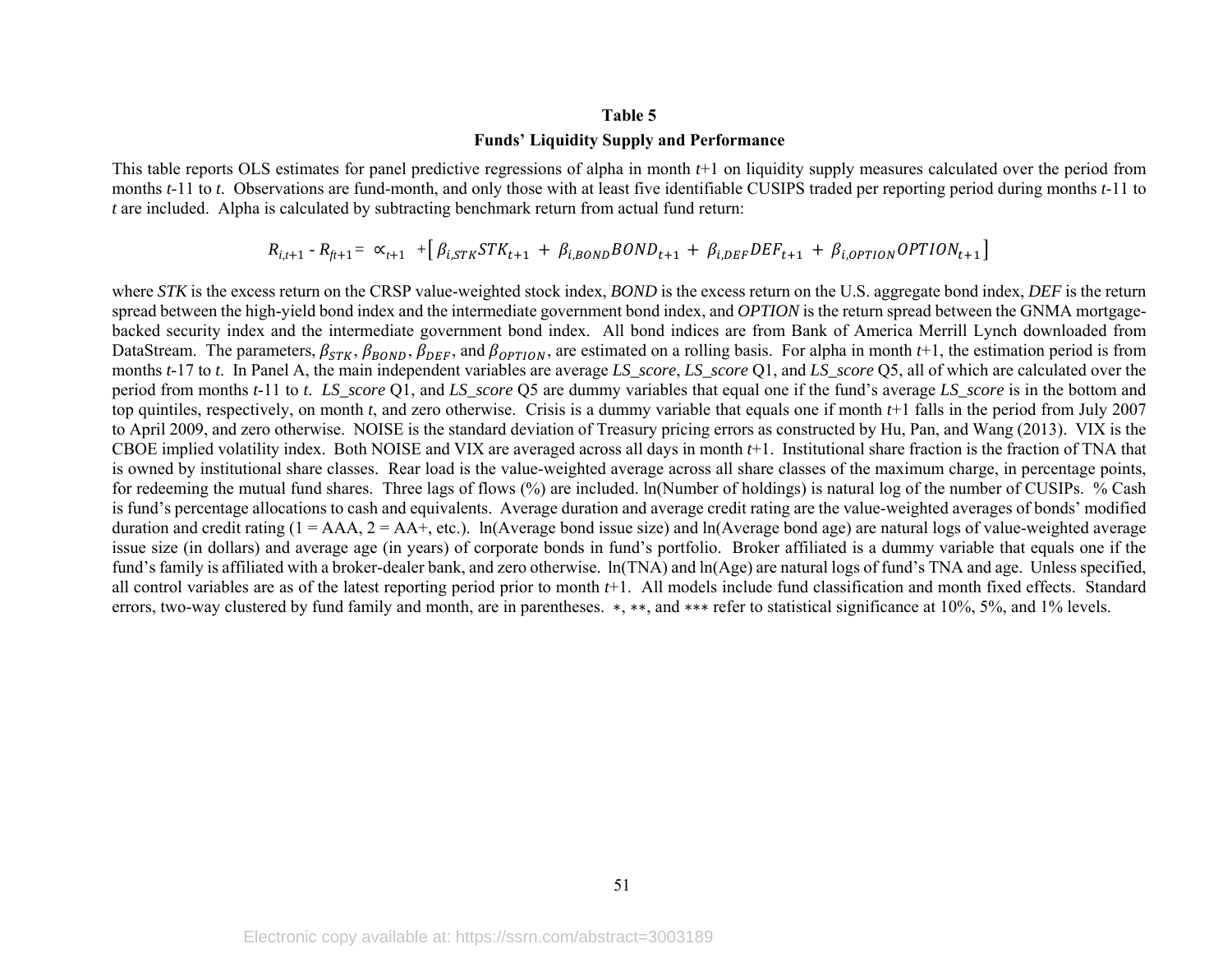|                                    |                      |                        | Full Sample           |                       | Sub Samples           |                        |                              |                       |                                                                                 |
|------------------------------------|----------------------|------------------------|-----------------------|-----------------------|-----------------------|------------------------|------------------------------|-----------------------|---------------------------------------------------------------------------------|
|                                    |                      |                        |                       |                       |                       |                        | Avg. Bond<br>Rating<br>$BB+$ | Rating<br>$BB+$       | Avg. Bond Avg. Corp.<br>Bond<br>Higher than Lower than Allocation $\geq$<br>50% |
|                                    | (1)                  | (2)                    | (3)                   | (4)                   | (5)                   | (6)                    | (7)                          | (8)                   | (9)                                                                             |
| Main Variables                     |                      |                        |                       |                       |                       |                        |                              |                       |                                                                                 |
| Avg. LS-score $[t-11, t]$          | $0.176**$<br>(0.071) |                        | $0.103***$<br>(0.039) | $0.168***$<br>(0.061) | $0.155***$<br>(0.058) |                        |                              |                       |                                                                                 |
| Avg. LS-score $[t-11, t]$ Q1       |                      | $-0.021***$<br>(0.006) |                       |                       |                       | $-0.020***$<br>(0.005) | $-0.020***$<br>(0.005)       | $-0.020*$<br>(0.012)  | $-0.043***$<br>(0.013)                                                          |
| Avg. LS-score $[t-11, t]$ Q5       |                      | $0.030***$<br>(0.009)  |                       |                       |                       | $0.028***$<br>(0.009)  | 0.013<br>(0.009)             | $0.028*$<br>(0.015)   | $0.022**$<br>(0.011)                                                            |
| Crisis x Avg. LS-score $[t-11, t]$ |                      |                        | $0.385***$<br>(0.140) | $-0.011$<br>(0.120)   | 0.077<br>(0.108)      |                        |                              |                       |                                                                                 |
| NOISE x Avg. LS-score $[t-11, t]$  |                      |                        |                       | $0.074**$<br>(0.032)  |                       |                        |                              |                       |                                                                                 |
| VIX x Avg. LS-score $[t-11, t]$    |                      |                        |                       |                       | $0.022***$<br>(0.009) |                        |                              |                       |                                                                                 |
| <b>Control Variables</b>           |                      |                        |                       |                       |                       |                        |                              |                       |                                                                                 |
| Institutional share fraction       |                      |                        |                       |                       |                       | $0.027**$<br>(0.012)   | 0.008<br>(0.014)             | $0.057***$<br>(0.017) | $0.049***$<br>(0.012)                                                           |
| Rear load                          |                      |                        |                       |                       |                       | 0.002<br>(0.005)       | $-0.009$<br>(0.011)          | $0.014***$<br>(0.005) | 0.008<br>(0.006)                                                                |
| Flow t                             |                      |                        |                       |                       |                       | 0.000<br>(0.000)       | 0.000<br>(0.000)             | 0.001<br>(0.000)      | $-0.000$<br>(0.000)                                                             |
| Flow $t-1$                         |                      |                        |                       |                       |                       | $-0.000$<br>(0.001)    | 0.000<br>(0.000)             | 0.000<br>(0.001)      | $-0.000$<br>(0.001)                                                             |
| Flow $t-2$                         |                      |                        |                       |                       |                       | 0.000<br>(0.001)       | $-0.000$<br>(0.000)          | $-0.000$<br>(0.001)   | $-0.000$<br>(0.001)                                                             |

*Cont'd next page*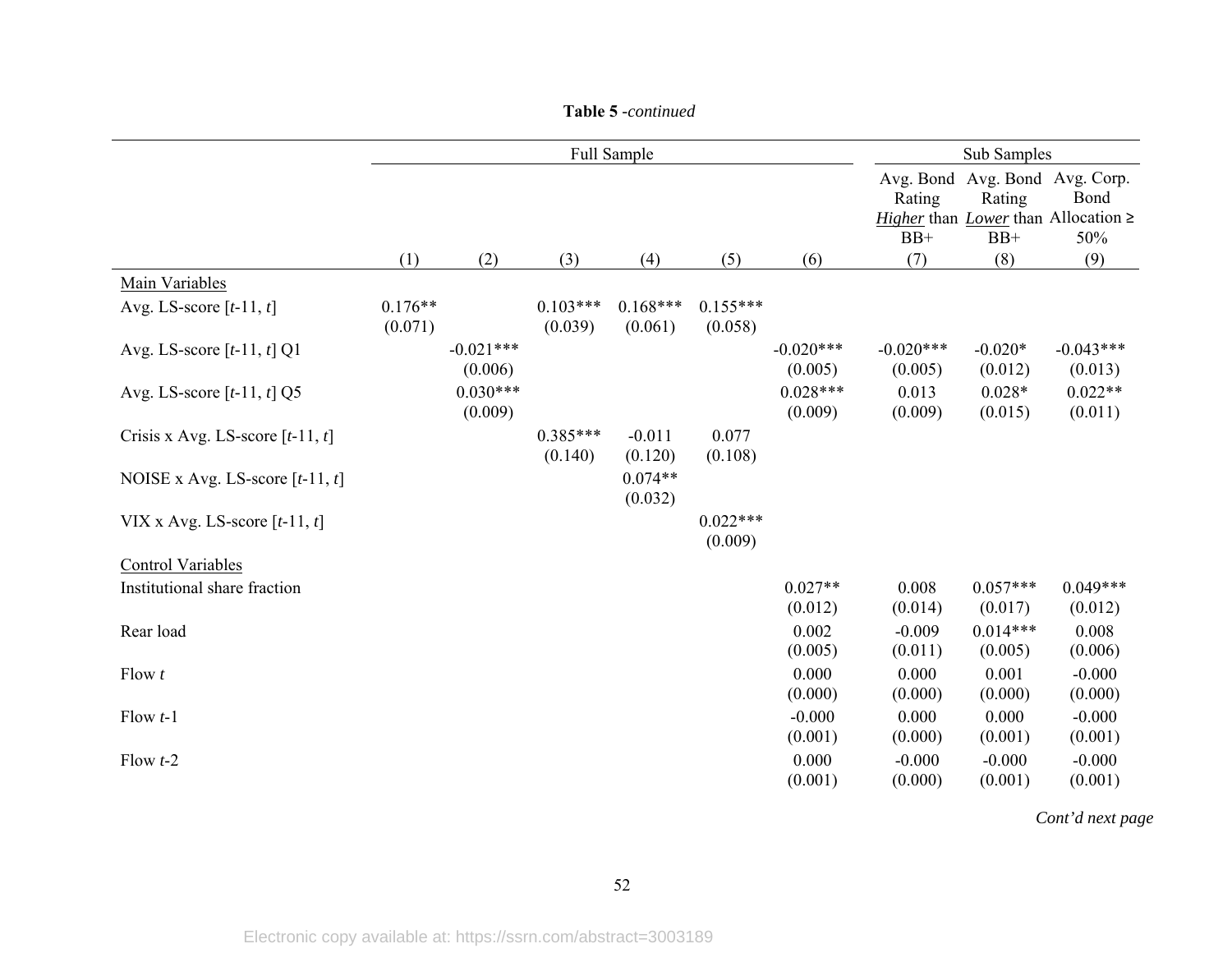|                                                         |                          |                          |                          | Full Sample              |                          |                                  | Sub Samples                      |                                         |                                                         |
|---------------------------------------------------------|--------------------------|--------------------------|--------------------------|--------------------------|--------------------------|----------------------------------|----------------------------------|-----------------------------------------|---------------------------------------------------------|
|                                                         |                          |                          |                          |                          |                          |                                  | Avg. Bond<br>Rating<br>$BB+$     | Avg. Bond Avg. Corp.<br>Rating<br>$BB+$ | Bond<br>Higher than Lower than Allocation $\geq$<br>50% |
|                                                         | (1)                      | (2)                      | (3)                      | (4)                      | (5)                      | (6)                              | (7)                              | (8)                                     | (9)                                                     |
|                                                         |                          |                          |                          |                          |                          |                                  |                                  | Cont'd from previous page               |                                                         |
| ln(Number of holdings)                                  |                          |                          |                          |                          |                          | $-0.004$                         | $-0.004$                         | $-0.013$                                | $-0.000$                                                |
| % Cash                                                  |                          |                          |                          |                          |                          | (0.007)<br>$-0.000**$<br>(0.000) | (0.007)<br>$-0.000**$<br>(0.000) | (0.014)<br>$-0.001***$<br>(0.000)       | (0.013)<br>$-0.000$<br>(0.000)                          |
| Average duration                                        |                          |                          |                          |                          |                          | 0.006                            | 0.013                            | $-0.007$                                | 0.010                                                   |
| ln(Average bond issue size)                             |                          |                          |                          |                          |                          | (0.007)<br>0.001                 | (0.008)<br>$-0.005$              | (0.005)<br>$-0.005$                     | (0.008)<br>$-0.005$                                     |
| ln(Average bond age)                                    |                          |                          |                          |                          |                          | (0.009)<br>$0.065**$<br>(0.032)  | (0.007)<br>$-0.012$<br>(0.007)   | (0.009)<br>0.028<br>(0.039)             | (0.010)<br>$0.097**$<br>(0.044)                         |
| Average credit rating                                   |                          |                          |                          |                          |                          | $0.012**$                        |                                  |                                         | $0.020***$                                              |
| Broker affiliated                                       |                          |                          |                          |                          |                          | (0.005)<br>$0.028*$<br>(0.016)   | 0.003<br>(0.012)                 | 0.001<br>(0.014)                        | (0.008)<br>$0.020***$<br>(0.002)                        |
| ln(TNA)                                                 |                          |                          |                          |                          |                          | 0.002                            | 0.002                            | 0.003                                   | 0.001                                                   |
| ln(Age)                                                 |                          |                          |                          |                          |                          | (0.005)<br>$0.013*$<br>(0.007)   | (0.004)<br>0.010<br>(0.011)      | (0.007)<br>0.012<br>(0.012)             | (0.006)<br>0.004<br>(0.009)                             |
| Fund classification fixed effects<br>Time fixed effects | <b>YES</b><br><b>YES</b> | <b>YES</b><br><b>YES</b> | <b>YES</b><br><b>YES</b> | <b>YES</b><br><b>YES</b> | <b>YES</b><br><b>YES</b> | <b>YES</b><br><b>YES</b>         | <b>YES</b><br><b>YES</b>         | <b>YES</b><br><b>YES</b>                | <b>YES</b><br><b>YES</b>                                |
| Observations<br>R-squared (total)                       | 61,753<br>0.242          | 61,753<br>0.241          | 61,753<br>0.242          | 61,753<br>0.243          | 61,753<br>0.243          | 61,753<br>0.245                  | 35,783<br>0.260                  | 25,970<br>0.443                         | 26,021<br>0.415                                         |

#### **Table 5** *-continued*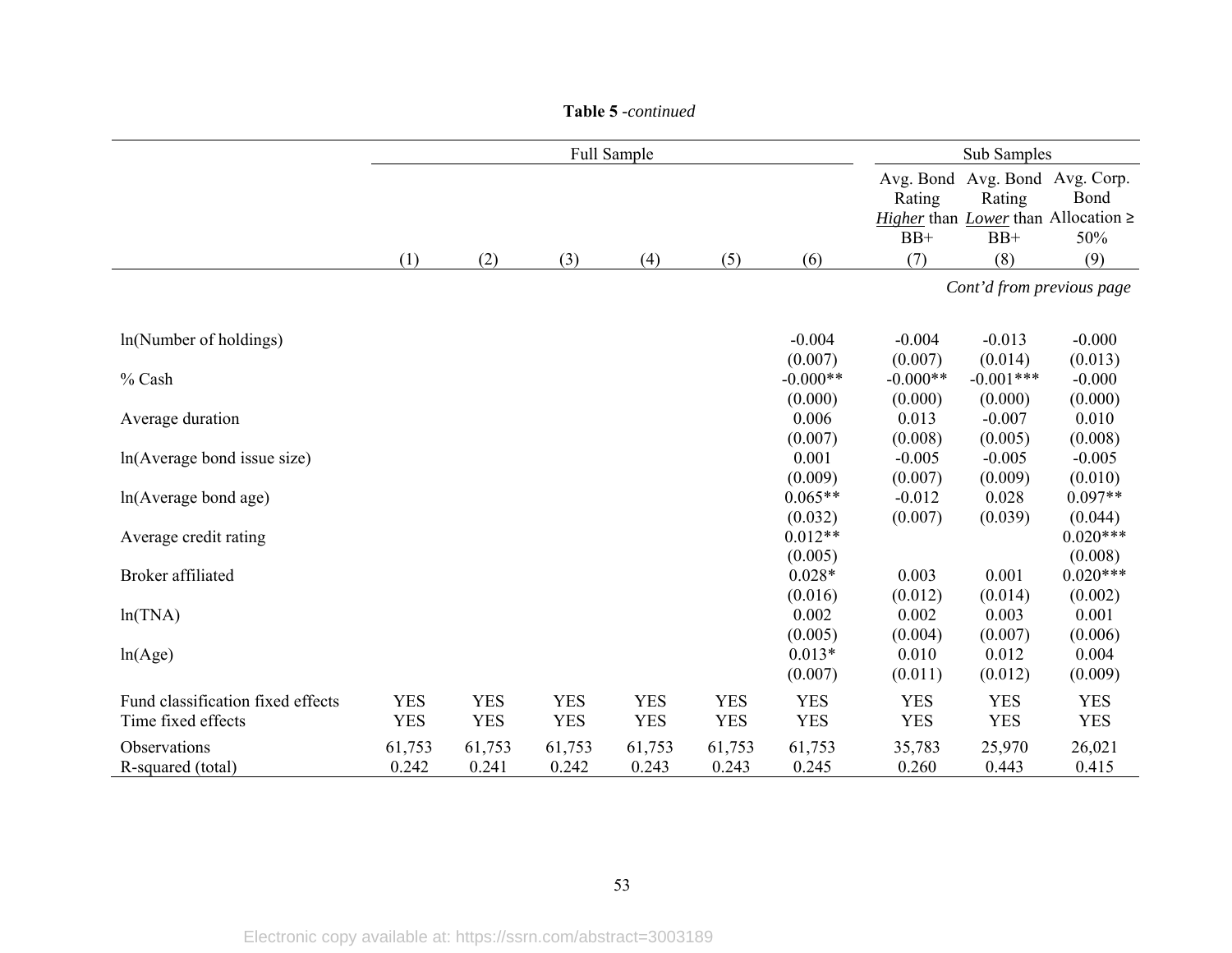## **Table 6 Determinants of Funds' Liquidity Supply**

This table reports OLS estimates for panel predictive regressions a fund's liquidity supply measure, *LS\_score*, averaged over the period from months *<sup>t</sup>*+1 to *t*+12, on the fund's funding, asset, and other general characteristics. Observations are fund-reporting period (unbalanced). Explanatory variables are funds' characteristics as of the end of month *t*. Institutional share fraction is the fraction of TNA that is owned by institutional share classes. Rear load is the value-weighted average across all share classes of the maximum charge, in percentage points, for redeeming the mutual fund shares. Average and standard deviation of flow, as well as the correlation between flow and lagged alpha, as well as standard deviations of flow and return, are calculated over the period from months *t*-11 to *t*. ln(Number of holdings) is natural log of the number of CUSIPs. % Cash is fund's percentage allocations to cash and equivalents. Average duration and average credit rating are the value-weighted averages of bonds' modified duration and credit rating  $(1 = AAA,$  $2 = AA$ +, etc.). ln(Average bond issue size) and ln(Average bond age) are natural logs of value-weighted average issue size (in dollars) and average age (in years) of corporate bonds in fund's portfolio. Broker affiliated is a dummy variable that equals one if the fund's family is affiliated with a brokerdealer bank, and zero otherwise. ln(TNA) and ln(Age) are natural logs of fund's TNA and age. Fixed effects are as indicated in the table. Standard errors, two-way clustered by fund family and month, are in parentheses. \*, \*\*, and \*\*\* refer to statistical significance at 10%, 5%, and 1% levels.

|                                          |                        |                     | Full Sample |                        | Sub Samples            |                        |                                            |                                                             |                                                        |
|------------------------------------------|------------------------|---------------------|-------------|------------------------|------------------------|------------------------|--------------------------------------------|-------------------------------------------------------------|--------------------------------------------------------|
|                                          | (1)                    | (2)                 | (3)         | (4)                    | (5)                    | (6)                    | Rating<br><b>Higher</b><br>than BB+<br>(7) | Avg. Bond Avg. Bond<br>Rating<br>Lower than<br>$BB+$<br>(8) | Avg. Corp.<br>Bond<br>Allocation<br>$\geq 50\%$<br>(9) |
| <b>Funding</b>                           |                        |                     |             |                        |                        |                        |                                            |                                                             |                                                        |
| Institutional share fraction             | 0.006<br>(0.005)       |                     |             | $-0.002$<br>(0.004)    | $-0.002$<br>(0.005)    | 0.003<br>(0.009)       | $-0.002$<br>(0.006)                        | 0.002<br>(0.006)                                            | 0.005<br>(0.007)                                       |
| Rear load                                | 0.001<br>(0.003)       |                     |             | 0.001<br>(0.002)       | $-0.000$<br>(0.003)    | 0.001<br>(0.004)       | 0.001<br>(0.003)                           | $-0.001$<br>(0.003)                                         | 0.001<br>(0.002)                                       |
| Avg. flow $[t-11, t]$                    | $0.001***$<br>(0.000)  |                     |             | $0.001***$<br>(0.000)  | $0.001**$<br>(0.000)   | $0.000*$<br>(0.000)    | $0.001**$<br>(0.000)                       | $0.001***$<br>(0.000)                                       | $0.000*$<br>(0.000)                                    |
| Std. dev. flow $[t-11, t]$               | $-0.000$<br>(0.000)    |                     |             | $-0.000$<br>(0.000)    | 0.000<br>(0.000)       | $-0.000$<br>(0.000)    | $-0.000$<br>(0.000)                        | $-0.000$<br>(0.000)                                         | $-0.000$<br>(0.000)                                    |
| Corr. flow and lagged return $[t-11, t]$ | $-0.010***$<br>(0.002) |                     |             | $-0.010***$<br>(0.002) | $-0.010***$<br>(0.002) | $-0.008***$<br>(0.002) | $-0.007**$<br>(0.003)                      | $-0.012***$<br>(0.004)                                      | $-0.016***$<br>(0.004)                                 |
| Assets<br>ln(Number of holdings)         |                        | $-0.002$<br>(0.003) |             | 0.002<br>(0.003)       | $-0.000$<br>(0.003)    | 0.000<br>(0.004)       | 0.005<br>(0.004)                           | $-0.004$<br>(0.003)                                         | 0.001<br>(0.004)                                       |

*Cont'd next page*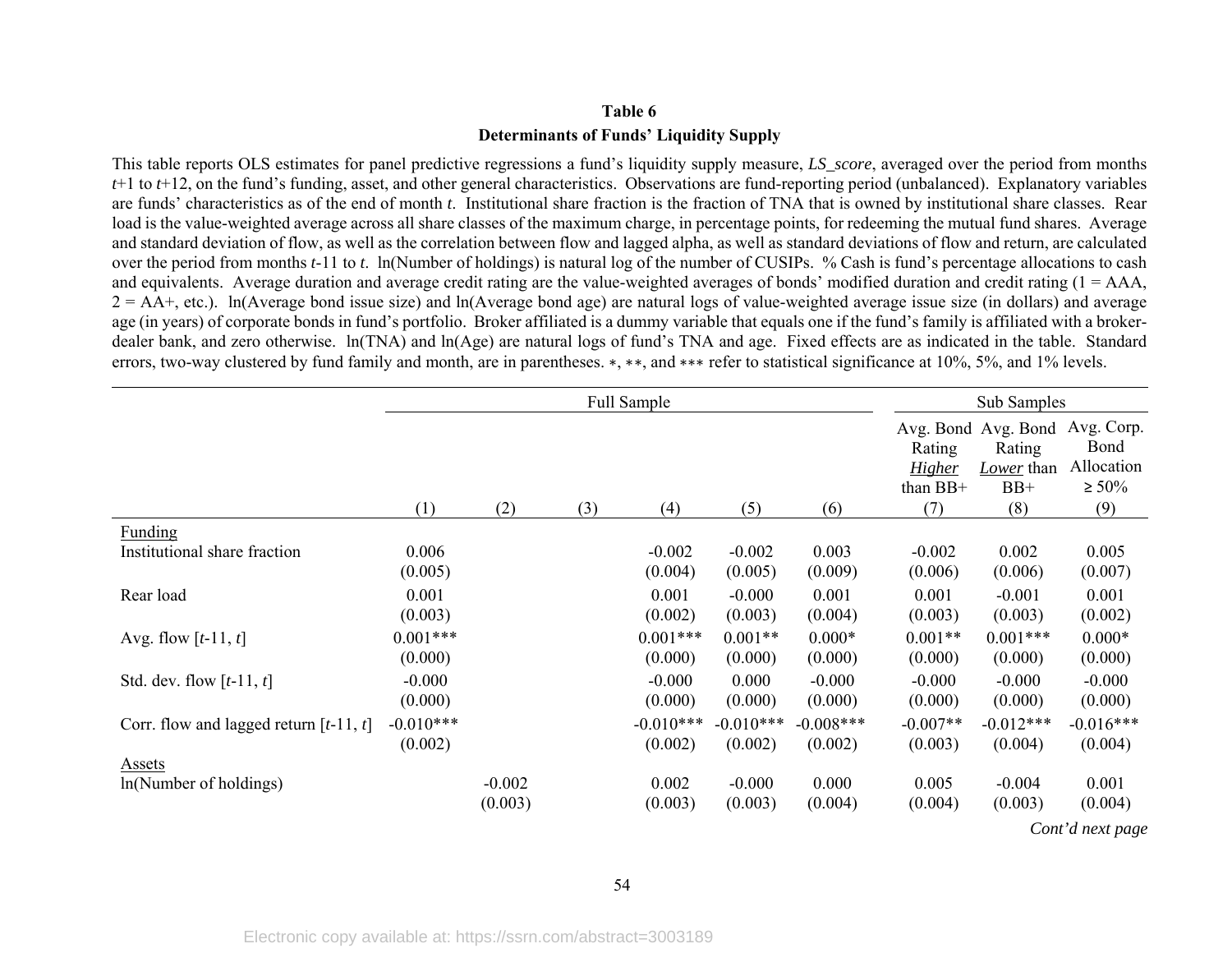|                                 |            |                |            | Full Sample    |             |             |                                     | Sub Samples                                                            |                                          |
|---------------------------------|------------|----------------|------------|----------------|-------------|-------------|-------------------------------------|------------------------------------------------------------------------|------------------------------------------|
|                                 | (1)        | (2)            | (3)        | (4)            | (5)         | (6)         | Rating<br>Higher<br>than BB+<br>(7) | Avg. Bond Avg. Bond Avg. Corp.<br>Rating<br>Lower than<br>$BB+$<br>(8) | Bond<br>Allocation<br>$\geq 50\%$<br>(9) |
|                                 |            |                |            |                |             |             |                                     | Cont'd from previous page                                              |                                          |
|                                 |            |                |            |                |             |             |                                     |                                                                        |                                          |
|                                 |            | (0.003)        |            | (0.003)        | (0.003)     | (0.004)     | (0.004)                             | (0.003)                                                                | (0.004)                                  |
| % Cash                          |            | 0.031          |            | 0.022          | 0.001       | 0.008       | 0.006                               | $0.069**$                                                              | 0.023                                    |
|                                 |            | (0.027)        |            | (0.027)        | (0.022)     | (0.021)     | (0.028)                             | (0.033)                                                                | (0.041)                                  |
| Average duration                |            | $-0.006***$    |            | $-0.006***$    | $-0.005***$ | $-0.002$    | $-0.006***$                         | $-0.006***$                                                            | $-0.006***$                              |
|                                 |            | (0.001)        |            | (0.001)        | (0.001)     | (0.002)     | (0.002)                             | (0.002)                                                                | (0.002)                                  |
| ln(Average bond issue size)     |            | $-0.004**$     |            | $-0.003**$     | $-0.001$    | 0.000       | $-0.009***$                         | $-0.000$                                                               | $-0.005***$                              |
|                                 |            | (0.002)        |            | (0.002)        | (0.001)     | (0.001)     | (0.003)                             | (0.001)                                                                | (0.002)                                  |
| ln(Average bond age)            |            | $0.026***$     |            | $0.027***$     | $0.019**$   | 0.012       | $0.022**$                           | $0.027**$                                                              | $0.041***$                               |
|                                 |            | (0.009)        |            | (0.009)        | (0.009)     | (0.008)     | (0.011)                             | (0.011)                                                                | (0.010)                                  |
| Average credit rating           |            | $-0.002*$      |            | $-0.002**$     | $-0.001$    | $-0.000$    |                                     |                                                                        | $-0.003$                                 |
|                                 |            | (0.001)        |            | (0.001)        | (0.001)     | (0.001)     |                                     |                                                                        | (0.002)                                  |
| Fund and family characteristics |            |                | $0.012**$  | $0.009**$      |             |             | 0.007                               | $0.016***$                                                             | $0.009*$                                 |
| Broker affiliated               |            |                | (0.006)    | (0.004)        |             |             | (0.006)                             | (0.004)                                                                | (0.005)                                  |
|                                 |            |                | $-0.003**$ | $-0.004***$    | $-0.005***$ | $-0.007***$ | $-0.003$                            | $-0.006***$                                                            | $-0.005**$                               |
| ln(TNA)                         |            |                | (0.001)    | (0.001)        | (0.001)     | (0.003)     | (0.002)                             | (0.002)                                                                | (0.002)                                  |
|                                 |            |                | $-0.008**$ | $-0.006$       | $-0.000$    | 0.003       | $-0.010**$                          | 0.003                                                                  | $-0.008$                                 |
| ln(Age)                         |            |                | (0.004)    | (0.004)        | (0.003)     | (0.009)     | (0.005)                             | (0.005)                                                                | (0.005)                                  |
|                                 |            |                |            |                |             |             |                                     |                                                                        |                                          |
| Time fixed effects              | <b>YES</b> | <b>YES</b>     | <b>YES</b> | <b>YES</b>     | <b>YES</b>  | <b>YES</b>  | <b>YES</b>                          | <b>YES</b>                                                             | <b>YES</b>                               |
| Family fixed effects            | NO         | NO             | NO         | NO             | <b>YES</b>  | NO          | NO                                  | NO                                                                     | NO                                       |
| Fund fixed effects              | NO         | N <sub>O</sub> | NO         | N <sub>O</sub> | NO          | <b>YES</b>  | NO                                  | NO                                                                     | NO                                       |
| Observations                    | 34,710     | 34,710         | 34,710     | 34,710         | 34,710      | 34,710      | 18,919                              | 15,791                                                                 | 15,364                                   |
| R-squared (total)               | 0.028      | 0.044          | 0.032      | 0.060          | 0.153       | 0.260       | 0.072                               | 0.092                                                                  | 0.087                                    |

#### **Table 6** *-continued*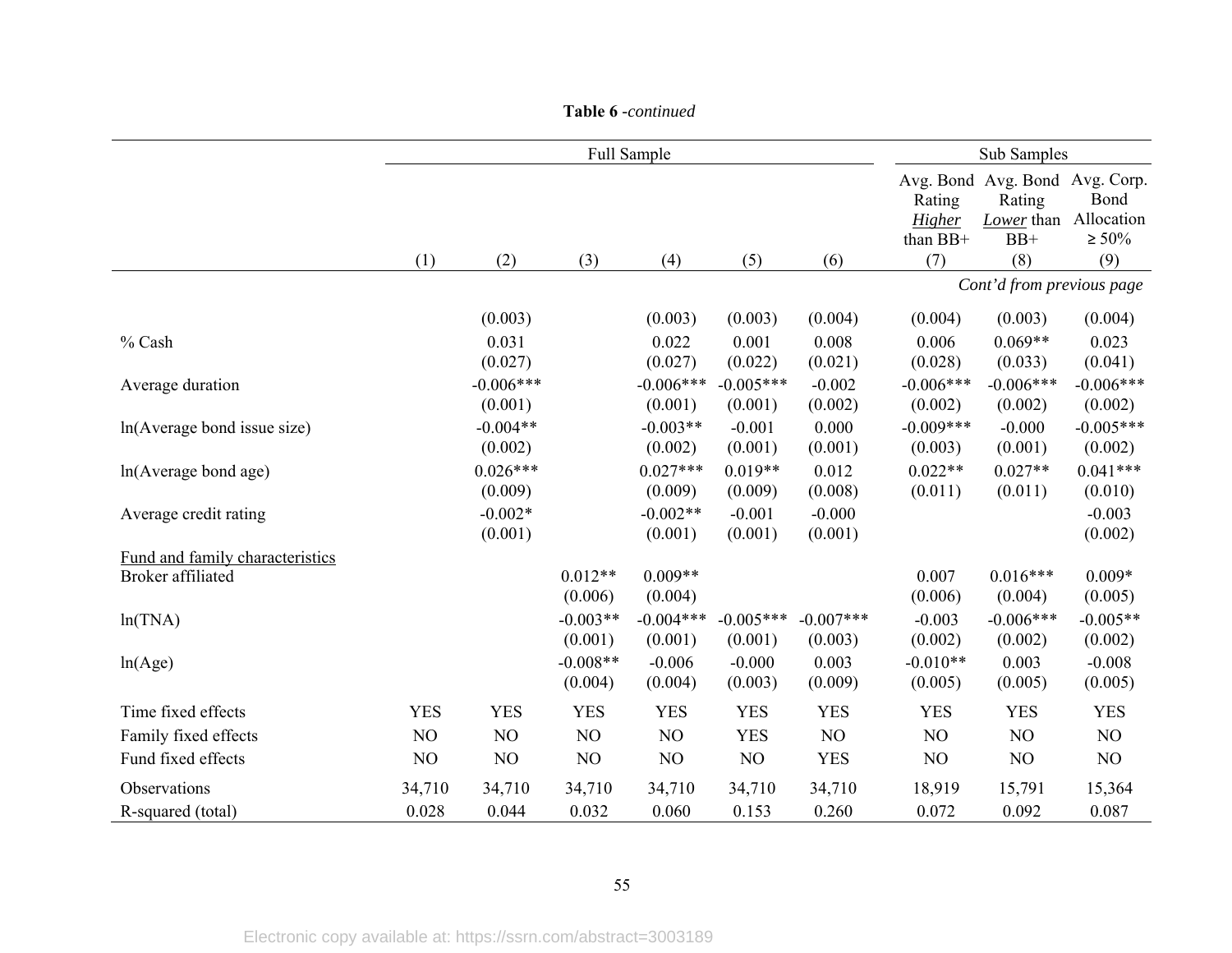## **Table 7 Persistence in Funds' Liquidity Supply**

Panel A reports transition matrices of funds' liquidity supply, as measured by *LS\_score*. At the end of each month *t*, funds are sorted into five quintiles by their *LS\_score*, averaged over the period from months *t*-11 to *t*. The first (last) five columns then report the mean percentages that the funds in each *LS* score quintile during the sorting period will move into different *LS* score quintiles in the period from months  $t+1$  to  $t+12$  (months  $t+13$  to *<sup>t</sup>*+24). The reported chi-square statistics are for the test of null hypothesis that the probability for being in each *LS\_score* quintile in the future period (months  $t+1$  to  $t+12$  or months  $t+13$  to  $t+24$ ) is independent of the fund's *LS* score quintile during the sorting period. Panel B reports OLS estimates for panel predictive regressions of funds' average *LS\_score* on funds' past average *LS\_score* and its interaction with various market and funding variables. Observations are fund-reporting period (unbalanced). Average *LS\_score* is calculated over the period from months *t*+1 to *t*+12 while past average *LS\_score* is calculated over the period from months *t*-11 to *t*. All models include all explanatory variables and month fixed effects as in column (4) of Table 6 (omitted here for brevity). Standard errors, two-way clustered by fund family and month, are in parentheses. <sup>∗</sup>, ∗∗, and ∗∗∗ refer to statistical significance at 10%, 5%, and 1% levels.

|                      |                                      |       | Percentage in $LS\_score$ [t+1, t+12] Quintile |       |            | Percentage in $LS\_score$ [ $t+13, t+24$ ] Quintile |                                      |                   |       |            |
|----------------------|--------------------------------------|-------|------------------------------------------------|-------|------------|-----------------------------------------------------|--------------------------------------|-------------------|-------|------------|
| LS_score<br>Quintile | (Low)                                |       |                                                | 4     | $5$ (High) | $1$ (Low)                                           |                                      |                   | 4     | $5$ (High) |
| 1 (Low)              | 29.77                                | 21.00 | 17.87                                          | 16.15 | 15.21      | 28.65                                               | 20.72                                | 17.81             | 16.08 | 16.74      |
| ∠                    | 21.45                                | 23.39 | 22.18                                          | 19.30 | 13.69      | 20.24                                               | 23.25                                | 21.36             | 19.15 | 16.00      |
| 3                    | 16.81                                | 22.25 | 22.00                                          | 21.91 | 17.03      | 17.23                                               | 21.63                                | 22.45             | 21.21 | 17.49      |
| 4                    | 16.05                                | 18.76 | 22.33                                          | 22.46 | 20.40      | 15.93                                               | 18.62                                | 21.75             | 23.40 | 20.30      |
| $5$ (High)           | 15.42                                | 15.17 | 16.35                                          | 20.57 | 32.50      | 17.51                                               | 16.08                                | 17.41             | 20.17 | 28.84      |
| $5 - 1$              | H0: Rows and Columns are Independent |       |                                                |       |            |                                                     | H0: Rows and Columns are Independent |                   |       |            |
| Std. Error           |                                      |       | $x^2 > 1,400$ ***                              |       |            |                                                     |                                      | $x^2 = 744.64***$ |       |            |

*Panel A: Transition Matrix of LS\_score*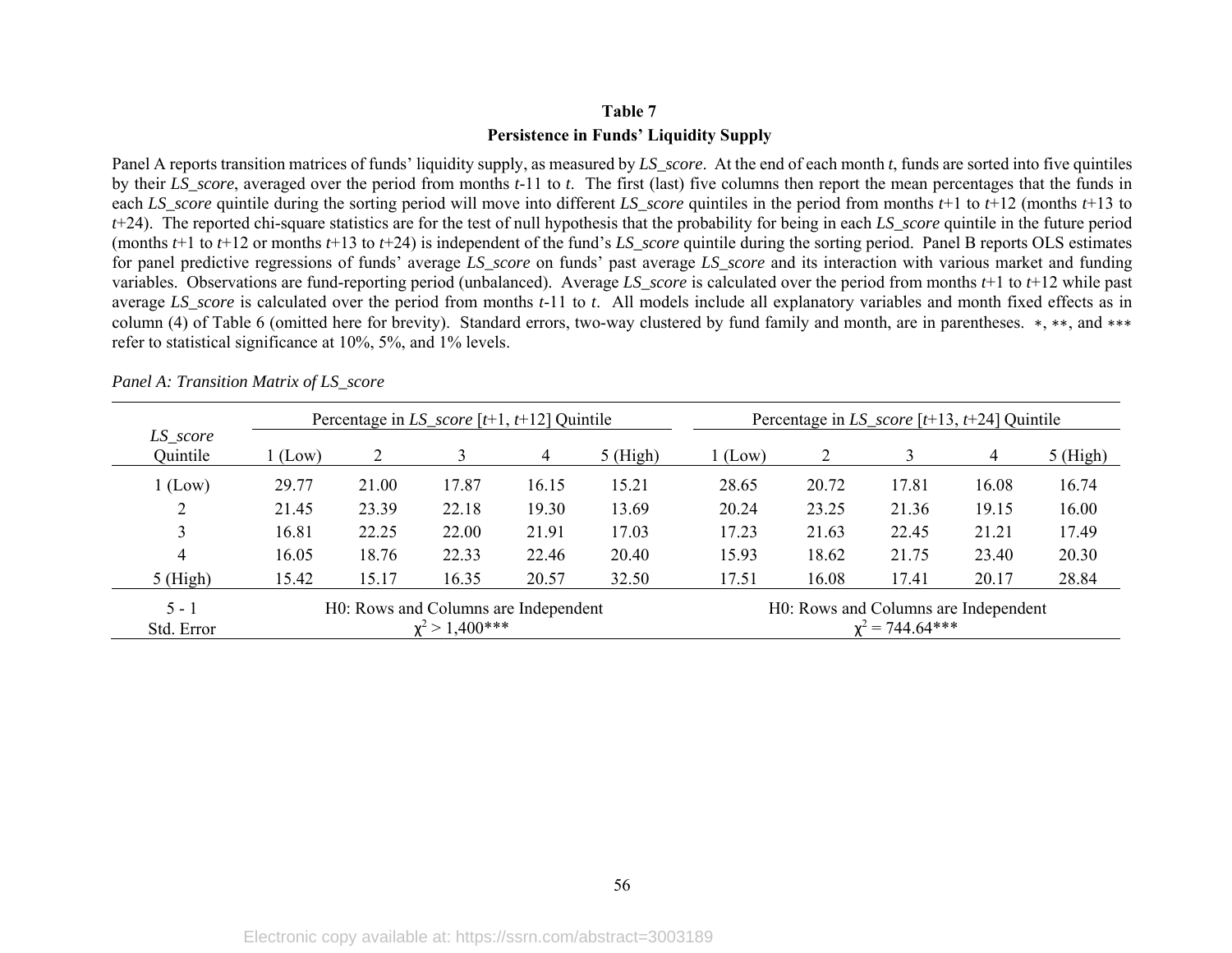#### **Table 7** *-continued*

*Panel B: Regressions of Future LS\_score on Past LS\_score* 

|                                                             |            |                                   | Full Sample |                      | Sub Samples |                     |                                     |                               |                                                                    |
|-------------------------------------------------------------|------------|-----------------------------------|-------------|----------------------|-------------|---------------------|-------------------------------------|-------------------------------|--------------------------------------------------------------------|
|                                                             |            |                                   |             |                      |             |                     | Rating<br><b>Higher</b><br>than BB+ | Rating<br>Lower<br>than $BB+$ | Avg. Bond Avg. Bond Avg. Corp.<br>Bond<br>Allocation $\geq$<br>50% |
|                                                             | (1)        | (2)                               | (3)         | (4)                  | (5)         | (6)                 | (7)                                 | (8)                           | (9)                                                                |
| Avg. LS-score $[t-11, t]$                                   | $0.093***$ | $0.123***$                        | $0.098***$  | $0.094***$           | $0.094***$  | $0.094***$          | $0.081**$                           | $0.108***$                    | $0.131***$                                                         |
| Crisis x Avg. LS-score $[t-11, t]$                          | (0.032)    | (0.033)<br>$-0.147***$<br>(0.036) | (0.031)     | (0.031)              | (0.032)     | (0.031)             | (0.032)                             | (0.041)                       | (0.048)                                                            |
| NOISE x Avg. LS-score $[t-11, t]$                           |            |                                   | $-0.013***$ |                      |             |                     |                                     |                               |                                                                    |
|                                                             |            |                                   | (0.004)     |                      |             |                     |                                     |                               |                                                                    |
| VIX x Avg. LS-score $[t-11, t]$                             |            |                                   |             | $-0.003*$<br>(0.002) |             |                     |                                     |                               |                                                                    |
| Agg. flow x Avg. LS-score $[t-11, t]$                       |            |                                   |             |                      | 0.687       |                     |                                     |                               |                                                                    |
|                                                             |            |                                   |             |                      | (0.869)     |                     |                                     |                               |                                                                    |
| Avg. flow x Avg. LS-score $[t-11, t]$                       |            |                                   |             |                      |             | $0.002*$<br>(0.002) |                                     |                               |                                                                    |
| Controls and fixed effects as in<br>column $(4)$ of Table 6 | <b>YES</b> | <b>YES</b>                        | <b>YES</b>  | <b>YES</b>           | <b>YES</b>  | <b>YES</b>          | <b>YES</b>                          | <b>YES</b>                    | <b>YES</b>                                                         |
| Observations                                                | 34,710     | 34,710                            | 34,710      | 34,710               | 34,710      | 34,710              | 18,919                              | 15,791                        | 15,364                                                             |
| R-squared (total)                                           | 0.069      | 0.072                             | 0.070       | 0.069                | 0.069       | 0.069               | 0.078                               | 0.102                         | 0.103                                                              |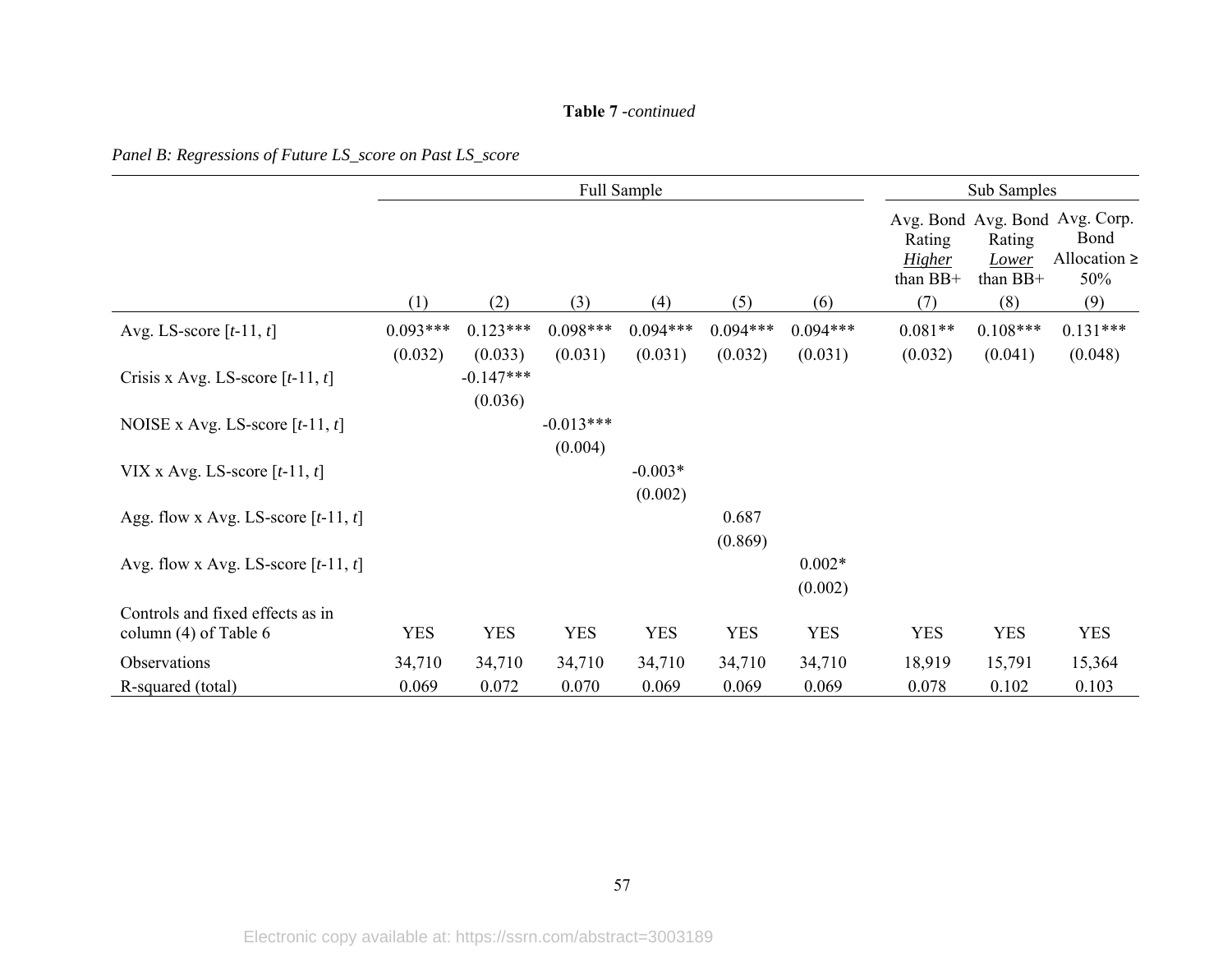## **Table 8**

## **Position Changes and Liquidity Supply in Periods of Extreme Flows**

Panel A presents average position changes for fund-periods sorted into quintiles by fund flows. Observations are fund-month or coarser (unbalanced), depending on each fund's reporting frequencies. Average changes in allocation to cash and cash equivalents, government bonds, and corporate bonds (as classified by Morningstar) are reported. In the last two columns, sell and buy fractions are calculated for each observation as the sums of par amounts of corporate bond positions that are decreased and increased, respectively, over the reporting period. The tests of difference in mean between the top and bottom quintiles are conducted using standard errors, two-way clustered by fund family and month. Panel B reports OLS estimates for panel predictive regressions of funds' average *LS\_score* on funds' past average *LS\_score* for the subsamples of observations in flow quintiles 1 (columns (1)-(3)) and 5 (columns (4)-(6)). Average *LS\_score* is calculated over the period from months *t*+1 to *t*+12 for only (forced) sale (columns (1)-(3)) and (forced) buy (columns (4)-(6)) transactions. Past average *LS\_score* is calculated over the period from months *t*-11 to *t*, using both buy and sale transactions. All models include month fixed effects. Models in columns (3) and (6) also include control variables as in column (4) of Table 6 (omitted here for brevity). Standard errors, two-way clustered by fund family and month, are in parentheses. In columns (2), (3), (5), and (6), F-statistics are reported for the test of null hypothesis that the coefficients of *LS\_score* Q1 and *LS\_score* Q5 dummies are equal. ∗, ∗∗, and ∗∗∗ refer to statistical significance at 10%, 5%, and 1% levels.

| Flow<br>Quintile | Obs.  | Flow $(\%)$ | $\Delta$ Cash (%) | $\Delta$ Gov $(\%$ | $\Delta \text{Corp}$ (%) | Corp. Sell<br>Fraction | Corp. Buy<br>Fraction |
|------------------|-------|-------------|-------------------|--------------------|--------------------------|------------------------|-----------------------|
| $1$ (Low)        | 6,505 | $-8.559$    | $-0.048$          | $-0.225$           | $-0.971$                 | 0.076                  | 0.066                 |
| 2                | 6,541 | $-2.114$    | 0.020             | $-0.047$           | 0.068                    | 0.065                  | 0.072                 |
| 3                | 6,556 | 0.771       | 0.170             | 0.185              | 0.951                    | 0.058                  | 0.076                 |
| $\overline{4}$   | 6,591 | 4.719       | 0.411             | 0.538              | 2.053                    | 0.055                  | 0.091                 |
| $5$ (High)       | 6,746 | 17.114      | 0.774             | 0.897              | 4.258                    | 0.052                  | 0.126                 |
| $5 - 1$          |       | 25.674***   | $0.822***$        | $1.122***$         | $5.229***$               | $-0.025***$            | $0.060***$            |
| Std. Error       |       | (0.005)     | (0.109)           | (0.107)            | (0.321)                  | (0.004)                | (0.007)               |

*Panel A: Funds' Position Changes Conditional on Flows*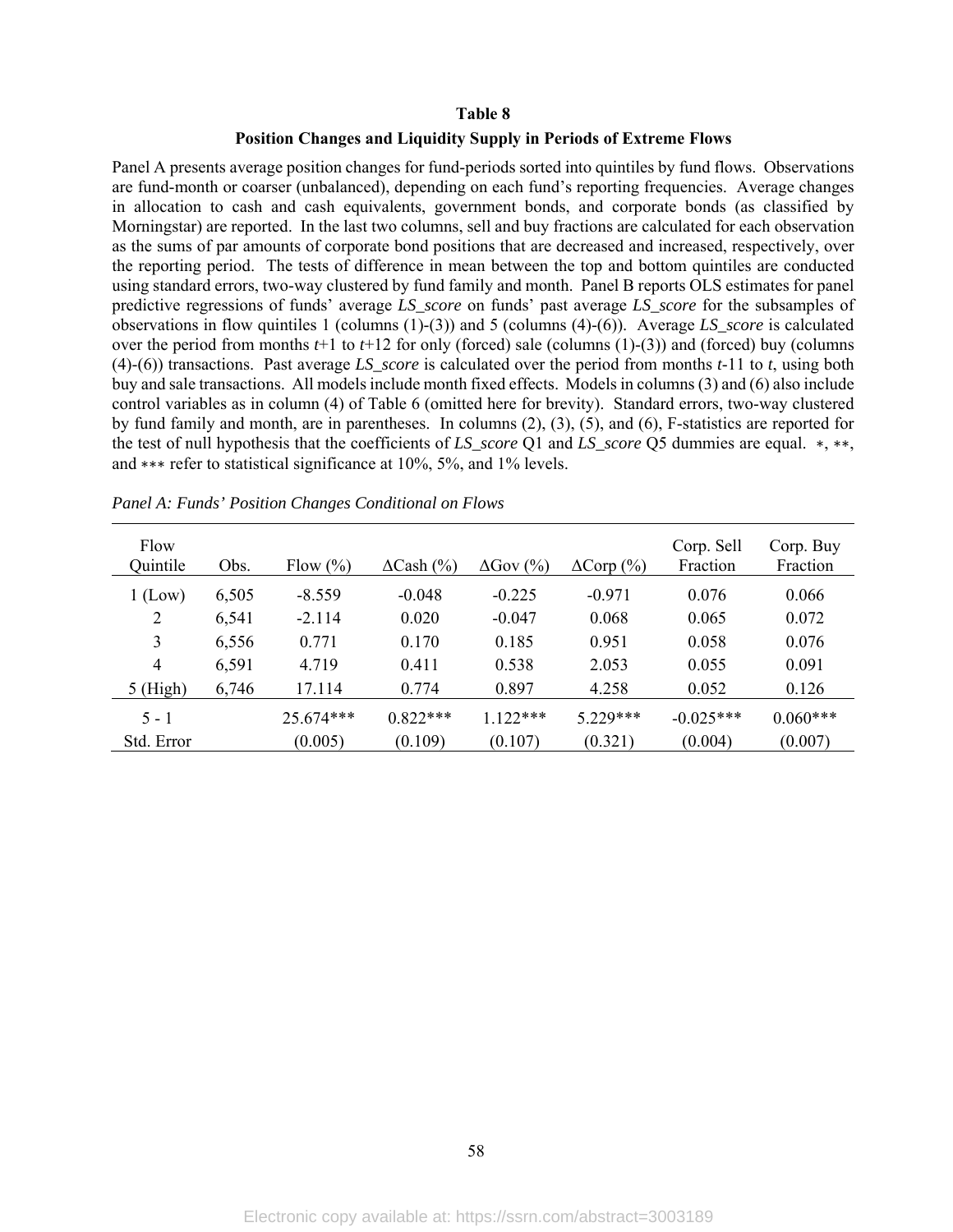## **Table 8** *-continued*

|                                   | Flow Q1 Sample<br>$Y = LS$ -score (t+1 to t+12, sales<br>only) |                       |            | Flow Q5 Sample<br>$Y = LS$ -score (t+1 to t+12, buys<br>only) |                       |            |  |
|-----------------------------------|----------------------------------------------------------------|-----------------------|------------|---------------------------------------------------------------|-----------------------|------------|--|
|                                   | (1)                                                            | (2)                   | (3)        | (4)                                                           | (5)                   | (6)        |  |
| LS-score $[t-11, t]$              | $0.113**$<br>(0.056)                                           |                       |            | $0.140**$<br>(0.055)                                          |                       |            |  |
| LS-score [t-11, t] $Q1$           |                                                                | $-0.004$              | $-0.000$   |                                                               | $-0.010$              | $-0.005$   |  |
|                                   |                                                                | (0.016)               | (0.015)    |                                                               | (0.011)               | (0.011)    |  |
| LS-score [t-11, t] $Q5$           |                                                                | $0.023**$             | 0.025      |                                                               | $0.032***$            | $0.024***$ |  |
|                                   |                                                                | (0.011)               | (0.014)    |                                                               | (0.009)               | (0.009)    |  |
| Controls as in Table 6            | NO.                                                            | NO.                   | <b>YES</b> | NO.                                                           | NO.                   | <b>YES</b> |  |
| Time fixed effects                | <b>YES</b>                                                     | <b>YES</b>            | <b>YES</b> | <b>YES</b>                                                    | <b>YES</b>            | <b>YES</b> |  |
|                                   |                                                                | F(1, 3894) F(1, 3894) |            |                                                               | F(1, 4138) F(1, 4138) |            |  |
| $H_0$ : LS-score Q1 = LS-score Q5 | NA.                                                            | $= 3.77*$             | $= 0.96$   | NA.                                                           | $= 9.85***$           | $= 4.74**$ |  |
| <b>Observations</b>               | 6,934                                                          | 6,934                 | 6,934      | 6,972                                                         | 6,972                 | 6,972      |  |
| R-squared (total)                 | 0.126                                                          | 0.127                 | 0.154      | 0.210                                                         | 0.212                 | 0.248      |  |

*Panel B: Regressions of Future LS\_score on Past LS\_score for Forced Sales and Purchases*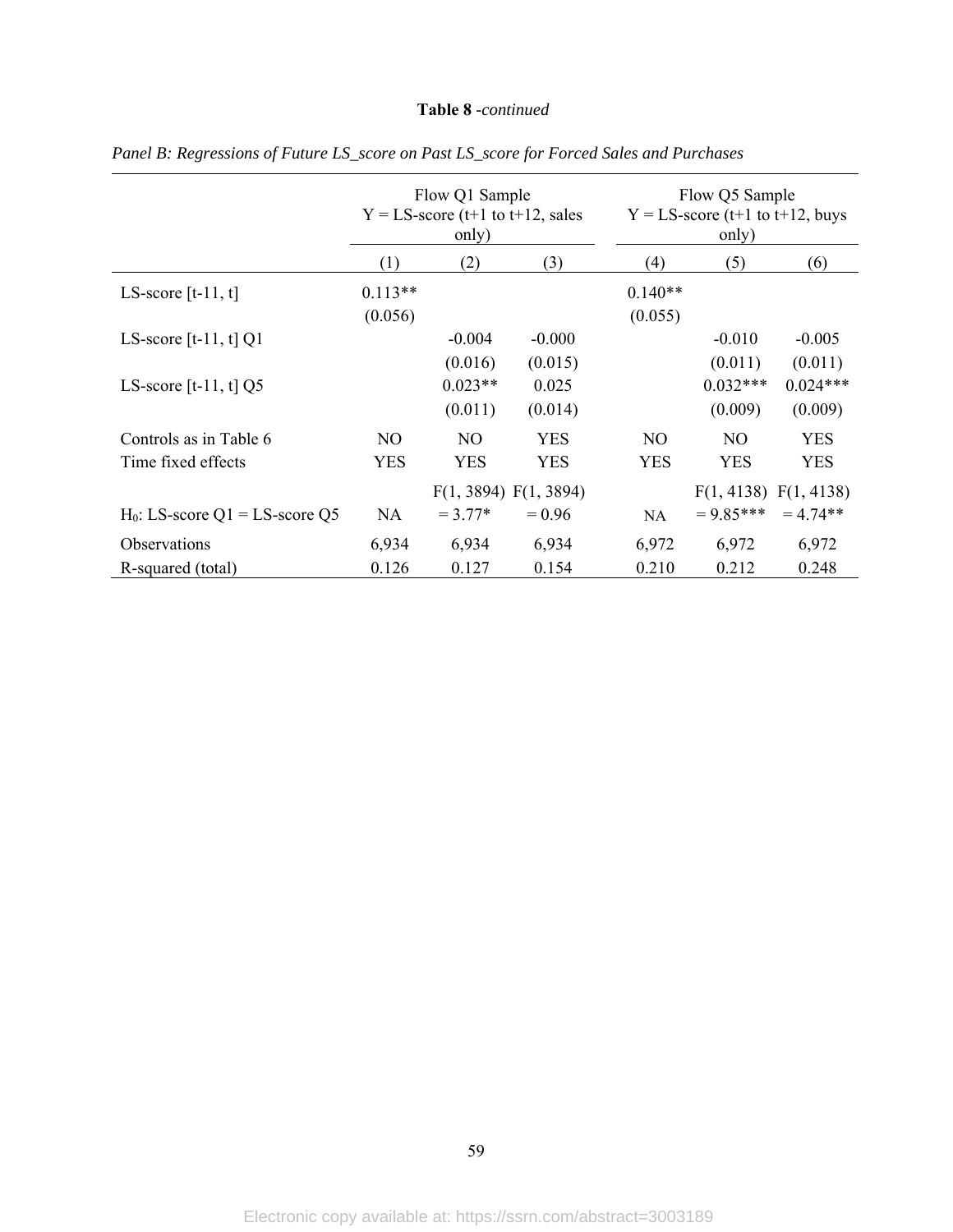

**Figure 1. Taxable bond mutual funds over time.** This figure presents the total net assets (TNA, in \$ Million) of taxable bond funds and the numbers of these funds, as reported by Morningstar, over the sample period from 2003 to 2014. The sample includes only open-ended funds in the following Morningstar classifications, for which the average allocation to corporate bonds is 30% or greater: Corporate Bond, High-Yield Bond, Multisector Bond, Nontraditional Bond, Bank Loan, Preferred Stock, Short-Term Bond, Intermediate-Term Bond, and Long-Term Bond.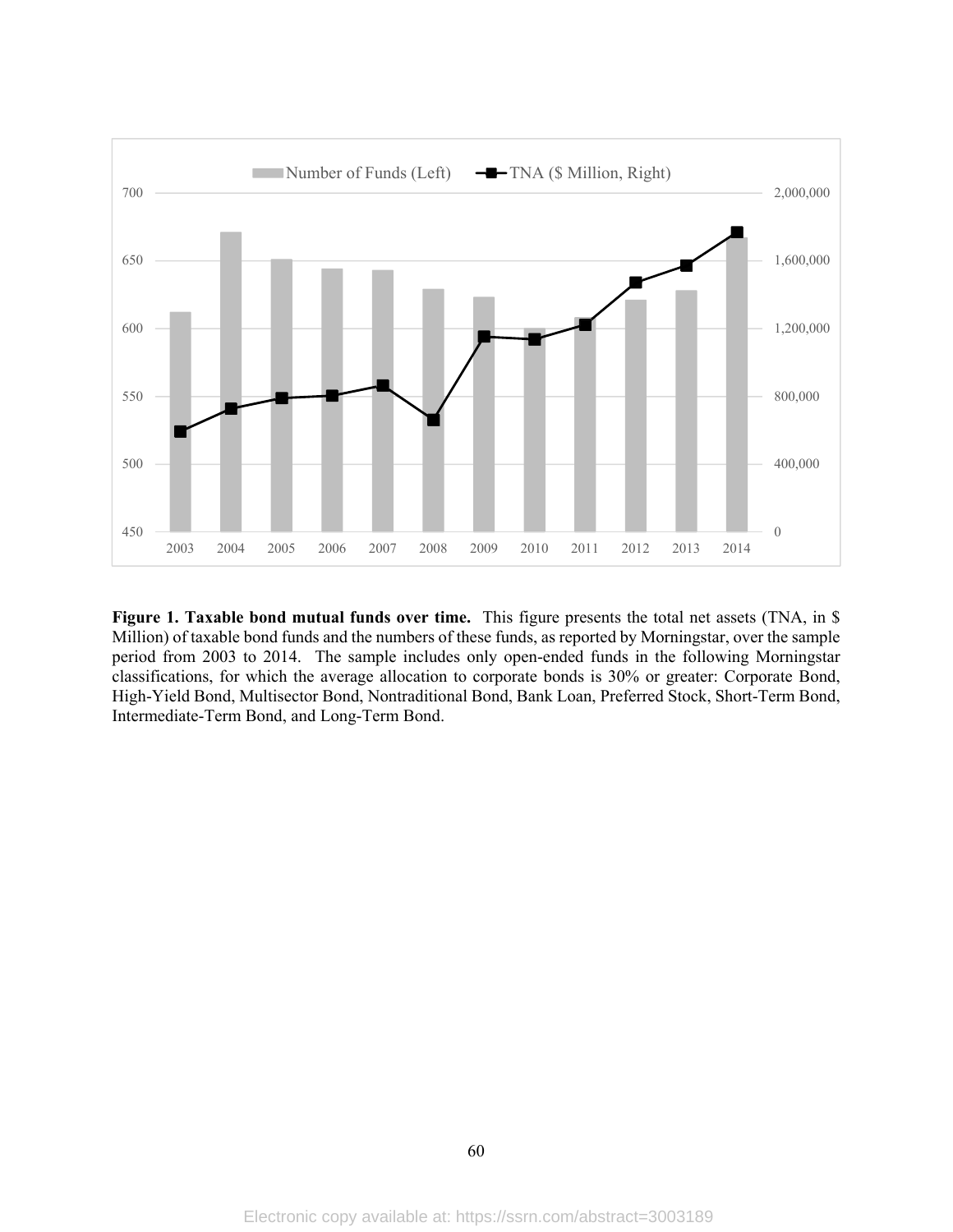

**Figure 2. Dealer inventory and cumulative abnormal returns during positive and negative cycles and around bond rating downgrades.** This figure presents average dealer inventory, as a percentage of bond's issue size, and mean/median cumulative abnormal returns, normalized to zero on the event day, during positive (Panel A) and negative (Panel B) inventory cycles and around the downgrades of corporate bonds from investment to speculative grades (Panel C). In Panels A and B, the event day (day 0) is the day on which the inventory reaches the cycle peak. Only inventory cycles on investment grade bonds with maturity of at least one year, issue size of at least \$1 billion, and age of at least one year, are included. In Panel C, the event day (day 0) is the day on which the bond is first downgraded from investment to speculative grades by at least one of the three rating agencies-- S&P, Moody's, and Fitch. Only bonds with maturity of at least one year on the event day are included. Bond return is calculated as change in VWAP between two trading days, and abnormal return is obtained by subtracting the bond return by Bank of America Merrill Lynch's Investment Grade Corporate Bond's return.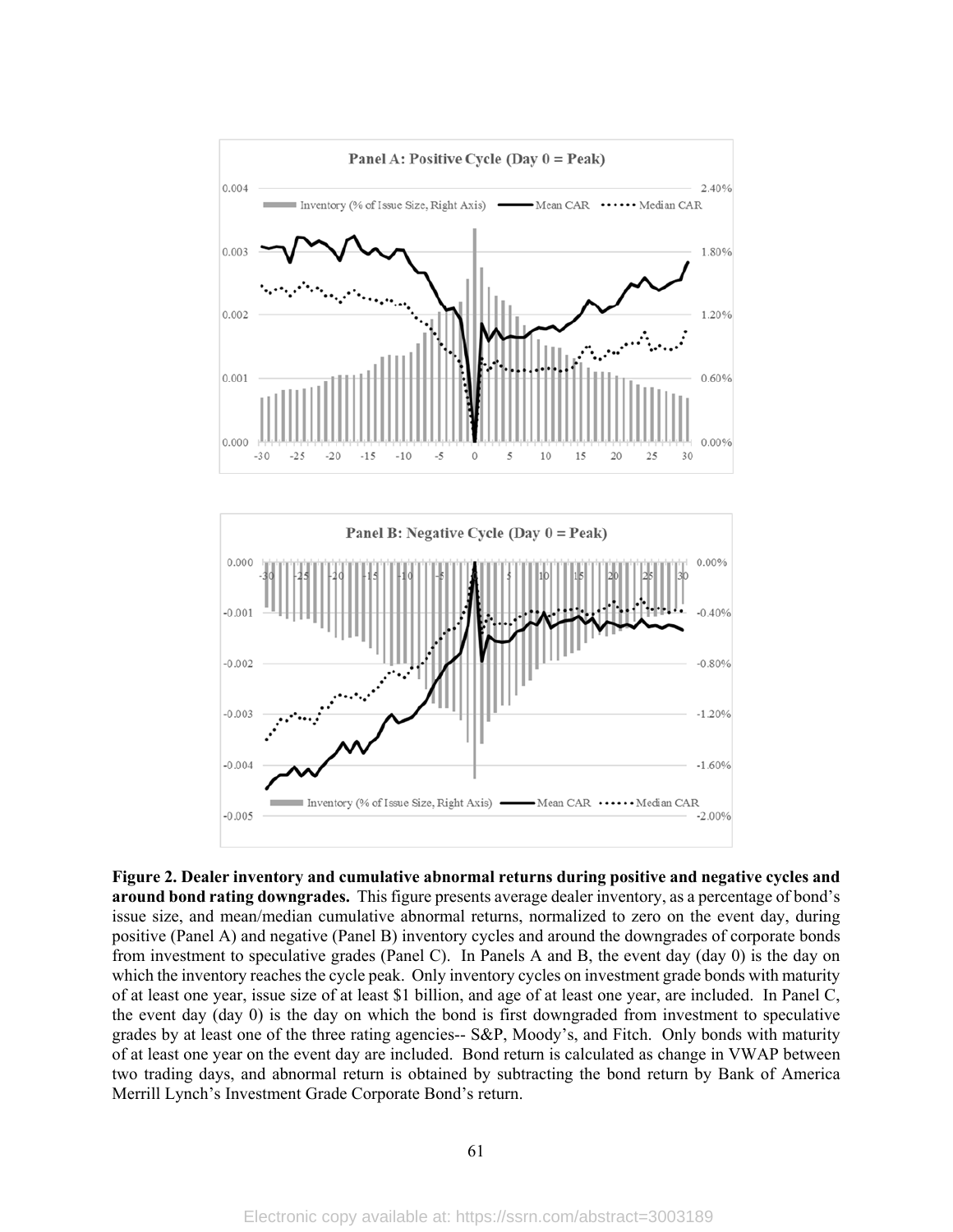

**Figure 2** *-continued.*